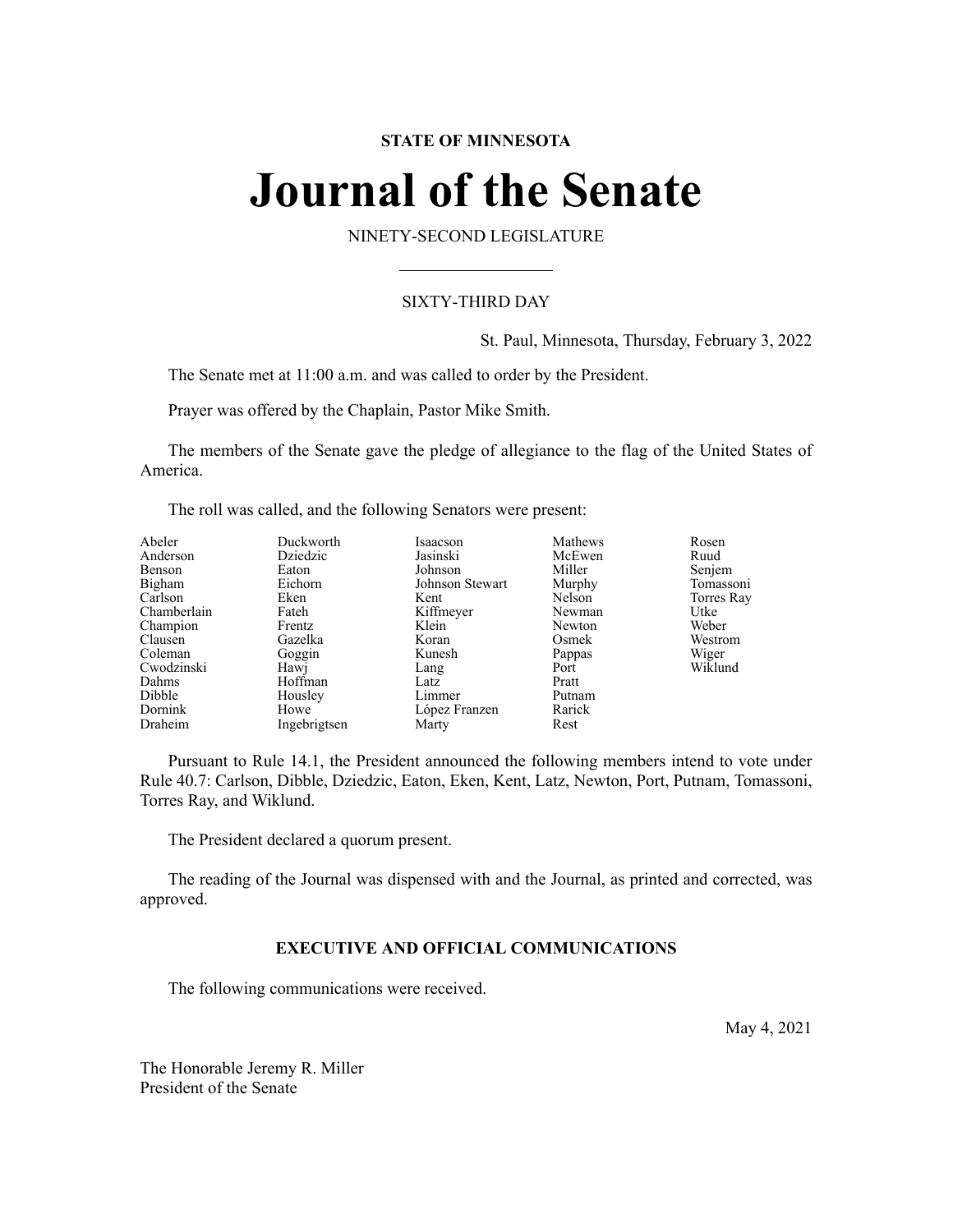The following appointment is hereby respectfully submitted to the Senate for confirmation as required by law:

# BOARD OF ANIMAL HEALTH

Jessica Koppien-Fox, 1203 Morningside Cir., Marshall, in the county of Lyon, effective May 5, 2021, for a term expiring on January 6, 2025.

(Referred to the Committee on Agriculture and Rural Development Finance and Policy.)

May 4, 2021

The Honorable Jeremy R. Miller President of the Senate

Dear Senator Miller:

The following appointments are hereby respectfully submitted to the Senate for confirmation as required by law:

# CLEAN WATER COUNCIL

Steven Besser, 315 Peifer Dr., Litchfield, in the county of Meeker, effective May 5, 2021, for a term expiring on January 1, 2024.

Richard Biske, 1559 Lamotte Cir., Lino Lakes, in the county of Anoka, effective May 5, 2021, for a term expiring on January 1, 2024.

Richard Brainerd, 1823 Park Ave., Mahtomedi, in the county of Washington, effective May 5, 2021, for a term expiring on January 1, 2024.

Kelly Gribauval-Hite, P.O. Box 13, Pine City, in the county of Pine, effective May 5, 2021, for a term expiring on January 1, 2024.

Victoria Reinhardt, 4995 Wood Ave., White Bear Lake, in the county of Ramsey, effective May 5, 2021, for a term expiring on January 1, 2024.

Peter Schwagerl, 88068 - 230th St., Browns Valley, in the county of Big Stone, effective May 5, 2021, for a term expiring on January 1, 2024.

Marcie Weinandt, 2360 Hillview Rd., Mounds View, in the county of Ramsey, effective May 5, 2021, for a term expiring on January 1, 2024.

(Referred to the Committee on Environment and Natural Resources Policy and Legacy Finance.)

May 19, 2021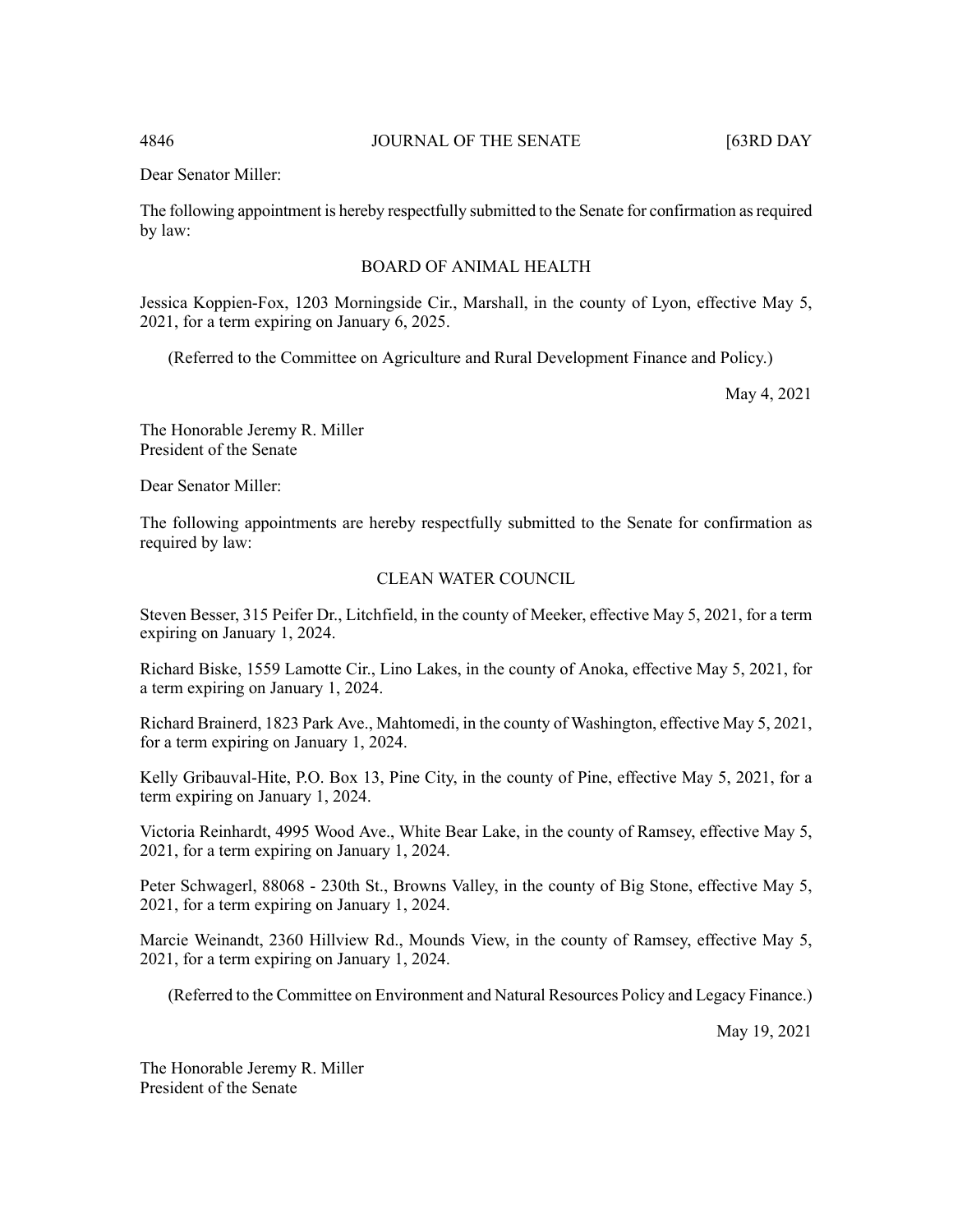The following appointments are hereby respectfully submitted to the Senate for confirmation as required by law:

# BOARD OF THE PERPICH CENTER FOR ARTS EDUCATION

Steven Anderson, 27153 Cty. Rd. 3, Merrifield, in the county of Crow Wing, effective May 19, 2021, for a term expiring on January 2, 2023.

LaTia Childers, 4049 Underwood Ln. N., Unit A, Plymouth, in the county of Hennepin, effective May 19, 2021, for a term expiring on January 6, 2025.

Pasha Khosravi, 10740 Sheridan Ave., Bloomington, in the county of Hennepin, effective May 19, 2021, for a term expiring on January 2, 2023.

Sally Grans Korsh, 83 - 6th Ave. N.E., Minneapolis, in the county of Hennepin, effective May 19, 2021, for a term expiring on January 2, 2023.

Leslie LeCuyer, 18826 Island Resort Rd., Pine City, in the county of Pine, effective May 19, 2021, for a term expiring on January 6, 2025.

Yolonde Lee, 812 Ronell St., Saint Peter, in the county of Nicollet, effective May 19, 2021, for a term expiring on January 6, 2025.

(Referred to the Committee on Education Finance and Policy.)

June 2, 2021

The Honorable Jeremy R. Miller President of the Senate

Dear Senator Miller:

The following appointment is hereby respectfully submitted to the Senate for confirmation asrequired by law:

# MINNESOTA HIGHER EDUCATION FACILITIES AUTHORITY

David Rowland, 6605 Dakota Tr., Edina, in the county of Hennepin, effective June 2, 2021, for a term expiring on January 6, 2025.

(Referred to the Committee on Higher Education Finance and Policy.)

June 23, 2021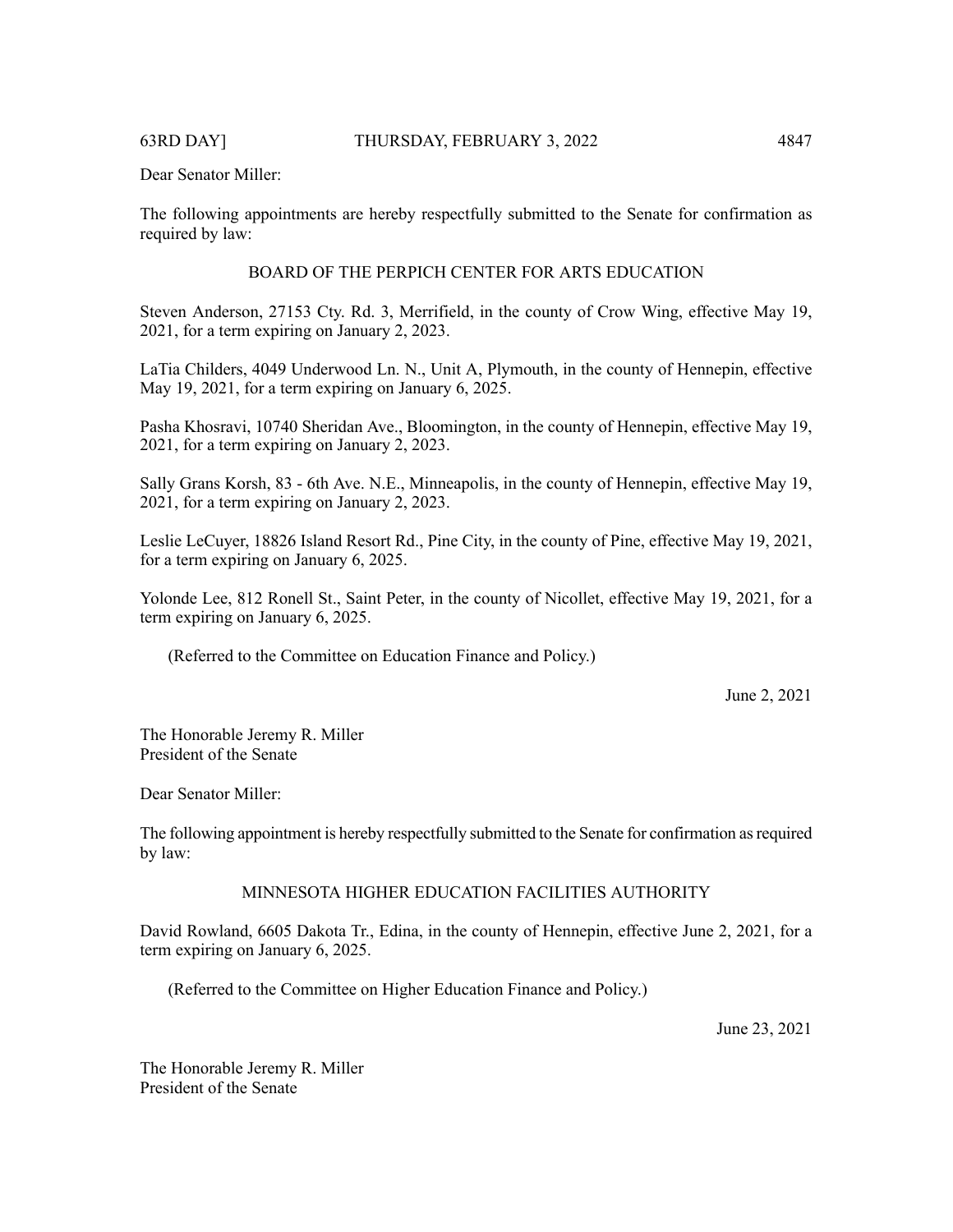The following appointments are hereby respectfully submitted to the Senate for confirmation as required by law:

# BOARD OF THE ARTS

Anthony Gardner, 808 - 12th Ave. N., Saint Cloud, in the county of Stearns, effective June 23, 2021, for a term expiring on January 6, 2025.

Dobson West, 1201 Yale Pl., Apt. 1602, Minneapolis, in the county of Hennepin, effective June 23, 2021, for a term expiring on January 6, 2025.

(Referred to the Committee on State Government Finance and Policy and Elections.)

June 23, 2021

The Honorable Jeremy R. Miller President of the Senate

Dear Senator Miller:

The following appointments are hereby respectfully submitted to the Senate for confirmation as required by law:

# GAMBLING CONTROL BOARD

Janet Lorenzo, 3908 - 73rd St. E., Inver Grove Heights, in the county of Dakota, effective July 1, 2021, for a term expiring on June 30, 2025.

James Nardone, 2606 Audrey Ln., Grand Rapids, in the county of Itasca, effective June 23, 2021, for a term expiring on June 30, 2024.

(Referred to the Committee on State Government Finance and Policy and Elections.)

June 30, 2021

The Honorable Jeremy R. Miller President of the Senate

Dear Senator Miller:

The following appointment is hereby respectfully submitted to the Senate for confirmation as required by law:

# BOARD OF THE ARTS

Richard Cohen, 1613 Bohland Ave., Saint Paul, in the county of Ramsey, effective June 30, 2021, for a term expiring on January 6, 2025.

(Referred to the Committee on State Government Finance and Policy and Elections.)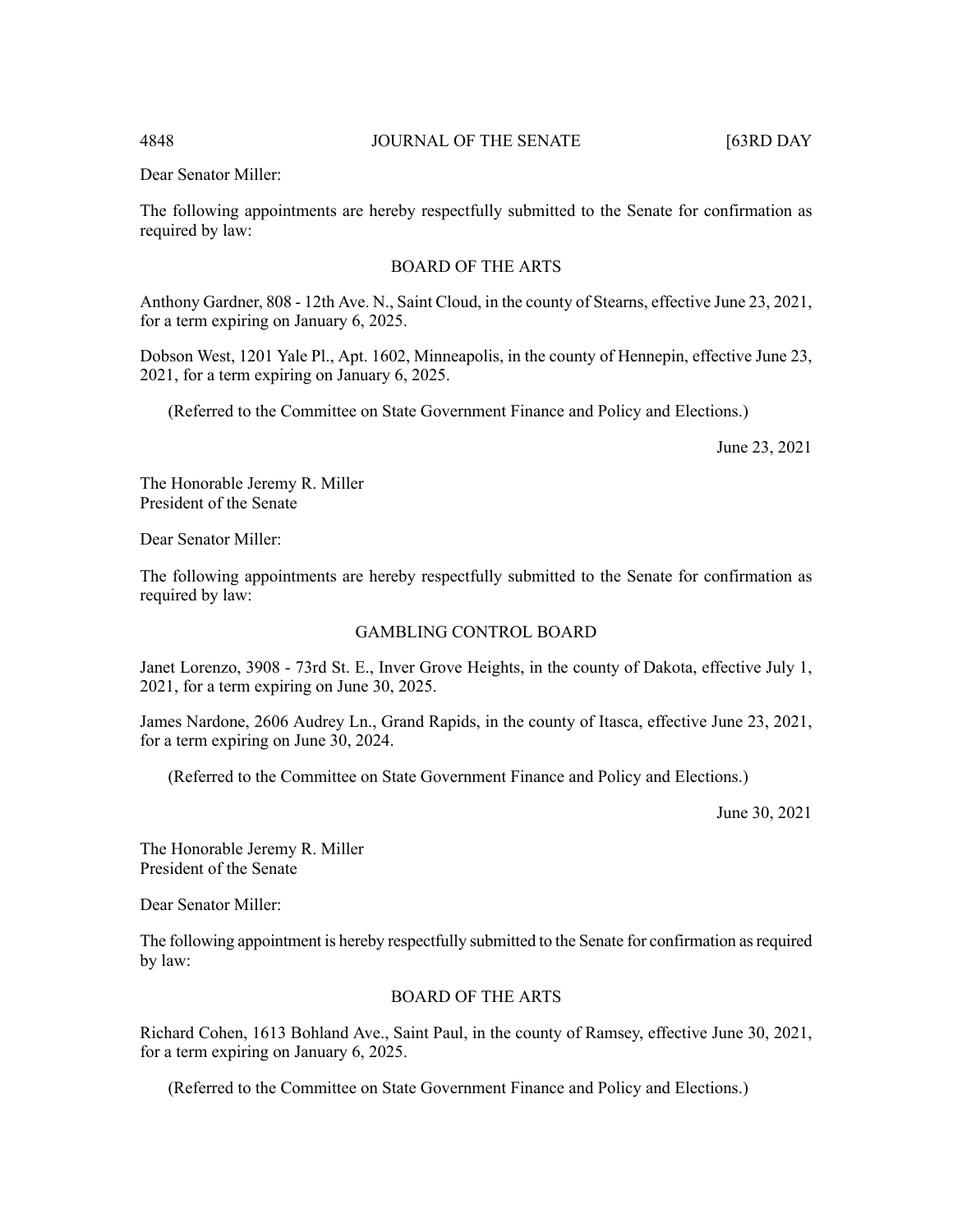June 30, 2021

The Honorable Jeremy R. Miller President of the Senate

Dear Senator Miller:

The following appointment is hereby respectfully submitted to the Senate for confirmation asrequired by law:

# BOARD OF THE MINNESOTA STATE ACADEMIES

Jessica Eggert, 3359 Coachman Rd., Eagan, in the county of Dakota, effective June 30, 2021, for a term expiring on January 6, 2025.

(Referred to the Committee on Education Finance and Policy.)

June 30, 2021

The Honorable Jeremy R. Miller President of the Senate

Dear Senator Miller:

The following appointments are hereby respectfully submitted to the Senate for confirmation as required by law:

PROFESSIONAL EDUCATOR LICENSING AND STANDARDS BOARD

Amy York, 66911 - 265th Ave., Lake City, in the county of Wabasha, effective June 30, 2021, for a term expiring on January 1, 2024.

Ryan Vernosh, 3350 Highland Ave., White Bear Lake, in the county of Ramsey, effective June 30, 2021, for a term expiring on January 6, 2025.

(Referred to the Committee on Education Finance and Policy.)

July 6, 2021

The Honorable Jeremy R. Miller President of the Senate

Dear Senator Miller:

The following appointment is hereby respectfully submitted to the Senate for confirmation asrequired by law:

# MINNESOTA HIGHER EDUCATION FACILITIES AUTHORITY

Mary Yang Thao, 226 Pine Hollow Dr., Circle Pines, in the county of Anoka, effective July 6, 2021, for a term expiring on January 6, 2025.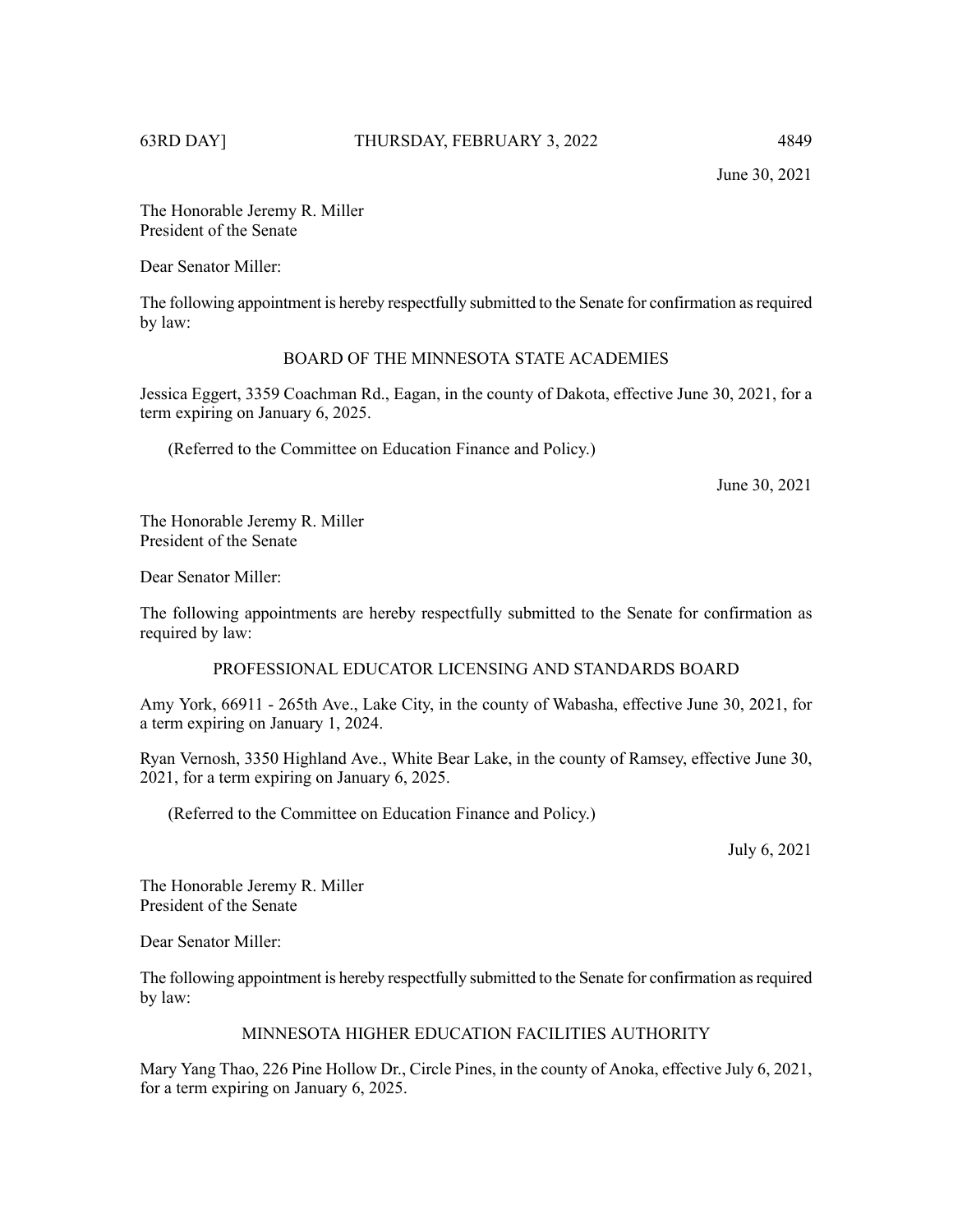# 4850 JOURNAL OF THE SENATE [63RD DAY

(Referred to the Committee on Higher Education Finance and Policy.)

July 6, 2021

The Honorable Jeremy R. Miller President of the Senate

Dear Senator Miller:

The following appointments are hereby respectfully submitted to the Senate for confirmation as required by law:

# MINNESOTA RACING COMMISSION

Barbara Colombo, 15055 - 210th St. E., Hastings, in the county of Dakota, effective July 6, 2021, for a term expiring on June 30, 2027.

Raymond Dehn, 1611 - 25th Ave. N., Minneapolis, in the county of Hennepin, effective July 6, 2021, for a term expiring on June 30, 2027.

(Referred to the Committee on State Government Finance and Policy and Elections.)

July 19, 2021

The Honorable Jeremy R. Miller President of the Senate

Dear Senator Miller:

The following appointments are hereby respectfully submitted to the Senate for confirmation as required by law:

# CAMPAIGN FINANCE AND PUBLIC DISCLOSURE BOARD

Margaret "Peggy" Leppik, 7500 Western Ave., Golden Valley, in the county of Hennepin, effective July 19, 2021, for a term expiring on January 1, 2024.

Faris Rashid, 1305 Hague Ave., Saint Paul, in the county of Ramsey, effective July 19, 2021, for a term expiring on January 2, 2023.

Stephen Swanson, 100 - 2nd St. S.E., Minneapolis, in the county of Hennepin, effective July 19, 2021, for a term expiring on January 1, 2024.

(Referred to the Committee on State Government Finance and Policy and Elections.)

August 18, 2021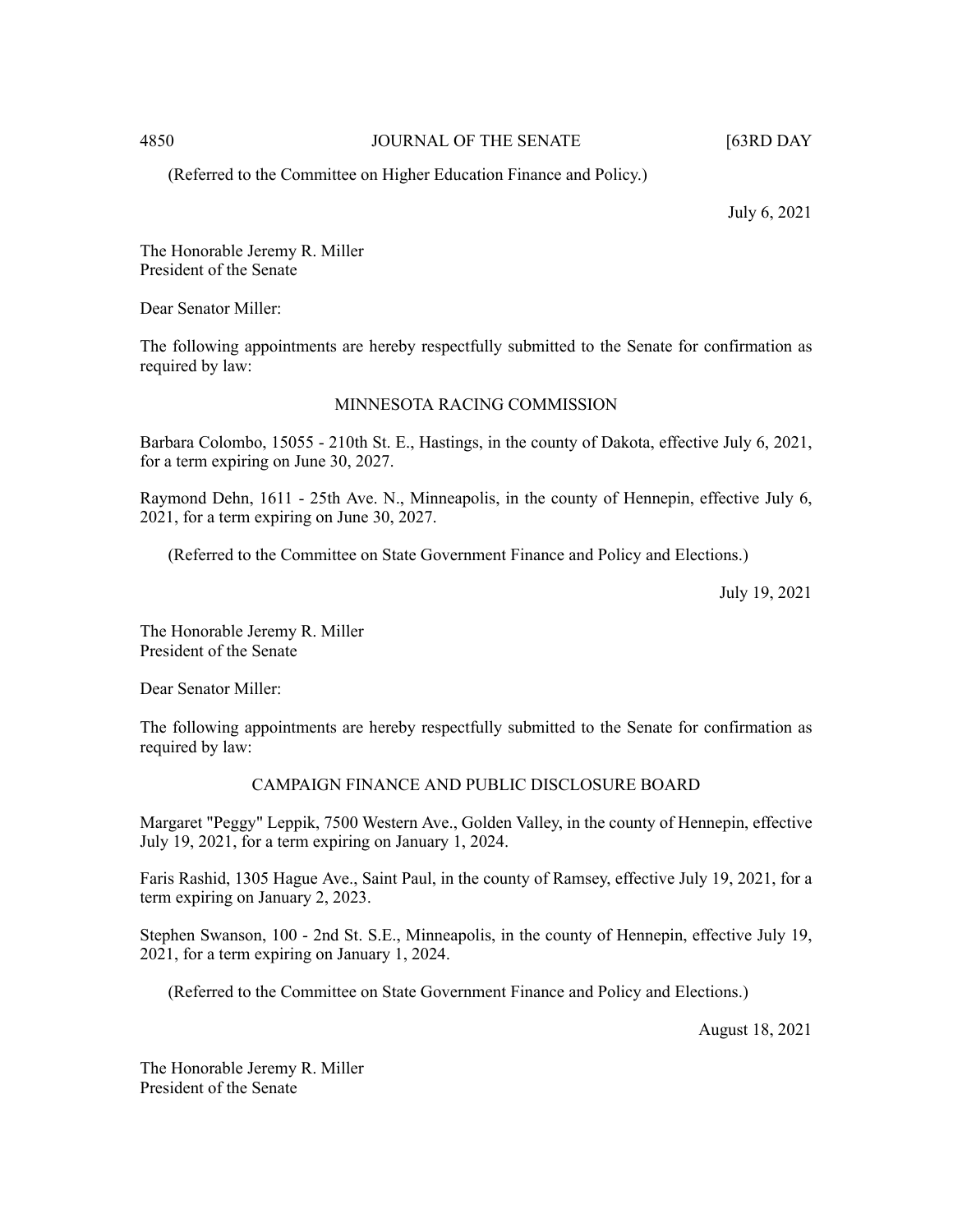The following appointment is hereby respectfully submitted to the Senate for confirmation asrequired by law:

# MNSURE BOARD

Jessica Kennedy, 124 Primrose Ct., Vadnais Heights, in the county of Ramsey, effective August 18, 2021, for a term expiring on May 5, 2025.

(Referred to the Committee on Health and Human Services Finance and Policy.)

September 1, 2021

The Honorable Jeremy R. Miller President of the Senate

Dear Senator Miller:

The following appointment is hereby respectfully submitted to the Senate for confirmation asrequired by law:

BOARD OF TRUSTEES OF THE MINNESOTA STATE COLLEGES AND UNIVERSITIES

Victor Ayemobuwa, 205 W. Saratoga St., Marshall, in the county of Lyon, effective September 1, 2021, for a term expiring on June 30, 2023.

(Referred to the Committee on Higher Education Finance and Policy.)

September 27, 2021

The Honorable Jeremy R. Miller President of the Senate

Dear Senator Miller:

The following appointment is hereby respectfully submitted to the Senate for confirmation asrequired by law:

### GAMBLING CONTROL BOARD INTERIM EXECUTIVE DIRECTOR

Laura Wade, 1711 W. Cty. Rd. B, Ste. 330 S., Roseville, in the county of Ramsey, effective September 27, 2021.

(Referred to the Committee on State Government Finance and Policy and Elections.)

October 7, 2021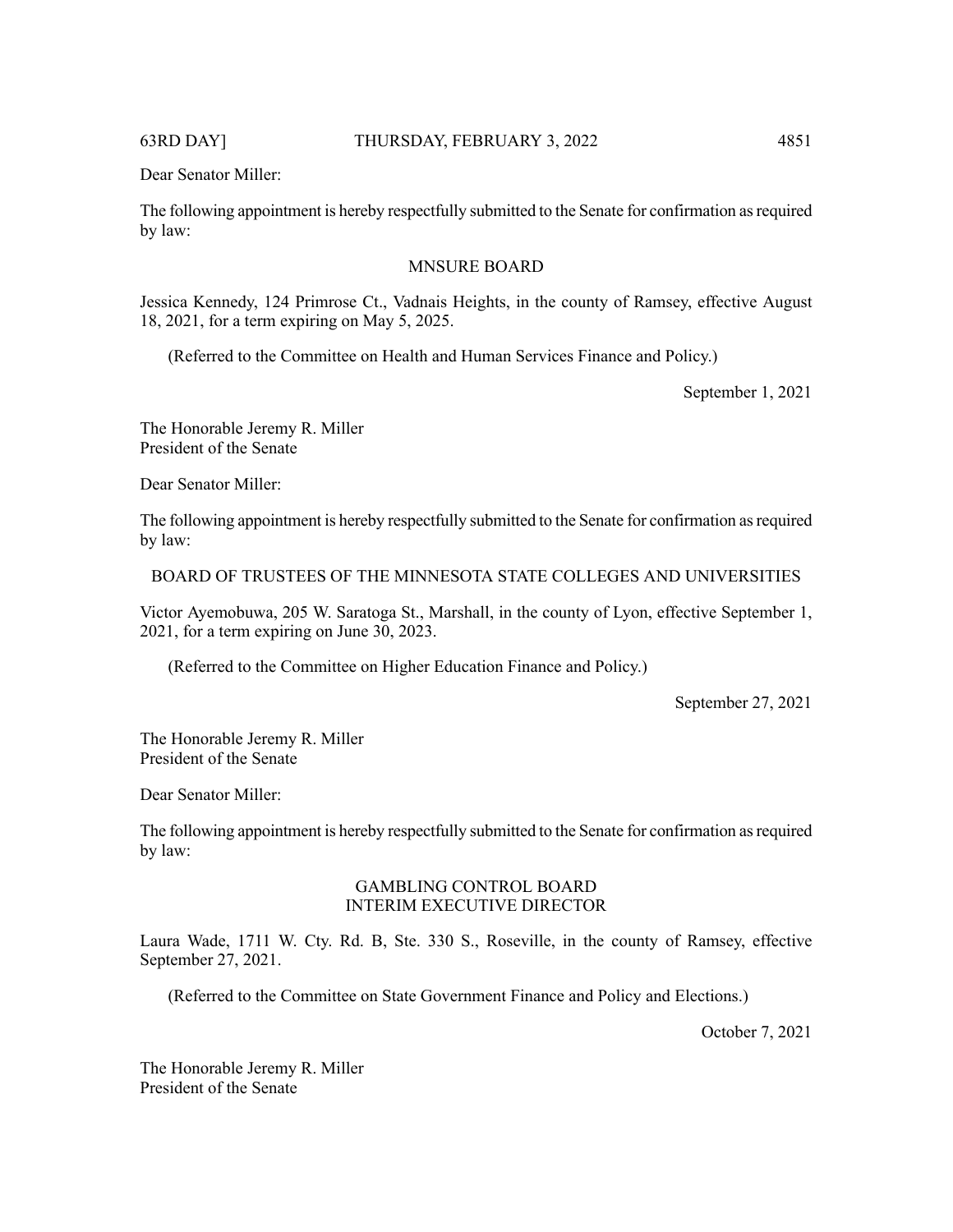The following appointment is hereby respectfully submitted to the Senate for confirmation asrequired by law:

# BOARD OF ELECTRICITY

Steve Haiby, 39861 Skunk Hill Rd., Pelican Rapids, in the county of Otter Tail, effective October 6, 2021, for a term expiring on December 31, 2023.

(Referred to the Committee on Labor and Industry Policy.)

October 20, 2021

The Honorable Jeremy R. Miller President of the Senate

Dear Senator Miller:

The following appointment is hereby respectfully submitted to the Senate for confirmation asrequired by law:

# BOARD OF THE ARTS

Emily Galusha, 1609 Northrop Ln., Minneapolis, in the county of Hennepin, effective October 20, 2021, for a term expiring on January 2, 2023.

(Referred to the Committee on State Government Finance and Policy and Elections.)

October 29, 2021

The Honorable Jeremy R. Miller President of the Senate

Dear Senator Miller:

The following appointment is hereby respectfully submitted to the Senate for confirmation asrequired by law:

### MINNESOTA POLLUTION CONTROL AGENCY **COMMISSIONER**

Katrina Kessler, 520 Lafayette Rd. N., Saint Paul, in the county of Ramsey, effective November 1, 2021, for a term expiring on January 2, 2023.

(Referred to the Committee on Environment and Natural Resources Policy and Legacy Finance.)

November 22, 2021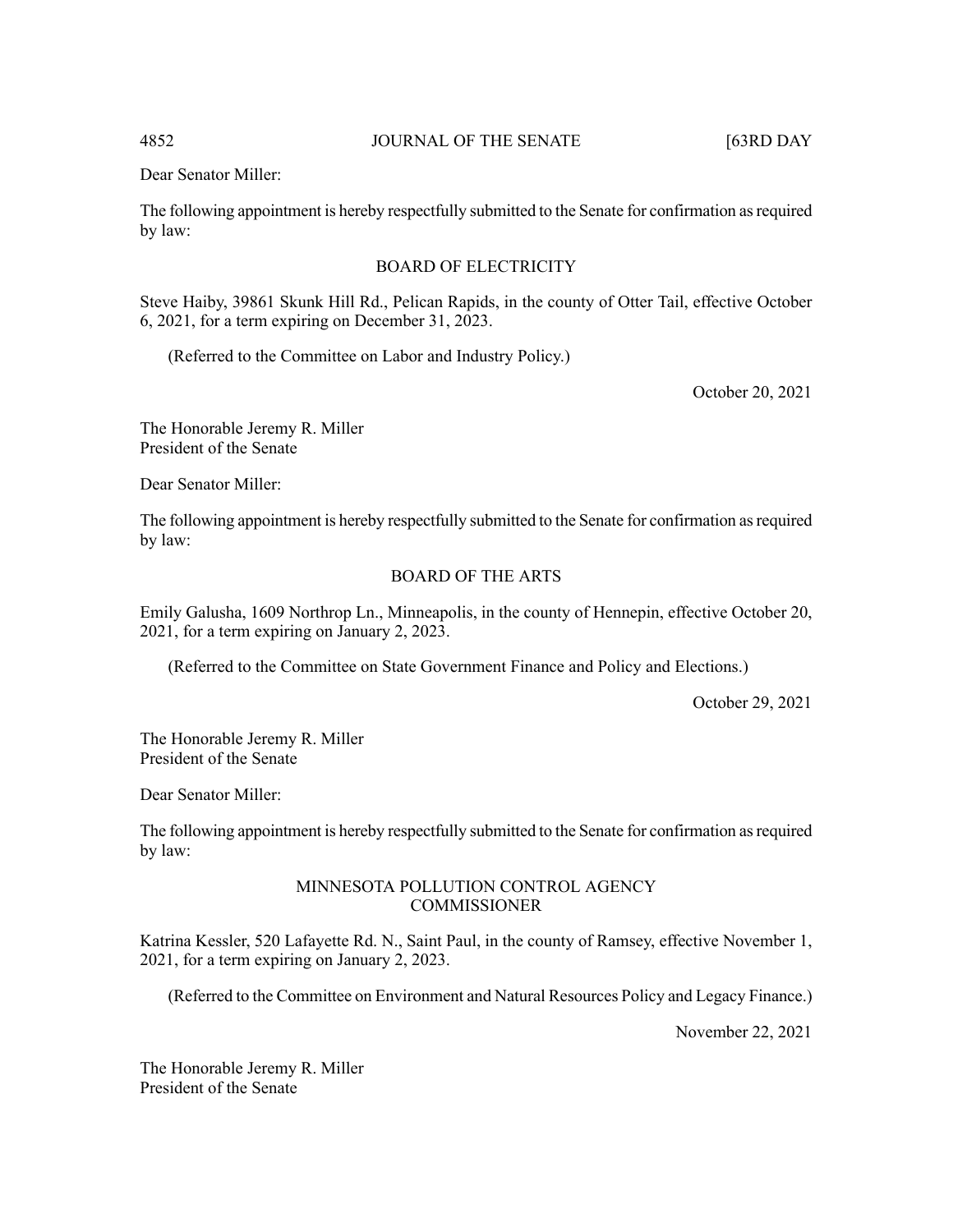The following appointment is hereby respectfully submitted to the Senate for confirmation asrequired by law:

# MINNESOTA ENVIRONMENTAL QUALITY BOARD

Paul Nelson, 6743 Cty. Line Rd. S.E., Delano, in the county of Wright, effective January 4, 2022, for a term expiring on January 5, 2026.

(Referred to the Committee on Environment and Natural Resources Policy and Legacy Finance.)

December 20, 2021

The Honorable Jeremy R. Miller President of the Senate

Dear Senator Miller:

The following appointment is hereby respectfully submitted to the Senate for confirmation asrequired by law:

# BUREAU OF MEDIATION SERVICES **COMMISSIONER**

Johnny Villarreal, 1380 Energy Ln., Ste. 2, Saint Paul, in the county of Ramsey, effective December 22, 2021, for a term expiring on January 2, 2023.

(Referred to the Committee on Jobs and Economic Growth Finance and Policy.)

December 27, 2021

The Honorable Jeremy R. Miller President of the Senate

Dear Senator Miller:

The following appointments are hereby respectfully submitted to the Senate for confirmation as required by law:

# BOARD OF HIGH PRESSURE PIPING SYSTEMS

Steven Plieseis, 804 S. 6th St., Le Sueur, in the county of Le Sueur, effective December 27, 2021, for a term expiring on December 31, 2023.

Laurent Wickland, 5655 W. 35th St., Saint Louis Park, in the county of Hennepin, effective December 27, 2021, for a term expiring on December 31, 2022.

(Referred to the Committee on Labor and Industry Policy.)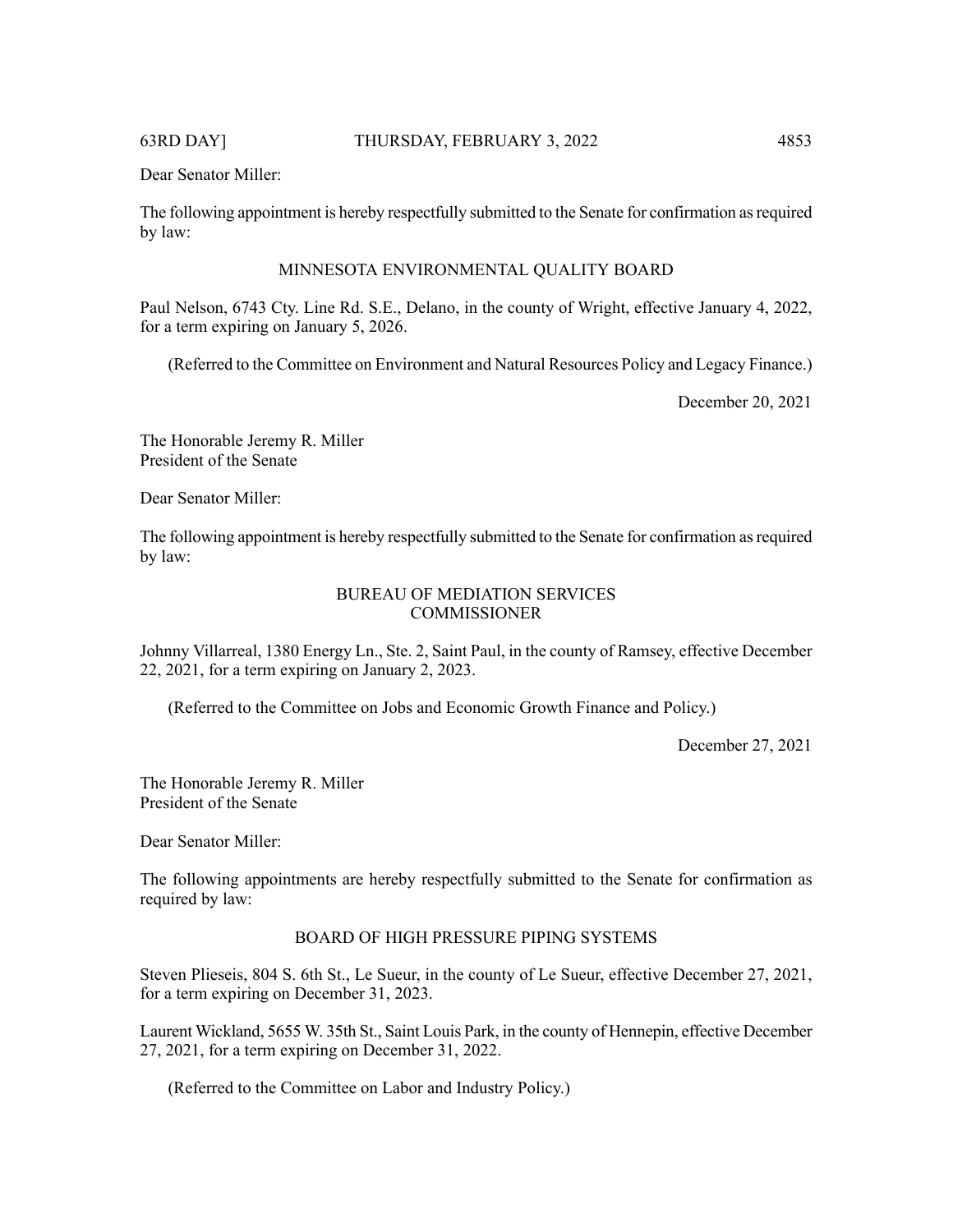# 4854 JOURNAL OF THE SENATE [63RD DAY

Sincerely, Tim Walz, Governor

February 2, 2022

The Honorable David J. Osmek President of the Senate

Dear Senator Osmek:

Pursuant to Senate Rule 8.2, the following appointments have been withdrawn from the following committees and placed on the Confirmation Calendar:

From the Committee on Agriculture and Rural Development Finance and Policy, to which were referred the following appointments as report in the Journal for January 7, 2021:

# BOARD OF ANIMAL HEALTH Dean Compart Peggy Hawkins Jim Vagts

# MINNESOTA RURAL FINANCE AUTHORITY Mary Gritzmacher Gary Wertish

From the Committee on Civil Law and Data Practices Policy, to which were referred the following appointments as reported in the Journal for January 7, 2021:

# BOARD ON JUDICIAL STANDARDS Tim O'Brien Debbie Toberman Nhia Vang

# DEPARTMENT OF HUMAN RIGHTS **COMMISSIONER** Rebecca Lucero

From the Committee on Education Finance and Policy, to which were referred the following appointments as reported in the Journal for January 7, 2021:

# BOARD OF THE PERPICH CENTER FOR ARTS EDUCATION

Linda Brobeck Molly Chase Dan Loritz Mathew Ollig Julia Workman

BOARD OF SCHOOL ADMINISTRATORS Mary Frances Clardy Kimberly Hartung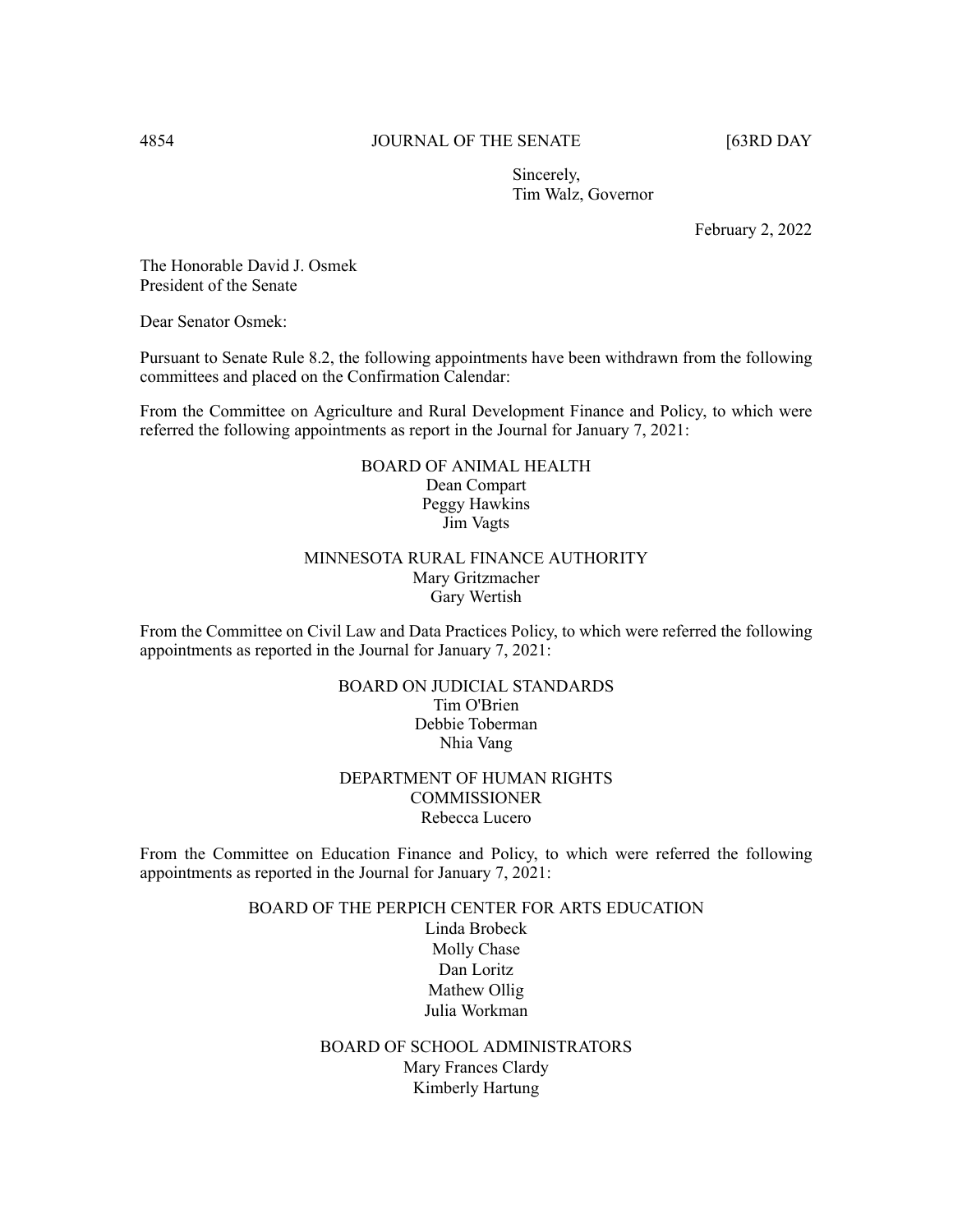Drew Hildenbrand Melissa Schaller Louise Sundin

# PROFESSIONAL EDUCATOR LICENSING AND STANDARDS BOARD Dennis Draughn Angela Osuji Paul Peltier Steven Unowsky

From the Committee on Environment and Natural Resources Policy and Legacy Finance, to which were referred the following appointments as reported in the Journal for January 7, 2021:

# BOARD OF WATER AND SOIL RESOURCES CHAIR Gerald Van Amburg

CLEAN WATER COUNCIL Jen Kader Jordan Vandal

# DEPARTMENT OF NATURAL RESOURCES COMMISSIONER Sarah Strommen

# LESSARD-SAMS OUTDOOR HERITAGE COUNCIL Ashley Peters Tom Saxhaug

# MINNESOTA ENVIRONMENTAL QUALITY BOARD Benjamin Yawakie

From the Committee on Finance, to which was referred the following appointment as reported in the Journal for January 7, 2021:

# MINNESOTA MANAGEMENT AND BUDGET **COMMISSIONER** James Schowalter

From the Committee on Health and Human Services Finance and Policy, to which were referred the following appointments as reported in the Journal for January 7, 2021:

> DEPARTMENT OF HEALTH **COMMISSIONER** Jan Malcolm

DEPARTMENT OF HUMAN SERVICES **COMMISSIONER** Jodi Harpstead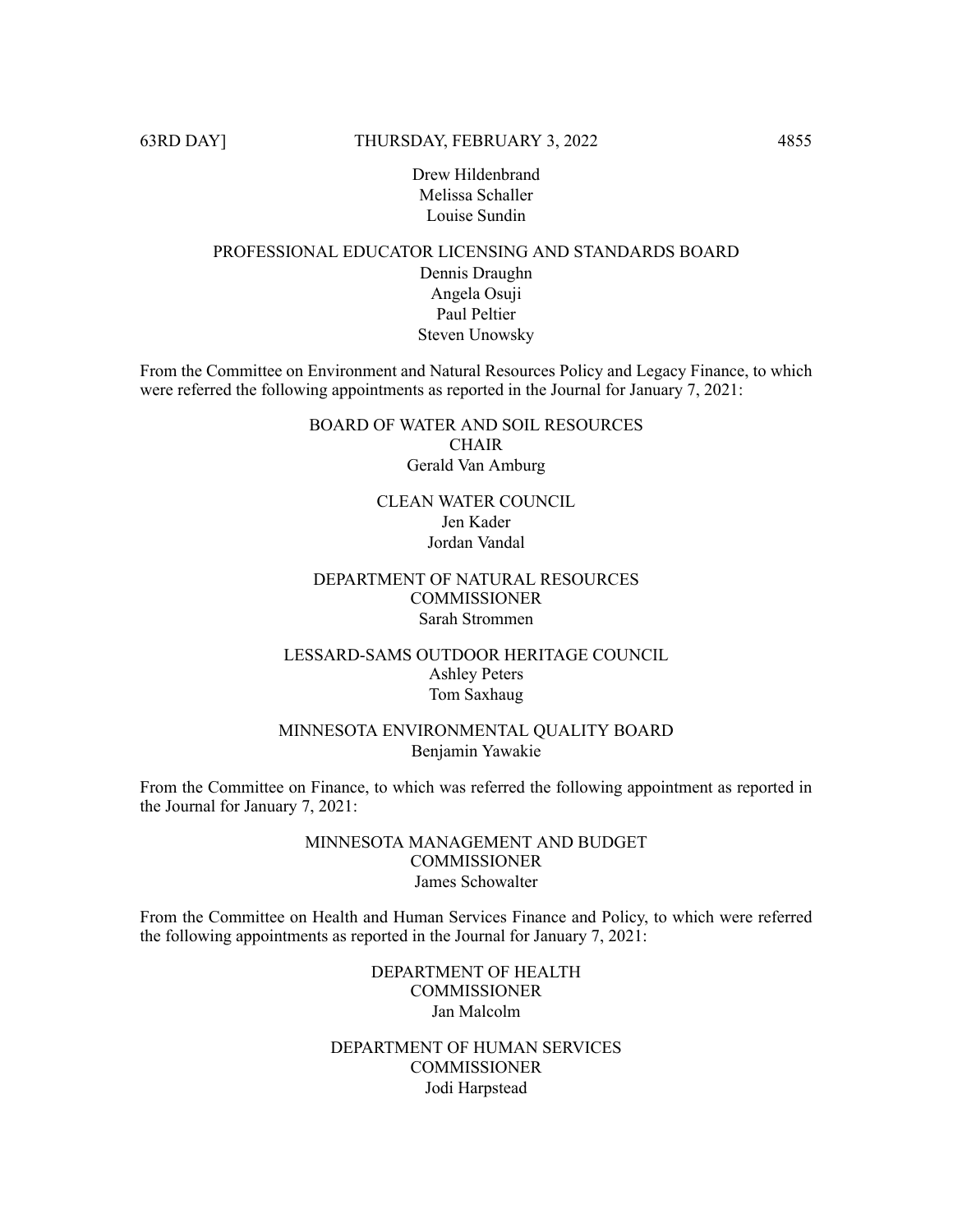#### EMERGENCY MEDICAL SERVICES REGULATORY BOARD

Aaron Burnett Brian Edwards John Guiton Paula Kocken Amber Lage Kevin Miller John Pate Scott Saehr Matthew Simpson

MNSURE BOARD David F. Fischer Suyapa Miranda Stephanie Stoffel Andrew Whitman

From the Committee on Higher Education Finance and Policy, to which were referred the following appointments as report in the Journal for January 7, 2021:

> BOARD OF MINNESOTA STATE ACADEMIES Nicole Halabi Jamie Speier Katherine Wangberg

BOARD OF TRUSTEES OF THE MINNESOTA STATE COLLEGES AND UNIVERSITIES Asani Ajogun

Alexander Cirillo, Jr. John Cowles Dawn Erlandson Roger Moe Javier Morillo April Ho-Nishimura Oballa Oballa Kathleen Sheran George Soule

# MINNESOTA HIGHER EDUCATION FACILITIES AUTHORITY Bonnie Anderson Rons Gary Benson Mary Ives Raymond VinZant

From the Committee on Housing Finance and Policy, to which were referred the following appointments as report in the Journal for January 7, 2021:

> MINNESOTA HOUSING FINANCE AGENCY **COMMISSIONER** Jennifer Ho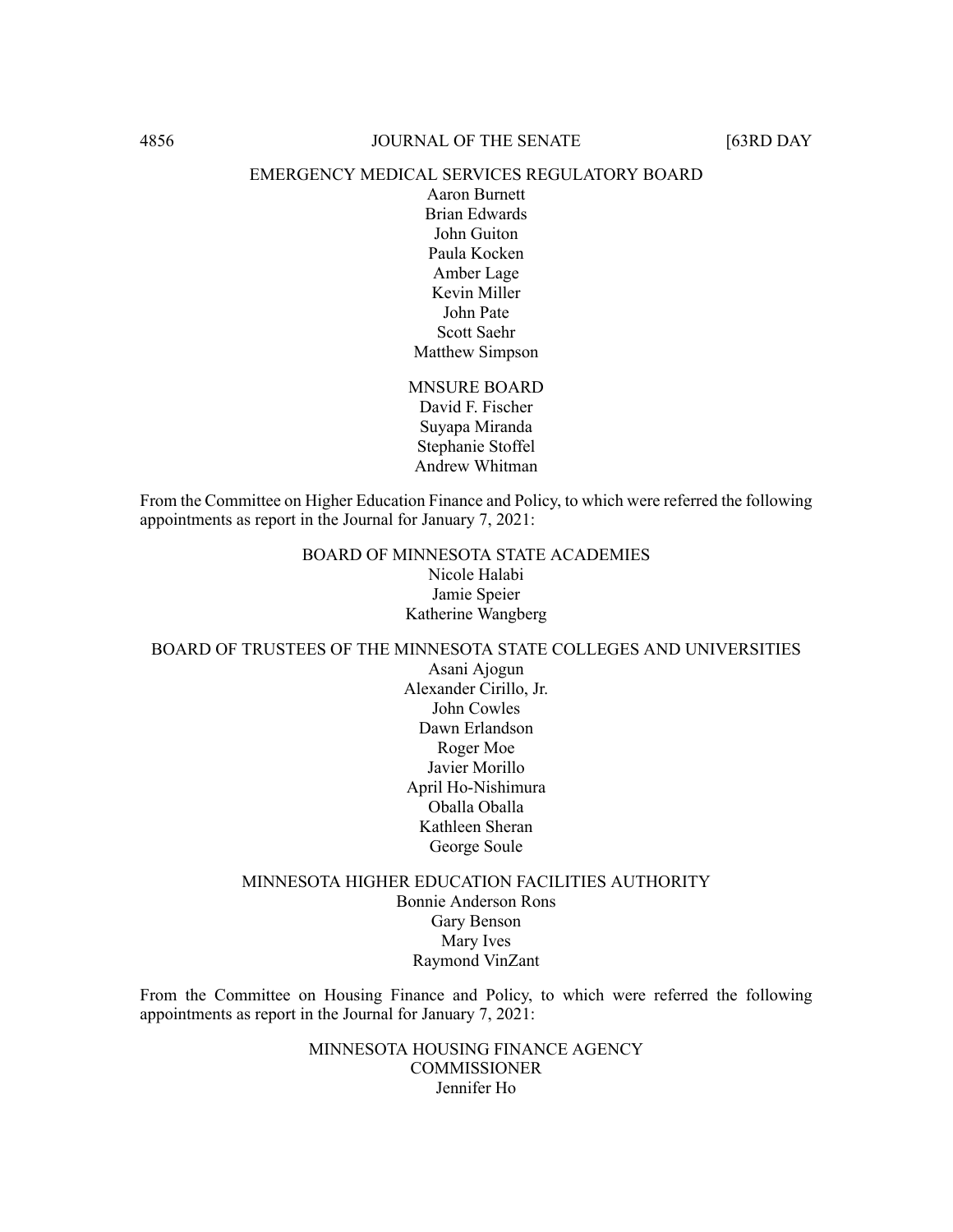#### MINNESOTA HOUSING FINANCE AGENCY

# John DeCramer Craig Klausing Stephanie Klinzing Terri Thao

From the Committee on Jobs and Economic Growth Finance and Policy, to which were referred the following appointments as reported in the Journal for January 7, 2021:

# DEPARTMENT OF EMPLOYMENT AND ECONOMIC DEVELOPMENT **COMMISSIONER** Steve Grove

# DESTINATION MEDICAL CENTER CORPORATION Dana L. Bailey Jim Campbell Susan Park Rani R.T. Rybak Pamela Wheelock Paul Williams

# WORKERS' COMPENSATION COURT OF APPEALS CHIEF JUDGE Patricia J. Milun

# WORKERS' COMPENSATION COURT OF APPEALS Sean M. Quinn

From the Committee on Judiciary and Public Safety Finance and Policy, to which were referred the following appointments as reported in the Journal for January 7, 2021:

# DEPARTMENT OF CORRECTIONS **COMMISSIONER** Paul Schnell

# DEPARTMENT OF PUBLIC SAFETY **COMMISSIONER** John Harrington

From the Committee on Labor and Industry Policy, to which were referred the following appointments as reported in the Journal for January 7, 2021:

# BOARD OF ELECTRICITY Alfreda Daniels Cole Funseth

Duane Hendricks Todd Huttner Peter Lindahl Desiree Weigel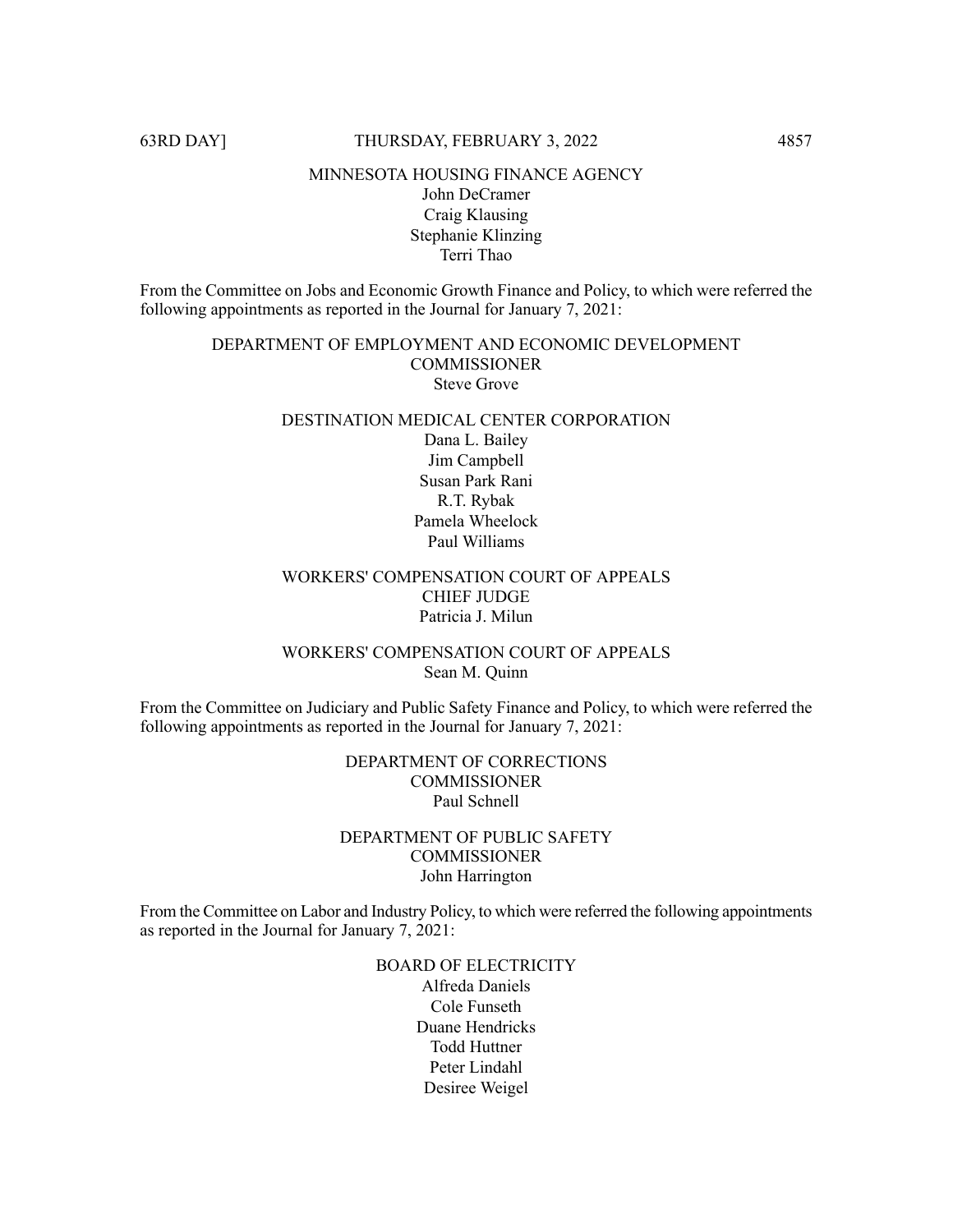# 4858 JOURNAL OF THE SENATE [63RD DAY

#### BOARD OF HIGH PRESSURE PIPING SYSTEMS

Aubrey Archer Kyle Bain Nirmal Jain Kent Spaulding

PLUMBING BOARD Richard Jacobs Troy Seitz

From the Committee on Local Government Policy, to which were referred the following appointments as reported in the Journal for January 7, 2021:

# METROPOLITAN COUNCIL CHAIR Charles Zelle

METROPOLITAN COUNCIL Lynnea Atlas-Ingebretson Deb Barber Reva Chamblis Molly Cummings Christopher Ferguson Kris Fredson Francisco Gonzalez Judy Ann Johnson Chai Lee Robert Lilligren Peter Lindstrom Abdirahman Mahmamude Muse Phillip Mark Sterner Susan Vento Wendy Wulff Raymond Zeran

From the Committee on State Government Finance and Policy and Elections, to which were referred the following appointments as reported in the Journal for January 7, 2021:

> BOARD OF THE ARTS Uri Camarena Michael Charron Sean Dowse Philip McKenzie Christina Widdess

DEPARTMENT OF ADMINISTRATION **COMMISSIONER** Alice Roberts Davis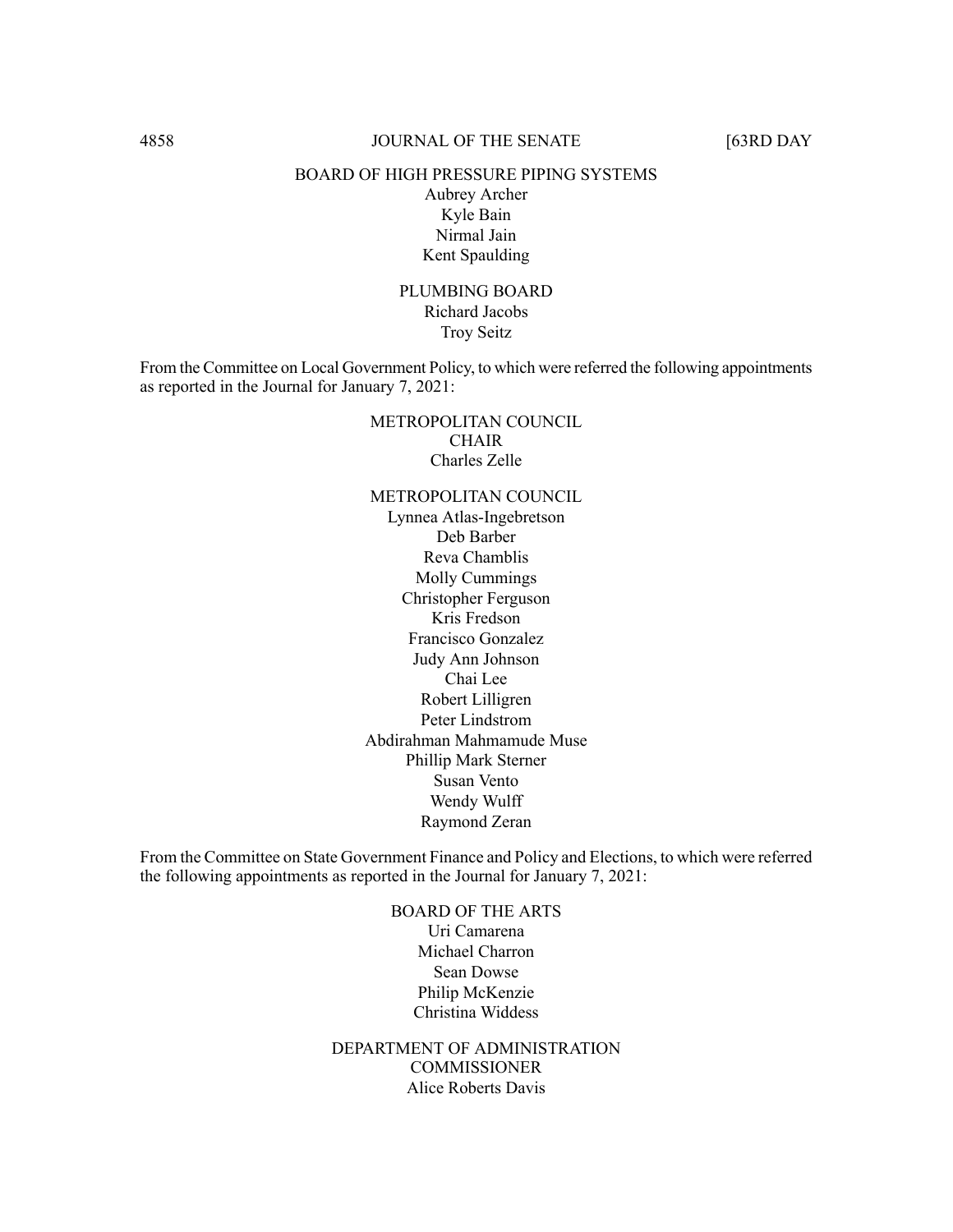# GAMBLING CONTROL BOARD William English Geno Fragnito Beth Pinkney Norm Pint

# OFFICE OF ADMINISTRATIVE HEARINGS CHIEF ADMINISTRATIVE LAW JUDGE Jenny Starr

# MINNESOTA RACING COMMISSION Dan Erhart Alan Gingold Lisa Goodman Julie Idelkope Roy Johnson Camille McArdle

# MINNESOTA STATE LOTTERY EXECUTIVE DIRECTOR Adam Prock

From the Committee on Taxes, to which were referred the following appointments as reported in the Journal for January 7, 2021:

# DEPARTMENT OF REVENUE COMMISSIONER Robert Doty

# TAX COURT

Jane Bowman Bradford S. Delapena Wendy Tien

From the Committee on Technology and Reform Policy, to which was referred the following appointment as reported in the Journal for January 7, 2021:

> MN.IT SERVICES **COMMISSIONER** Tarek Tomes

From the Committee on Transportation Finance and Policy, to which was referred the following appointment as reported in the Journal for January 7, 2021:

> DEPARTMENT OF TRANSPORTATION **COMMISSIONER** Margaret Anderson Kelliher

> > Sincerely, Cal R. Ludeman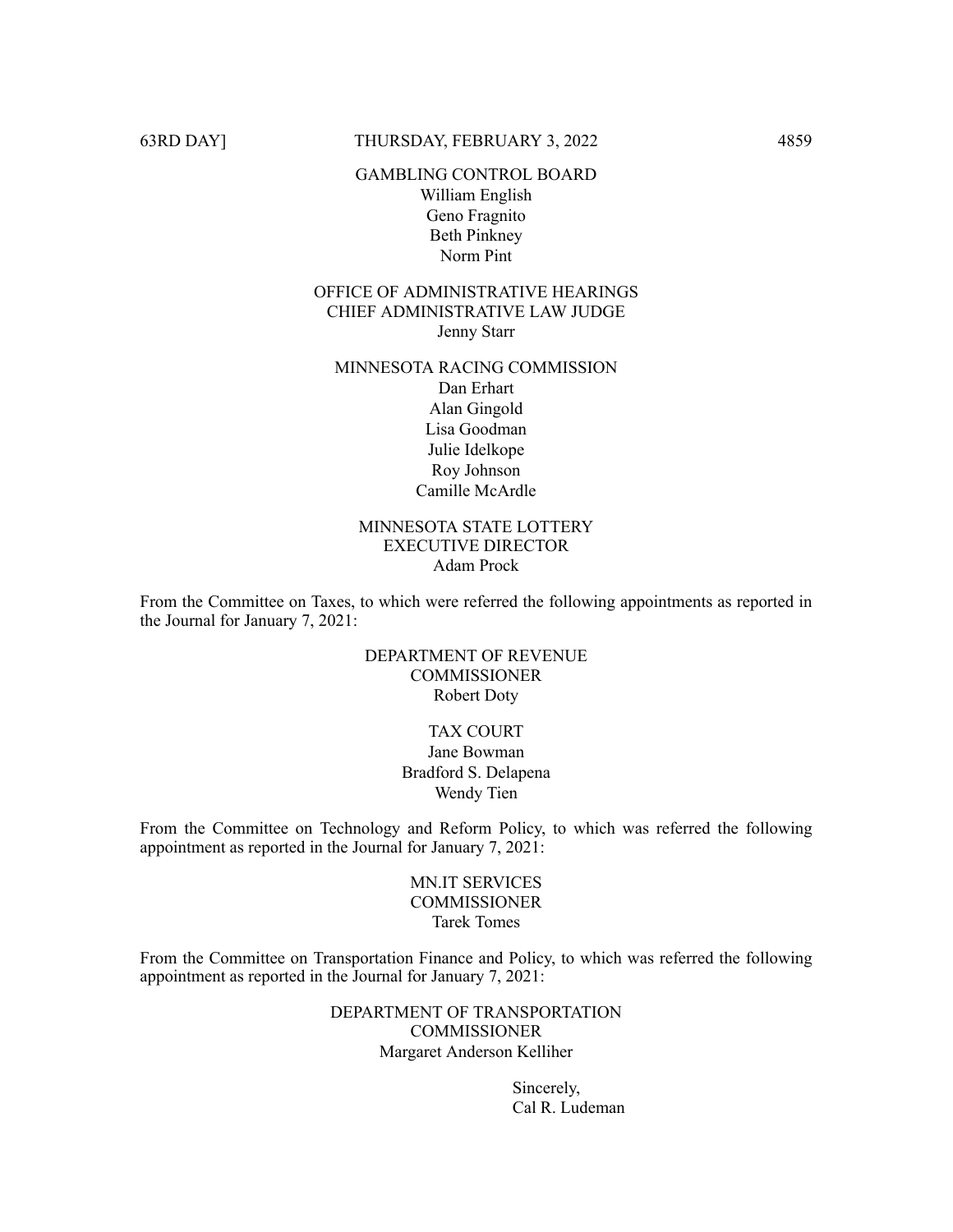# 4860 JOURNAL OF THE SENATE [63RD DAY

Secretary of the Senate

February 1, 2022

The Honorable David J. Osmek President of the Senate

Dear Senator Osmek:

Pursuant to Rule 10.6 of the 2021-22 Temporary Rules of the Senate, we hereby make the following changes in committee membership:

Committee on Rules and Administration - remove Senator Gazelka and add Senator Osmek.

Sincerely, Jeremy R. Miller Chair, Committee on Rules and Administration Minnesota Senate, District 28

Melisa López Franzen Minority Leader Minnesota Senate, District 49

# **INTRODUCTION AND FIRST READING OF SENATE BILLS**

The following bills were read the first time.

#### **Senator Eaton introduced--**

**S.F. No. 2683:** A bill for an act relating to natural resources; appropriating money to protect lakes and acquire forest lands in upper Mississippi River basin.

Referred to the Committee on Environment and Natural Resources Finance.

#### **Senator Eaton introduced--**

**S.F. No. 2684:** A bill for an act relating to health; appropriating money for water safety plans for cities.

Referred to the Committee on Health and Human Services Finance and Policy.

# **Senator Eaton introduced--**

**S.F. No. 2685:** A bill for an act relating to water; reestablishing Advisory Council on Water Supply Systems and Wastewater Treatment Facilities; proposing coding for new law in Minnesota Statutes, chapter 115.

Referred to the Committee on Environment and Natural Resources Policy and Legacy Finance.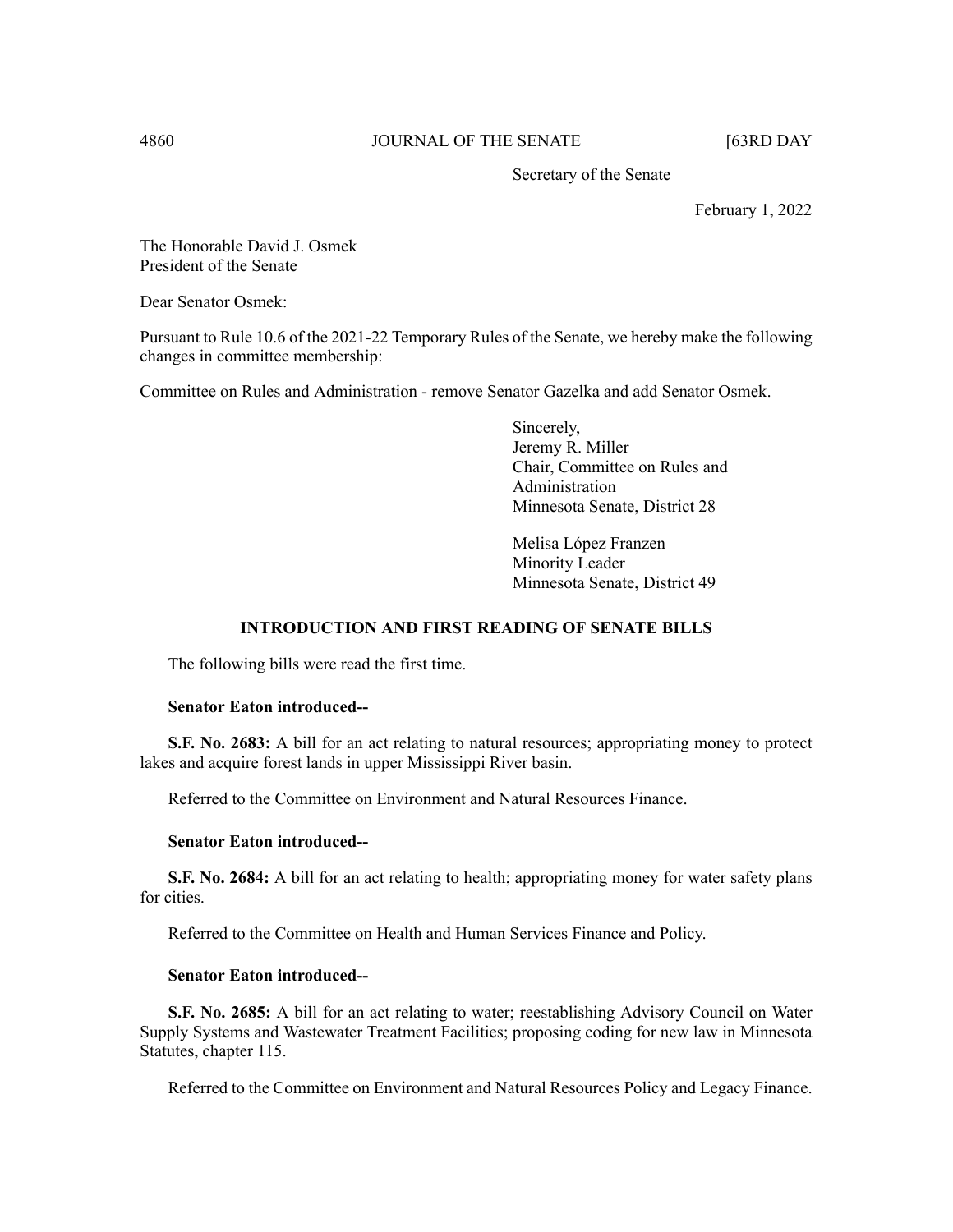# **Senator Eaton introduced--**

**S.F. No. 2686:** A bill for an act relating to water; reestablishing Legislative Water Commission; providing appointments; proposing coding for new law in Minnesota Statutes, chapter 3.

Referred to the Committee on Environment and Natural Resources Policy and Legacy Finance.

#### **Senator Koran introduced--**

**S.F. No. 2687:** A bill for an act relating to education; establishing a grant for a professional development and mentoring program through the Modern Classrooms Project; requiring a report; appropriating money.

Referred to the Committee on Education Finance and Policy.

## **Senator Koran introduced--**

**S.F. No. 2688:** A bill for an act relating to firearms; establishing the age of eligibility to apply for a permit to carry a pistol at 18 years of age; amending Minnesota Statutes 2020, section 624.714, subdivision 2.

Referred to the Committee on Judiciary and Public Safety Finance and Policy.

#### **Senator Koran introduced--**

**S.F. No. 2689:** A bill for an act relating to human services; expanding medical assistance coverage to include prescription digital therapeutics; amending Minnesota Statutes 2020, section 256B.0625, by adding a subdivision.

Referred to the Committee on Health and Human Services Finance and Policy.

# **Senator Koran introduced--**

**S.F. No. 2690:** A bill for an act relating to capital investment; appropriating money for a new law enforcement center for the Lakes Area Police Commission; authorizing the sale and issuance of state bonds.

Referred to the Committee on Capital Investment.

# **Senator Koran introduced--**

**S.F. No. 2691:** A bill for an act relating to data practices; reducing filing fee for data practices complaints; amending Minnesota Statutes 2020, section 13.085, subdivision 2.

Referred to the Committee on Civil Law and Data Practices Policy.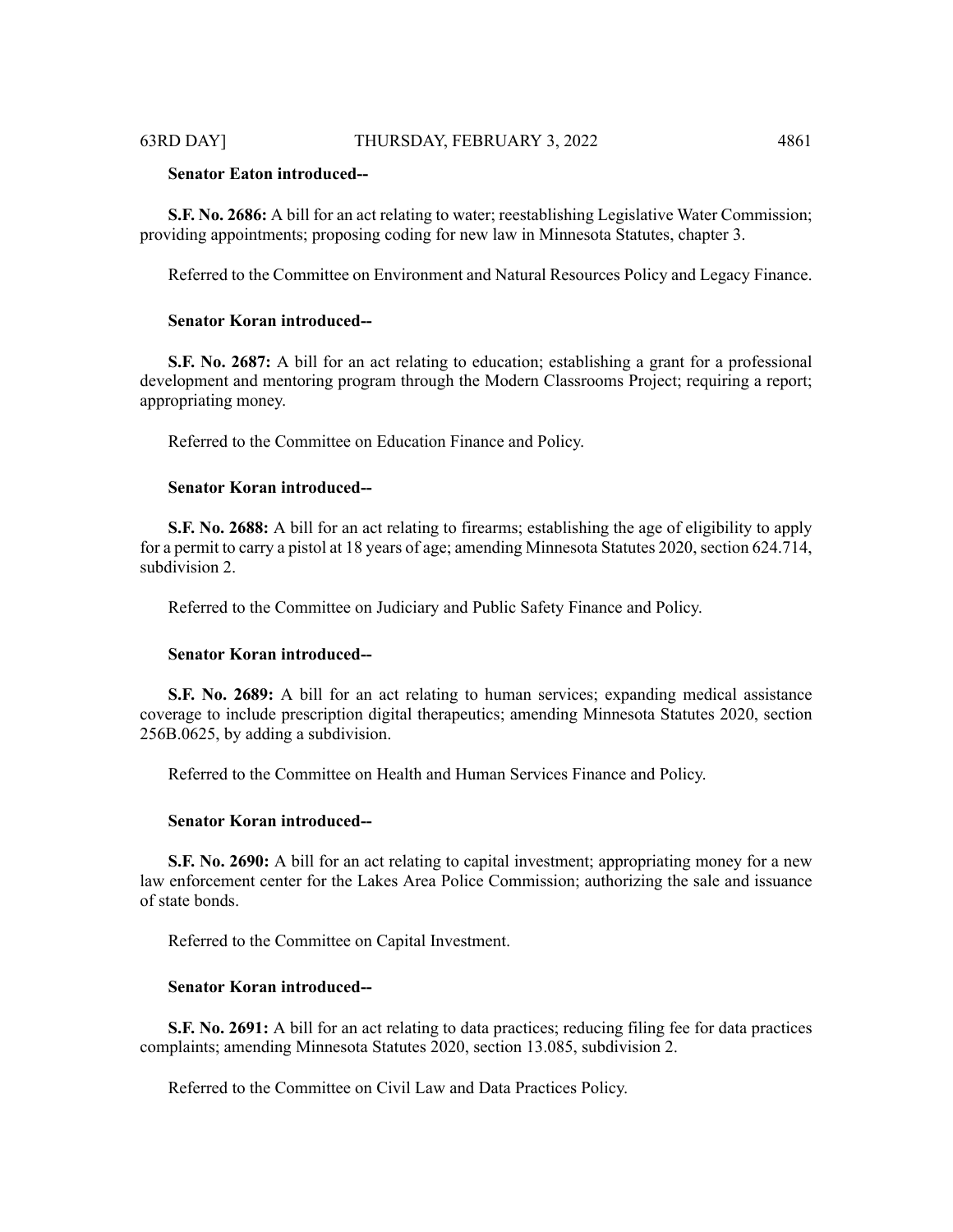# **Senator Koran introduced--**

**S.F. No. 2692:** A bill for an act relating to public safety; authorizing the lawful carry and possession of firearms at the State Fair; amending Minnesota Statutes 2020, sections 37.16; 624.714, subdivision 17.

Referred to the Committee on Agriculture and Rural Development Finance and Policy.

#### **Senators Koran, Chamberlain, Eichorn, and Howe introduced--**

**S.F. No. 2693:** A bill for an act relating to public health; creating a health freedom sanctuary; limiting the governor's peacetime emergency powers; prohibiting mandatory vaccinations; prohibiting businesses from requiring certain vaccination documentations; prohibiting a school district from requiring a student to wear a mask on school grounds; amending Minnesota Statutes 2020, section 12.31, by adding a subdivision; proposing coding for new law in Minnesota Statutes, chapters 121A; 181; 325D.

Referred to the Committee on State Government Finance and Policy and Elections.

#### **Senator Koran introduced--**

**S.F. No. 2694:** A bill for an act relating to health; requiring a parent or legal guardian to be present for vaccine administration to a minor; proposing coding for new law in Minnesota Statutes, chapter 145.

Referred to the Committee on Health and Human Services Finance and Policy.

# **Senator Klein introduced--**

**S.F. No. 2695:** A bill for an act relating to economic development; establishing the hospitality recovery grant program; appropriating money.

Referred to the Committee on Jobs and Economic Growth Finance and Policy.

# **Senators Johnson Stewart and Rest introduced--**

**S.F. No. 2696:** A bill for an act relating to taxation; authorizing a tax increment financing district in the city of Plymouth.

Referred to the Committee on Taxes.

# **Senator Johnson Stewart introduced--**

**S.F. No. 2697:** A bill for an act relating to taxation; individual income; adding special education as an eligible master's degree program for the credit for teachers attaining a master's degree; amending Minnesota Statutes 2020, section 290.0686.

Referred to the Committee on Taxes.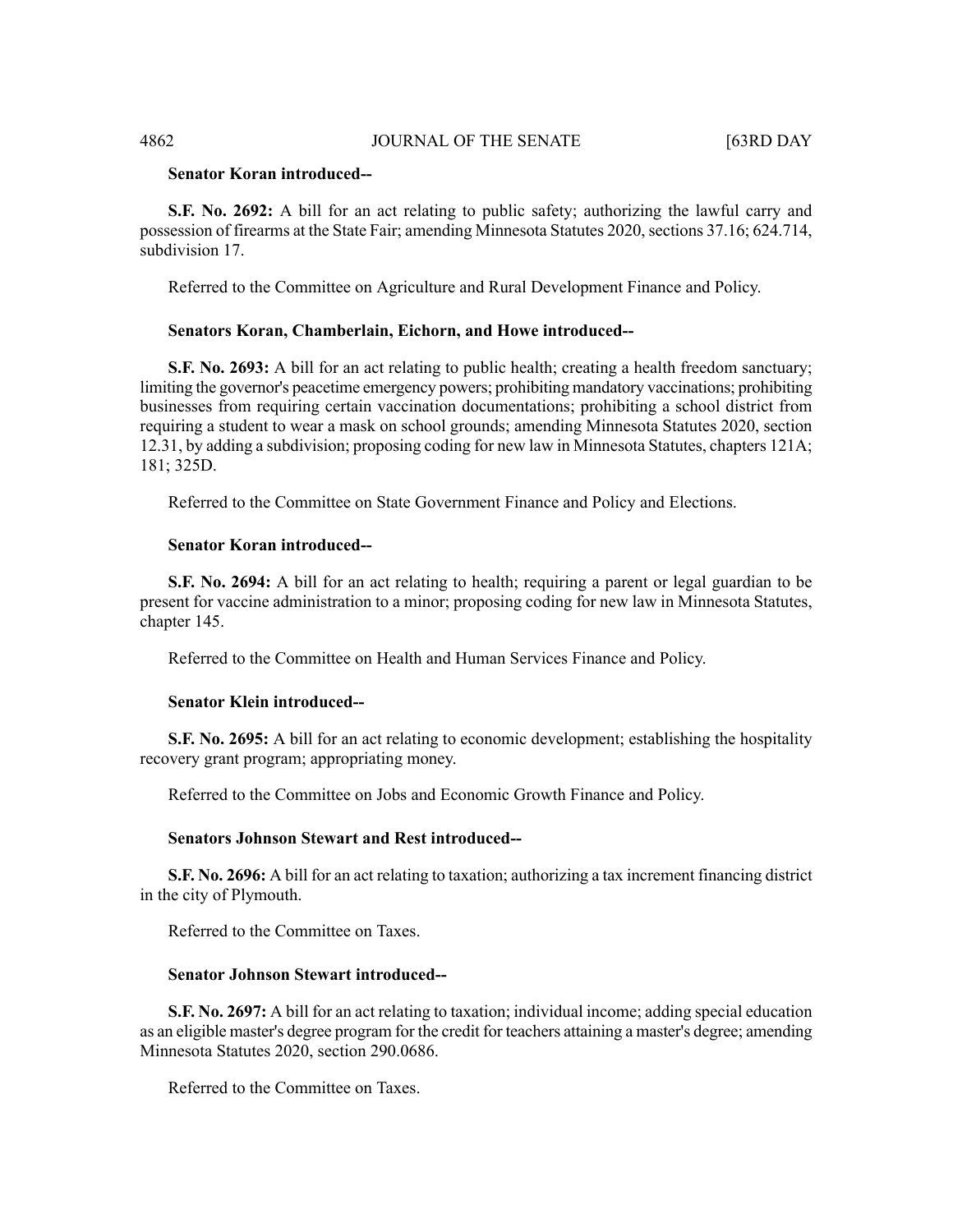# **Senator Cwodzinski introduced--**

**S.F. No. 2698:** A bill for an act relating to the State Building Code; requiring installation of safety nets in certain stadiums; amending Minnesota Statutes 2020, section 326B.112, by adding a subdivision.

Referred to the Committee on Labor and Industry Policy.

# **Senator Cwodzinski introduced--**

**S.F. No. 2699:** A bill for an act relating to unemployment; clarifying pension offset; amending Minnesota Statutes 2020, section 268.085, subdivision 3c.

Referred to the Committee on Jobs and Economic Growth Finance and Policy.

#### **Senator Cwodzinski introduced--**

**S.F. No. 2700:** A bill for an act relating to taxation; individual income; modifying the credit for attaining a master's degree in a teacher's licensure field; amending Minnesota Statutes 2020, section 290.0686.

Referred to the Committee on Taxes.

# **Senator Dziedzic introduced--**

**S.F. No. 2701:** A bill for an act relating to agriculture; prohibiting certain pesticide and fertilizer coatings; amending Minnesota Statutes 2020, sections 18B.07, by adding a subdivision; 18C.201, by adding a subdivision.

Referred to the Committee on Agriculture and Rural Development Finance and Policy.

# **Senators Dziedzic, Kunesh, Bigham, Isaacson, and Putnam introduced--**

**S.F. No. 2702:** A bill for an act relating to education finance; establishing the Minnesota tutoring corps; appropriating money; proposing coding for new law in Minnesota Statutes, chapter 124D.

Referred to the Committee on Education Finance and Policy.

# **Senator Bakk introduced--**

**S.F. No. 2703:** A bill for an act relating to natural resources; appropriating money for walleye stocking in the Rat Root River.

Referred to the Committee on Environment and Natural Resources Finance.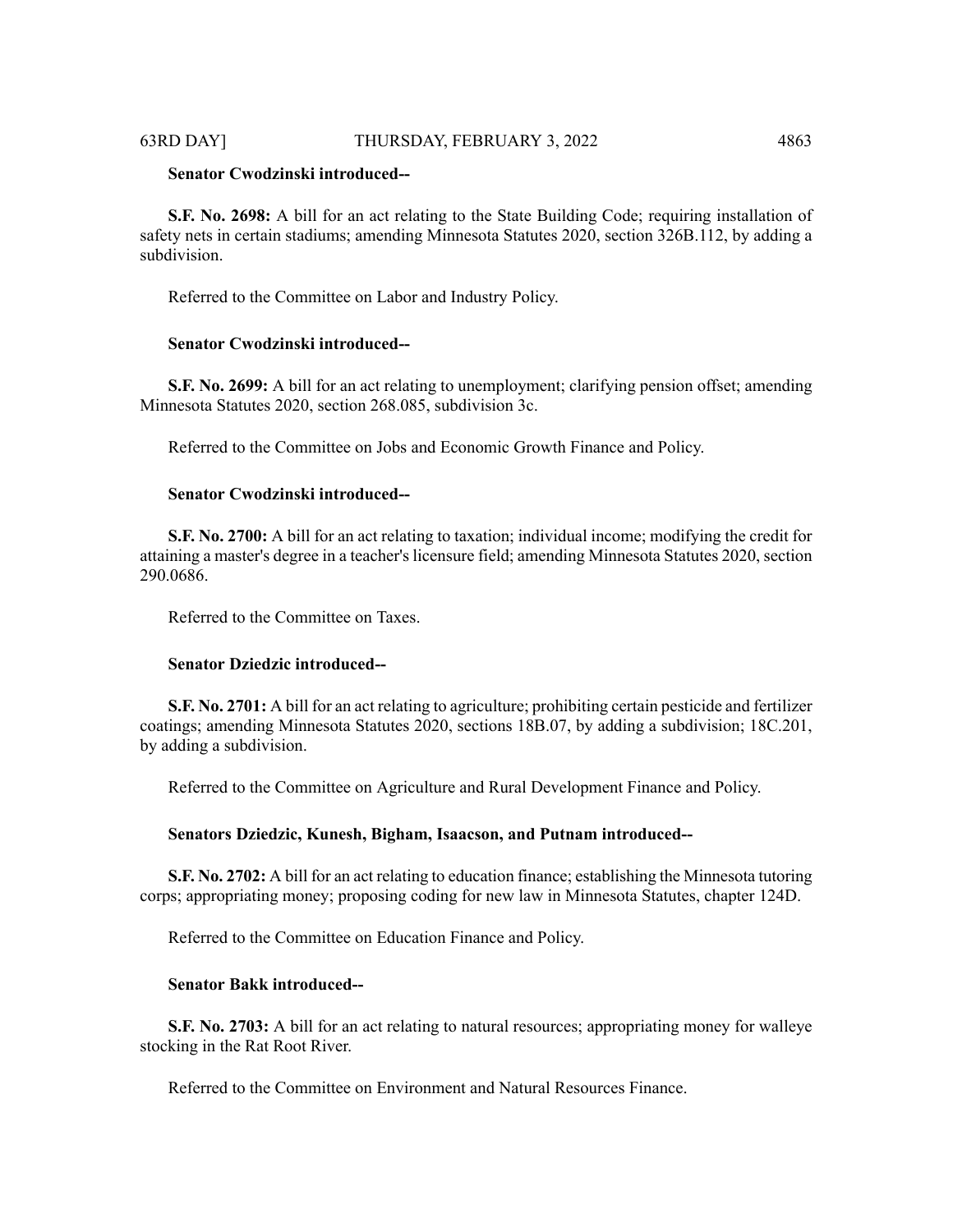### **Senator Bakk introduced--**

**S.F. No. 2704:** A bill for an act relating to health; authorizing exceptions to the moratorium on hospital construction or modification for certain critical access hospitals; amending Minnesota Statutes 2021 Supplement, section 144.551, subdivision 1.

Referred to the Committee on Health and Human Services Finance and Policy.

#### **Senator Bakk introduced--**

**S.F. No. 2705:** A bill for an act relating to capital investment; appropriating money for a wastewater treatment and collection system in Silver Creek Township; authorizing the sale and issuance of state bonds.

Referred to the Committee on Capital Investment.

# **Senator Bakk introduced--**

**S.F. No. 2706:** A bill for an act relating to capital investment; appropriating money for capital improvements to all-terrain vehicle trail systems in St. Louis County; authorizing the sale and issuance of state bonds.

Referred to the Committee on Capital Investment.

#### **Senator Bakk introduced--**

**S.F. No. 2707:** A bill for an act relating to capital investment; appropriating money for improvements at the Northeast Higher Education District - Vermilion Community College campus; authorizing the sale and issuance of state bonds.

Referred to the Committee on Capital Investment.

#### **Senator Bakk introduced--**

**S.F. No. 2708:** A bill for an act relating to taxation; modifying Cook County local taxes; amending Laws 2008, chapter 366, article 7, section 17.

Referred to the Committee on Taxes.

# **Senator Bakk introduced--**

**S.F. No. 2709:** A bill for an act relating to capital investment; appropriating money to the Public Facilities Authority for the purpose of debt relief for the Duluth North Shore Sanitary District.

Referred to the Committee on Jobs and Economic Growth Finance and Policy.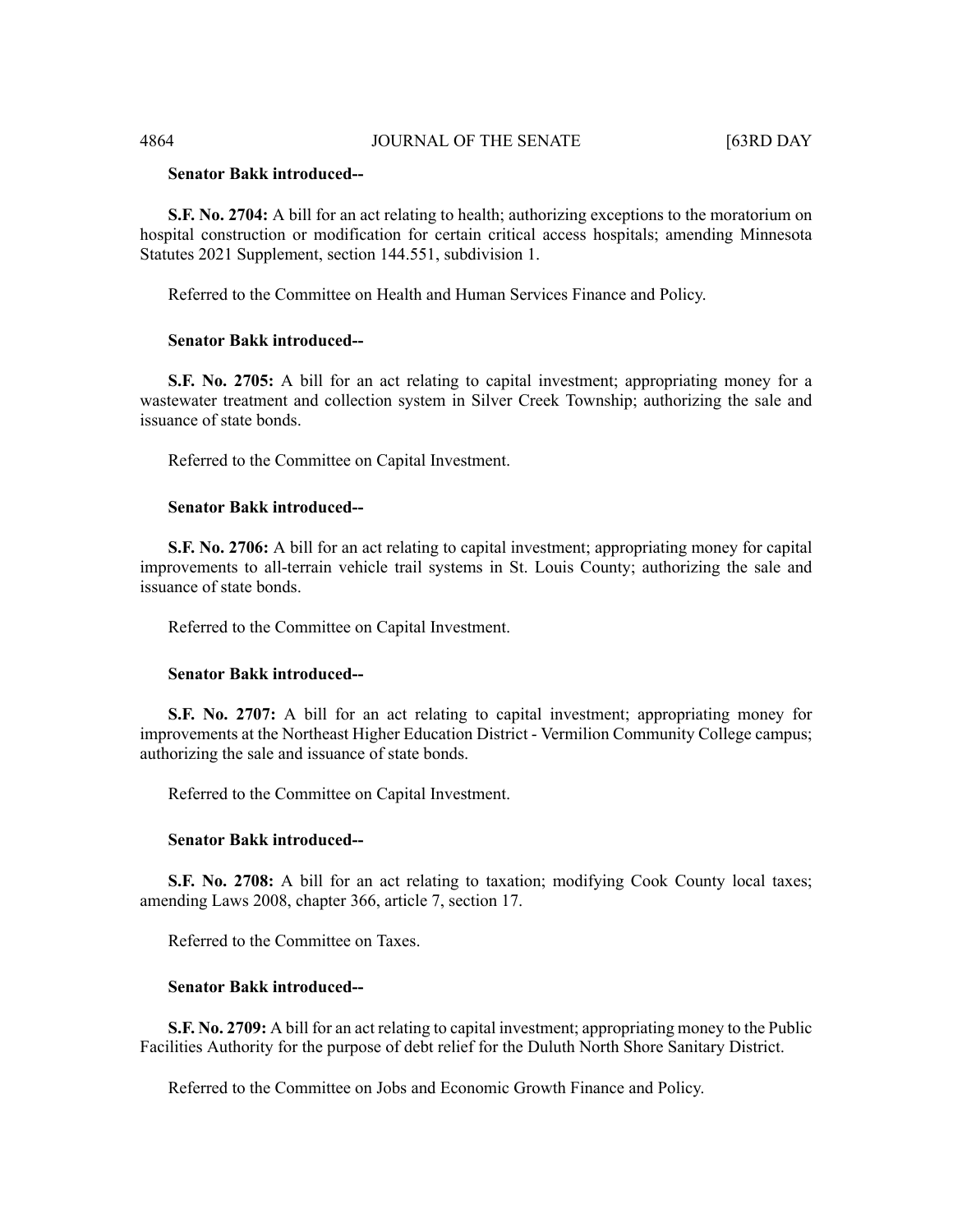# **Senators Bakk, López Franzen, and Hoffman introduced--**

**S.F. No. 2710:** A bill for an act relating to capital investment; appropriating money for a multimodal trailhead center in Silver Bay; authorizing the sale and issuance of state bonds.

Referred to the Committee on Capital Investment.

#### **Senators Bakk and Clausen introduced--**

**S.F. No. 2711:** A bill for an act relating to campaign finance; allowing a terminating principal campaign committee to make donations to school boards; amending Minnesota Statutes 2020, section 211B.12.

Referred to the Committee on State Government Finance and Policy and Elections.

#### **Senator Bakk introduced--**

**S.F. No. 2712:** A bill for an act relating to capital investment; appropriating money for small city municipal facility improvement grants; authorizing the sale and issuance of state bonds.

Referred to the Committee on Capital Investment.

#### **Senator Bakk introduced--**

**S.F. No. 2713:** A bill for an act relating to capital investment; appropriating money for Nett Lake dam; authorizing the sale and issuance of state bonds.

Referred to the Committee on Capital Investment.

# **Senator Bakk introduced--**

**S.F. No. 2714:** A bill for an act relating to capital investment; appropriating money for a water, sewer, and utilities extensions in the city of Rice Lake; authorizing the issuance of state bonds.

Referred to the Committee on Capital Investment.

#### **Senators Tomassoni and Bakk introduced--**

**S.F. No. 2715:** A bill for an act relating to game and fish; providing free game and fish licenses to active duty members of the military and to honorably discharged military veterans; amending Minnesota Statutes 2020, sections 97A.441, subdivisions 5, 6, 6a; 171.07, subdivision 17; Minnesota Statutes 2021 Supplement, sections 97B.715, subdivision 1; 97B.801.

Referred to the Committee on Environment and Natural Resources Policy and Legacy Finance.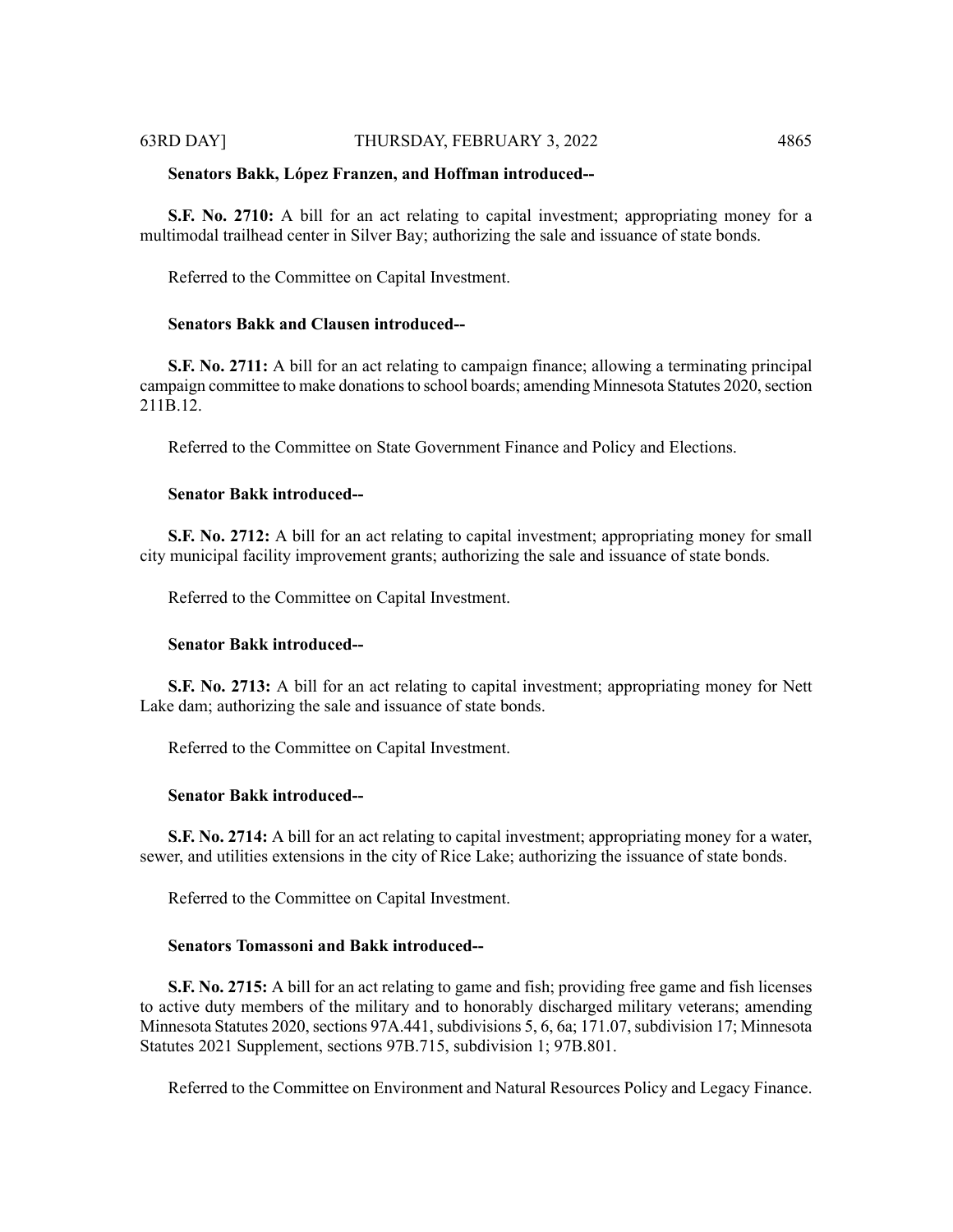# **Senators Clausen and Carlson introduced--**

**S.F. No. 2716:** A bill for an act relating to public safety; providing for an enhanced criminal penalty for certain texting while driving violations; amending Minnesota Statutes 2020, section 169.475, subdivision 1, by adding a subdivision.

Referred to the Committee on Transportation Finance and Policy.

# **Senator Klein introduced--**

**S.F. No. 2717:** A bill for an act relating to capital investment; appropriating money for capital improvements to merge the city of South St. Paul library with the Dakota County library system; authorizing the sale and issuance of state bonds.

Referred to the Committee on Capital Investment.

#### **Senators Klein and Bigham introduced--**

**S.F. No. 2718:** A bill for an act relating to capital investment; appropriating money to merge the city of South St. Paul library with the Dakota County library system.

Referred to the Committee on Jobs and Economic Growth Finance and Policy.

#### **Senator Klein introduced--**

**S.F. No. 2719:** A bill for an act relating to capital investment; appropriating money for highway safety improvements for pedestrian and bicycle trails in Dakota County; authorizing the sale and issuance of state bonds.

Referred to the Committee on Capital Investment.

#### **Senators Klein and Bigham introduced--**

**S.F. No. 2720:** A bill for an act relating to transportation; appropriating money for highway safety improvements for pedestrian and bicycle trails in Dakota County.

Referred to the Committee on Transportation Finance and Policy.

#### **Senator Pappas introduced--**

**S.F. No. 2721:** A bill for an act relating to capital investment; appropriating money to replace the eastbound Kellogg Boulevard Bridge in the city of St. Paul; authorizing the sale and issuance of state bonds.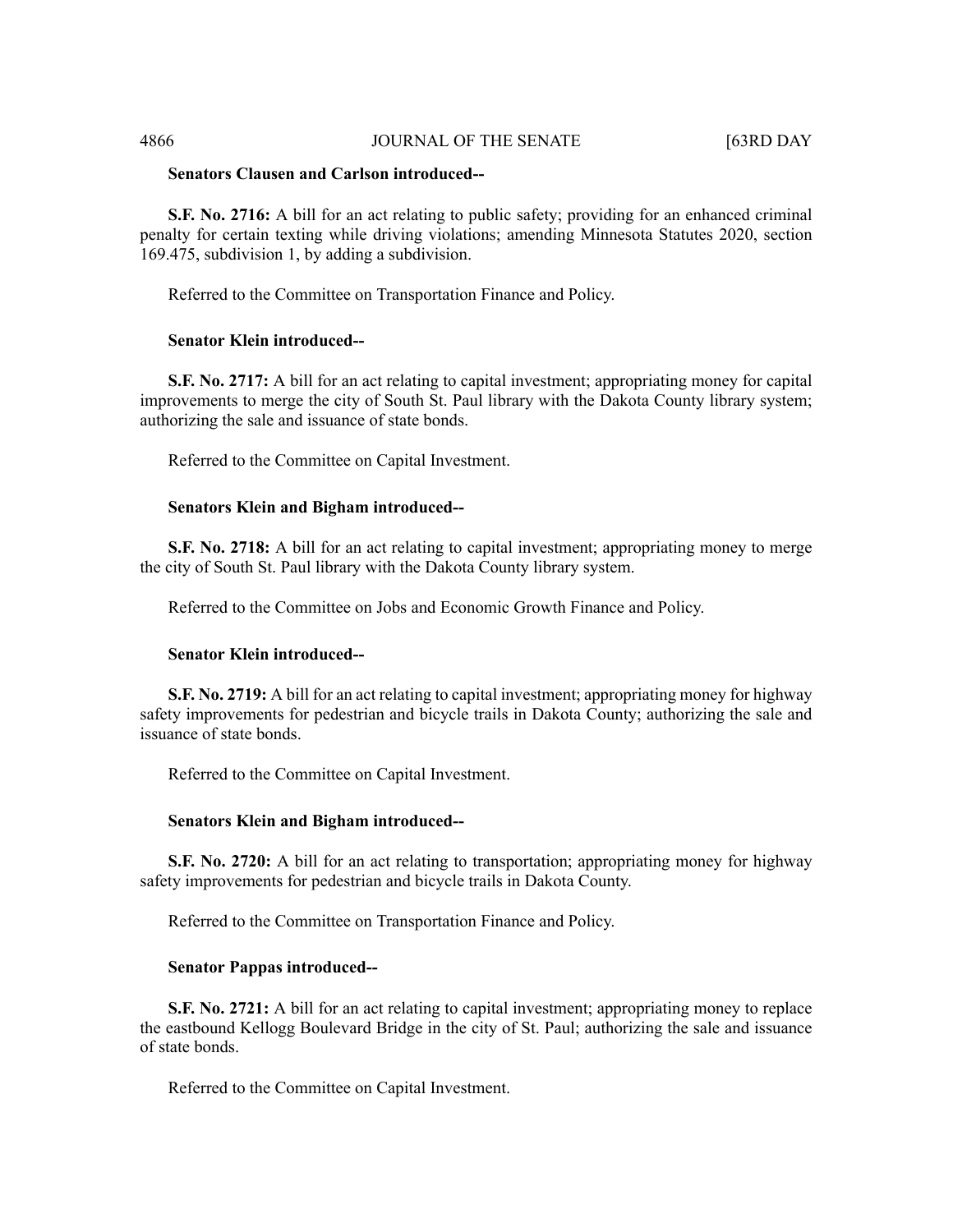### **Senators Klein and Duckworth introduced--**

**S.F. No. 2722:** A bill for an act relating to capital investment; appropriating money for railway and highway safety improvements for pedestrian and bicycle trails in Dakota County along the Veterans Memorial Greenway.

Referred to the Committee on Transportation Finance and Policy.

# **Senators Klein and Duckworth introduced--**

**S.F. No. 2723:** A bill for an act relating to capital investment; appropriating money for railway and highway safety improvements for pedestrian and bicycle trails in Dakota County along the Veterans Memorial Greenway; authorizing the sale and issuance of state bonds.

Referred to the Committee on Capital Investment.

#### **Senator Klein introduced--**

**S.F. No. 2724:** A bill for an act relating to capital investment; appropriating money for reconstruction of 117th Street in the city of Inver Grove Heights; authorizing the sale and issuance of state bonds.

Referred to the Committee on Capital Investment.

#### **Senators Klein and Bigham introduced--**

**S.F. No. 2725:** A bill for an act relating to education finance; lowering the property tax levy share and increasing the state aid share of operating referendum revenue for qualifying special school districts; appropriating money; amending Minnesota Statutes 2020, section 126C.17, subdivision 6.

Referred to the Committee on Education Finance and Policy.

# **Senator Klein introduced--**

**S.F. No. 2726:** A bill for an act relating to capital investment; appropriating money for highway safety improvements for pedestrian and bicycle trails in Dakota County.

Referred to the Committee on Transportation Finance and Policy.

#### **Senators Klein and Bigham introduced--**

**S.F. No. 2727:** A bill for an act relating to capital investment; appropriating money for highway safety improvements for pedestrian and bicycle trails in Dakota County; authorizing the sale and issuance of state bonds.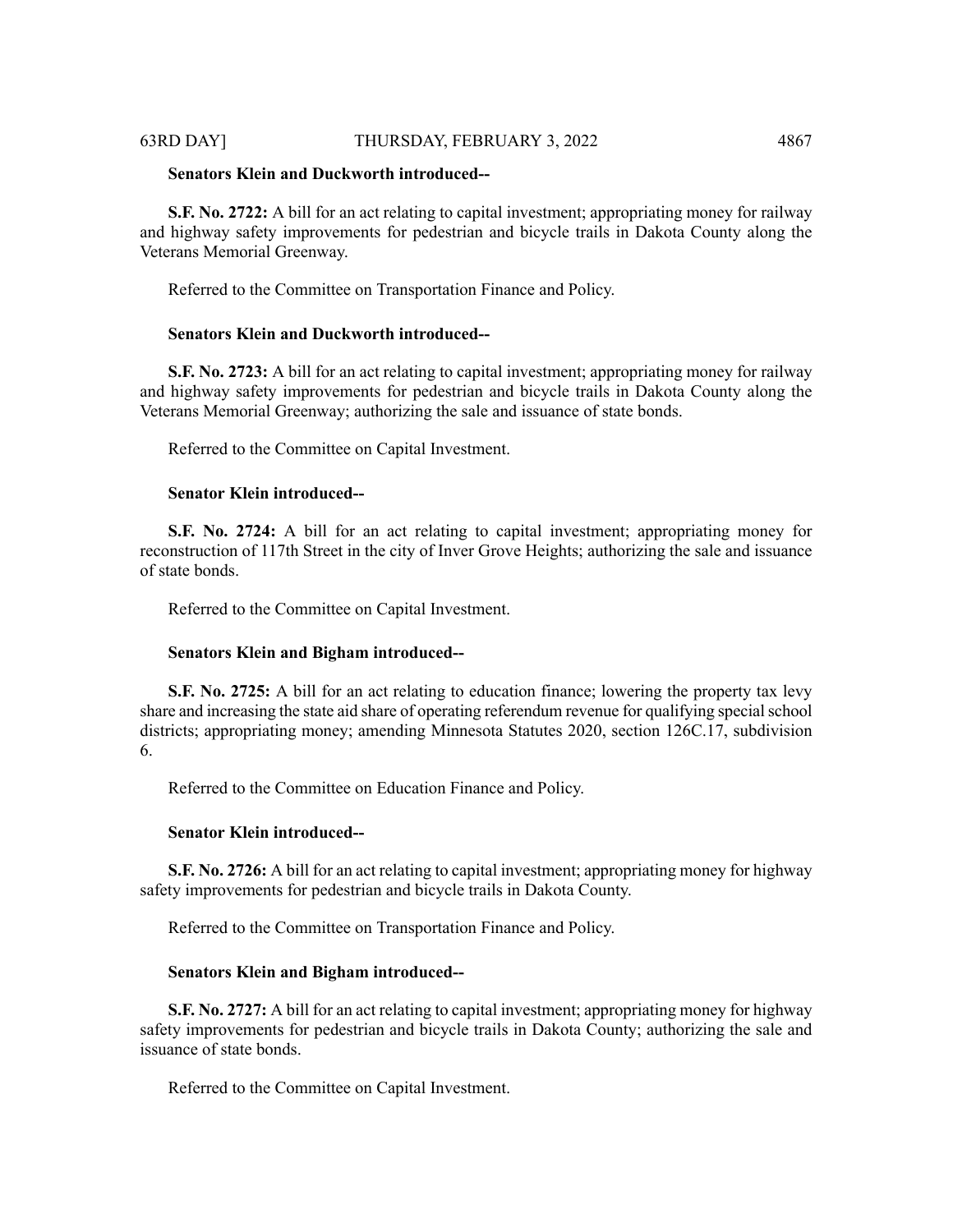#### 4868 JOURNAL OF THE SENATE [63RD DAY

#### **Senators Chamberlain, Coleman, Benson, Jasinski, and Eichorn introduced--**

**S.F. No. 2728:** A bill for an act relating to taxation; individual income; eliminating the first tier income tax rate and bracket; amending Minnesota Statutes 2020, section 290.06, subdivision 2d; Minnesota Statutes 2021 Supplement, section 290.06, subdivision 2c.

Referred to the Committee on Taxes.

### **Senators Chamberlain, Duckworth, Dornink, Pratt, and Eichorn introduced--**

**S.F. No. 2729:** A bill for an act relating to education; making changes to school district board meetings and charter school board meetings; amending Minnesota Statutes 2020, sections 123B.09, subdivision 6; 124E.07, subdivision 8.

Referred to the Committee on Education Finance and Policy.

#### **Senators Chamberlain and Wiger introduced--**

**S.F. No. 2730:** A bill for an act relating to capital investment; appropriating money for the Bruce Vento regional trail; authorizing the sale and issuance of state bonds.

Referred to the Committee on Capital Investment.

# **Senators Pappas, López Franzen, Kunesh, McEwen, and Marty introduced--**

**S.F. No. 2731:** A bill for an act relating to human rights; requiring a review of Minnesota Statutes and Minnesota Rules for compliance with the Equal Rights Amendment to the United States Constitution.

Referred to the Committee on Civil Law and Data Practices Policy.

#### **Senators Pappas and Port introduced--**

**S.F. No. 2732:** A bill for an act relating to public safety; repealing the crimes of sodomy, fornication, and adultery; repealing Minnesota Statutes 2020, sections 609.293, subdivisions 1, 5; 609.34; 609.36.

Referred to the Committee on Judiciary and Public Safety Finance and Policy.

# **Senator Frentz introduced--**

**S.F. No. 2733:** A bill for an act relating to capital investment; appropriating money for Mankato's regional water resource recovery facility; authorizing the sale and issuance of state bonds.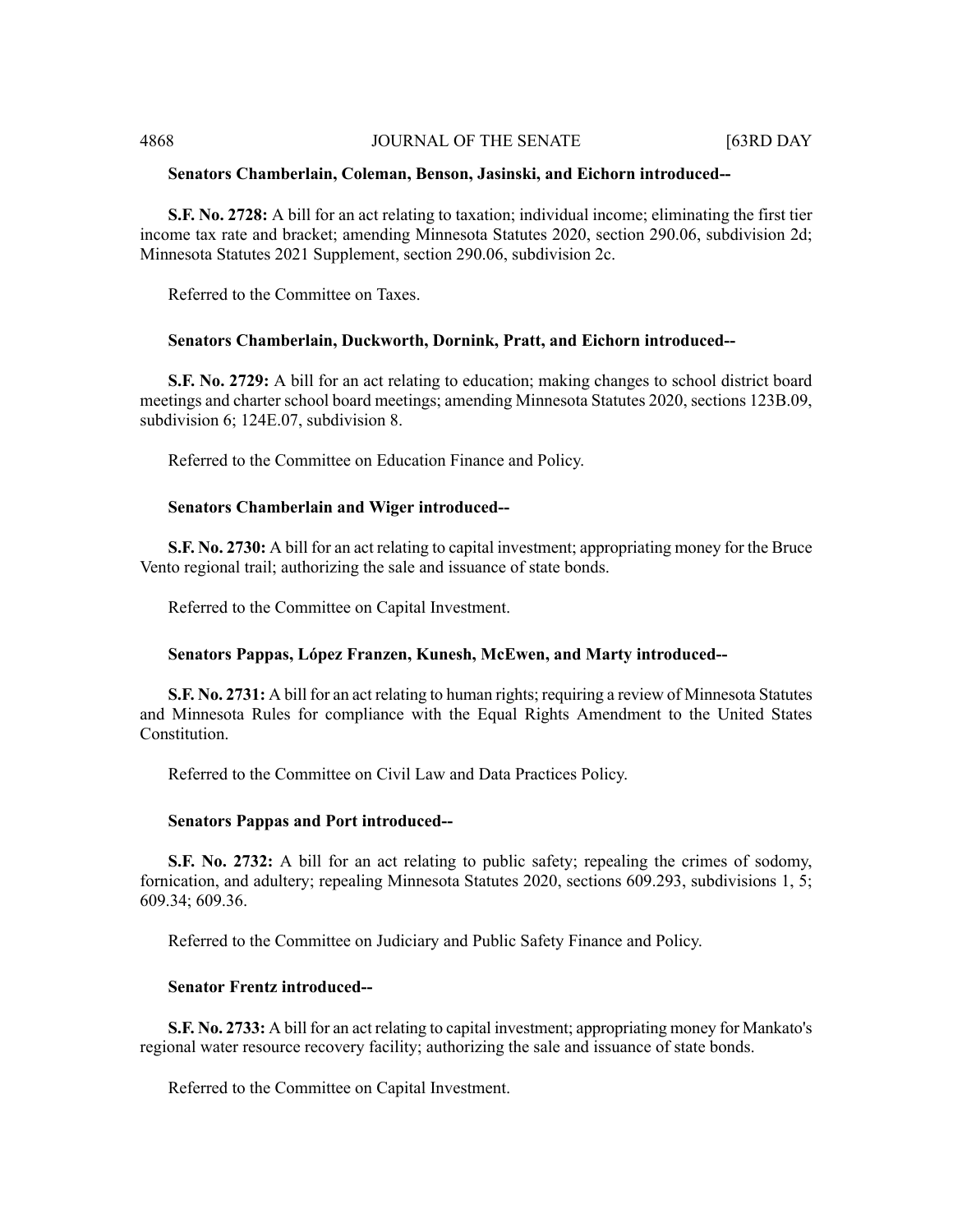# **Senator Frentz introduced--**

**S.F. No. 2734:** A bill for an act relating to retirement; higher education individual retirement account plan; increasing the employer contribution rate; amending Minnesota Statutes 2020, section 354B.23, subdivision 3.

Referred to the Committee on State Government Finance and Policy and Elections.

#### **Senators Duckworth and Wiger introduced--**

**S.F. No. 2735:** A bill for an act relating to education; requiring FAFSA for high school graduation; amending Minnesota Statutes 2020, section 120B.02, by adding a subdivision.

Referred to the Committee on Education Finance and Policy.

## **Senators Duckworth and Bigham introduced--**

**S.F. No. 2736:** A bill for an act relating to children; establishing juvenile court guardianship for at-risk youth; amending Minnesota Statutes 2020, section 260C.101, subdivision 2; proposing coding for new law in Minnesota Statutes, chapter 260C.

Referred to the Committee on Civil Law and Data Practices Policy.

#### **Senators Abeler, Mathews, and Koran introduced--**

**S.F. No. 2737:** A bill for an act relating to employment; prohibiting employment discrimination based on vaccination status; proposing coding for new law in Minnesota Statutes, chapter 181.

Referred to the Committee on Jobs and Economic Growth Finance and Policy.

#### **Senators Abeler, Mathews, and Koran introduced--**

**S.F. No. 2738:** A bill for an act relating to state government; requiring legislative approval for extending a peacetime emergency past 30 days; amending Minnesota Statutes 2020, section 12.31, subdivision 2.

Referred to the Committee on State Government Finance and Policy and Elections.

#### **Senator Abeler, by request, introduced--**

**S.F. No. 2739:** A bill for an act relating to public safety; requiring legislative approval to extend the duration of a peacetime emergency declared by the governor; limiting duration of peacetime emergency extensions; amending Minnesota Statutes 2020, section 12.31, subdivision 2.

Referred to the Committee on State Government Finance and Policy and Elections.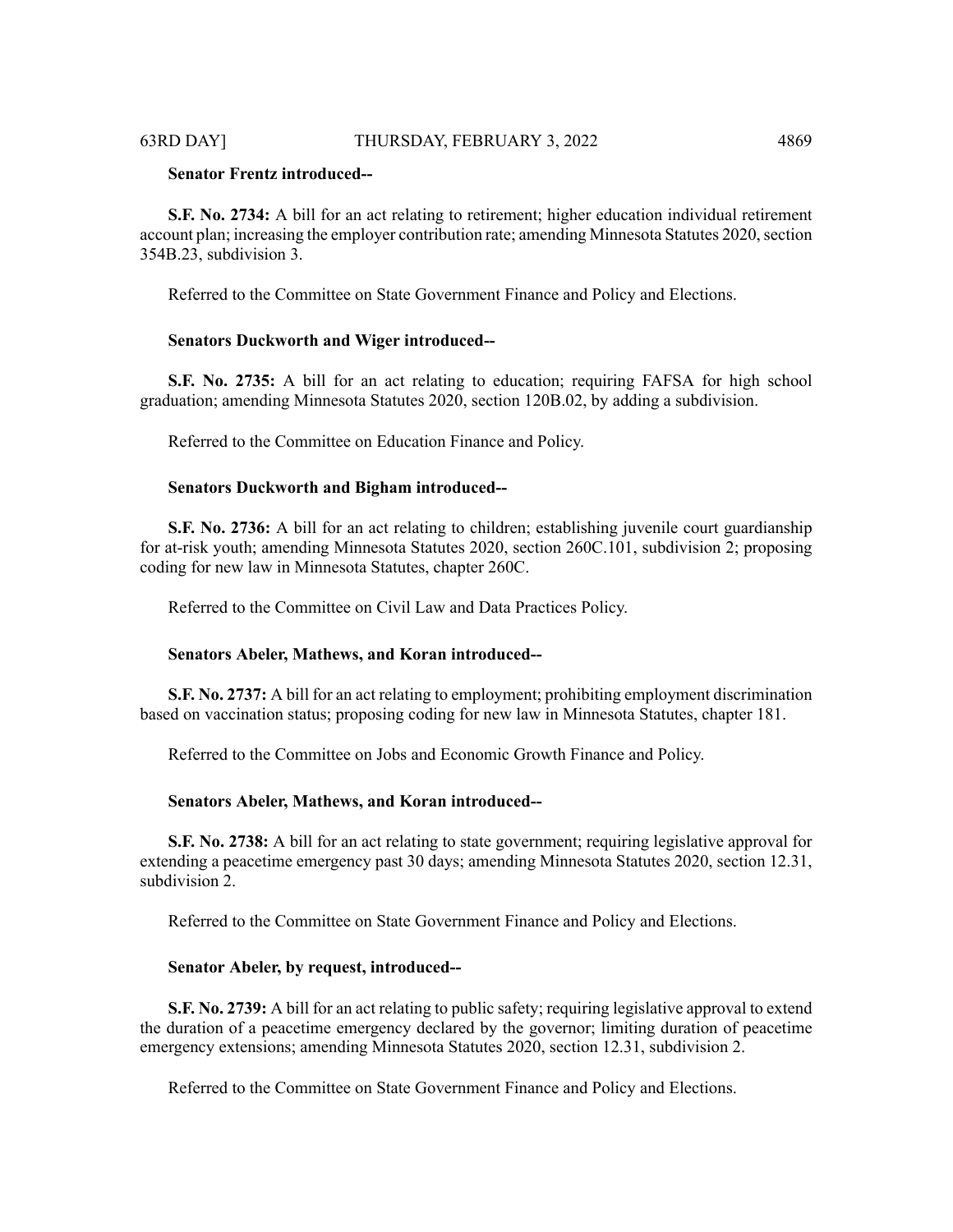# 4870 **JOURNAL OF THE SENATE** [63RD DAY

#### **Senators Abeler, Utke, and Benson introduced--**

**S.F. No. 2740:** A bill for an act relating to health; temporarily permitting retired nurses and out-of-state nurses to practice in certain long-term care settings; temporarily modifying training requirements for direct care staff in certain long-term care settings; establishing a temporary voluntary correction program for nursing homes.

Referred to the Committee on Health and Human Services Finance and Policy.

#### **Senator Isaacson introduced--**

**S.F.** No. 2741: A bill for an act relating to transportation; modifying requirements for towing and impounding vehicles; amending Minnesota Statutes 2020, sections 168B.035, subdivisions 1, 5, by adding subdivisions; 168B.07, subdivision 1.

Referred to the Committee on Transportation Finance and Policy.

#### **Senator Isaacson introduced--**

**S.F. No. 2742:** A bill for an act relating to capital investment; appropriating money for pedestrian and bike trails near Mounds View High School; authorizing the sale and issuance of state bonds.

Referred to the Committee on Capital Investment.

#### **Senator Isaacson introduced--**

**S.F. No. 2743:** A bill for an act relating to taxation; individual income; modifying certain tax rates and brackets; amending Minnesota Statutes 2020, section 290.06, subdivision 2d; Minnesota Statutes 2021 Supplement, section 290.06, subdivision 2c.

Referred to the Committee on Taxes.

# **Senator Isaacson introduced--**

**S.F. No. 2744:** A bill for an act relating to consumer protection; requiring disclosures regarding gas fireplaces; proposing coding for new law in Minnesota Statutes, chapter 325F.

Referred to the Committee on Commerce and Consumer Protection Finance and Policy.

#### **Senators Putnam and Bigham introduced--**

**S.F. No. 2745:** A bill for an act relating to public safety; appropriating money to provide reimbursements to state and local law enforcement agencies that have paid incentive bonuses to encourage individuals to become peace officers; requiring a report; proposing coding for new law in Minnesota Statutes, chapter 299A.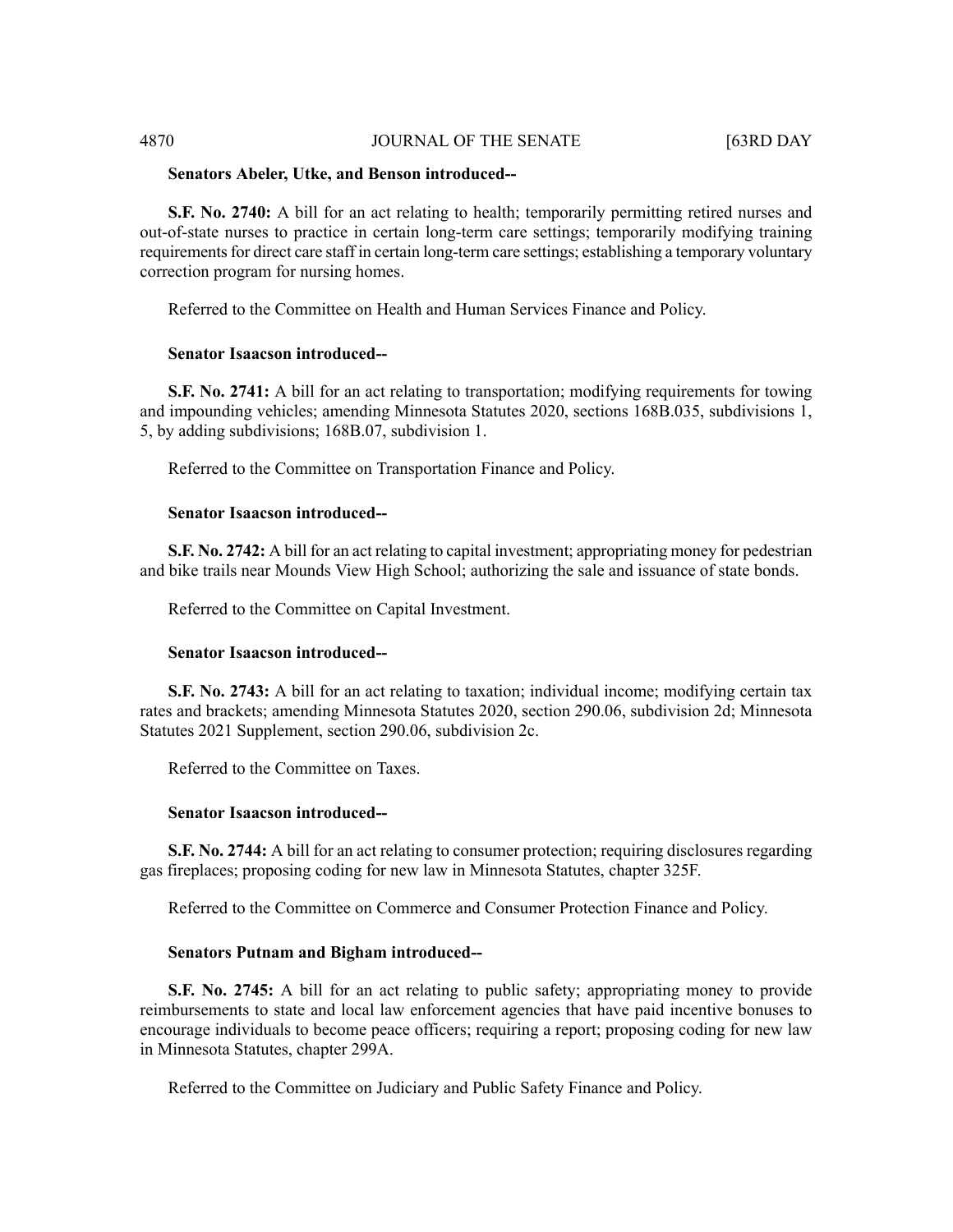# **Senator Putnam introduced--**

**S.F. No. 2746:** A bill for an act relating to capital investment; appropriating money for improvements at St. Cloud State University; authorizing the sale and issuance of state bonds.

Referred to the Committee on Capital Investment.

#### **Senators Wiger and Pappas introduced--**

**S.F. No. 2747:** A bill for an act relating to capital investment; appropriating money for the Rice Street revitalization project in Ramsey County; authorizing the sale and issuance of state bonds.

Referred to the Committee on Capital Investment.

#### **Senator Utke introduced--**

**S.F. No. 2748:** A bill for an act relating to health care; modifying dental benefit plan contract requirements; permitting a third party access to a dental provider contract; amending Minnesota Statutes 2020, sections 62Q.735, subdivisions 1, 5; 62Q.76, by adding a subdivision; 62Q.78, by adding subdivisions.

Referred to the Committee on Commerce and Consumer Protection Finance and Policy.

#### **Senator Utke introduced--**

**S.F. No. 2749:** A bill for an act relating to insurance; prohibiting the inclusion of certain terms in dental provider agreements; requiring disclosures; amending Minnesota Statutes 2020, sections 62Q.76, by adding a subdivision; 62Q.78, subdivision 6, by adding a subdivision.

Referred to the Committee on Commerce and Consumer Protection Finance and Policy.

#### **Senator Utke introduced--**

**S.F. No. 2750:** A bill for an act relating to human services; expanding medical assistance coverage for adult dental services; amending Minnesota Statutes 2021 Supplement, section 256B.0625, subdivision 9, as amended.

Referred to the Committee on Health and Human Services Finance and Policy.

# **Senator Eken introduced--**

**S.F. No. 2751:** A bill for an act relating to child care licensing; amending child care center staffing and group size rules; requiring a report.

Referred to the Committee on Human Services Reform Finance and Policy.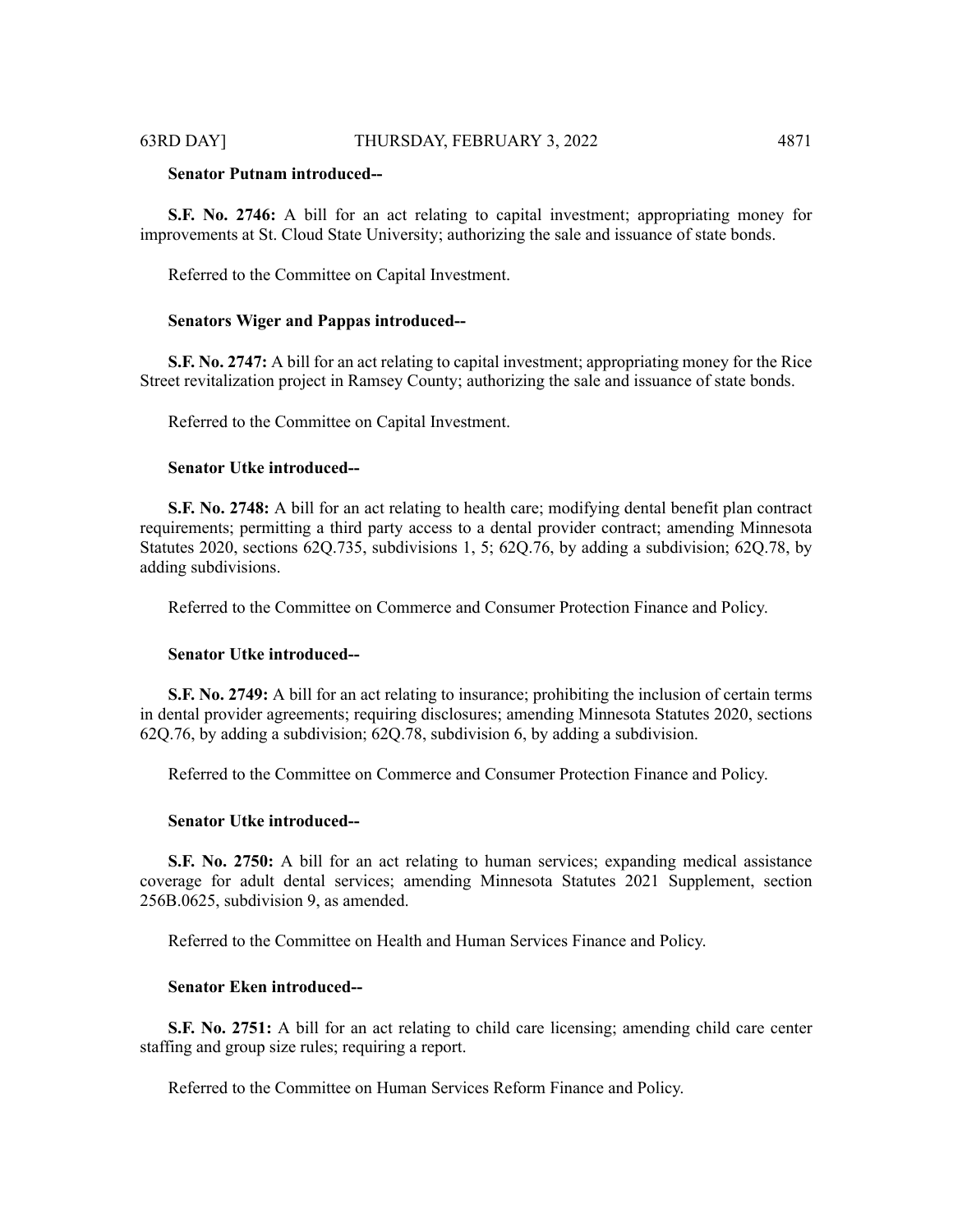#### **Senator Utke introduced--**

**S.F. No. 2752:** A bill for an act relating to local government; establishing building permit requirements for new development located near certain pipelines; proposing coding for new law in Minnesota Statutes, chapter 462.

Referred to the Committee on Local Government Policy.

#### **Senator Utke introduced--**

**S.F. No. 2753:** A bill for an act relating to insurance; establishing a peer-to-peer car sharing program; amending Minnesota Statutes 2020, sections 65B.49, subdivision 5a; 72A.125, subdivision 1; 297A.64, subdivision 4; proposing coding for new law in Minnesota Statutes, chapter 65B.

Referred to the Committee on Commerce and Consumer Protection Finance and Policy.

#### **Senator Osmek introduced--**

**S.F. No. 2754:** A bill for an act relating to taxation; repealing the estate tax; making conforming changes; amending Minnesota Statutes 2020, sections 289A.35; 289A.50, subdivision 1; 289A.56, subdivision 3; Minnesota Statutes 2021 Supplement, section 289A.38, subdivision 7; repealing Minnesota Statutes 2020, sections 270C.585; 289A.10; 289A.12, subdivision 18; 289A.18, subdivision 3a; 289A.19, subdivision 4; 289A.20, subdivisions 3, 3a; 289A.30, subdivision 2; 289A.55, subdivision 7; 291.005; 291.01; 291.016; 291.03, subdivisions 1, 1a, 1d, 8, 9, 10, 11; 291.031; 291.075; 291.12, subdivisions 1, 2, 3; 291.13, subdivisions 1, 3; 291.16; 291.21, subdivision 1; 291.215, subdivision 1; 291.27.

Referred to the Committee on Taxes.

# **Senator Osmek introduced--**

**S.F. No. 2755:** A bill for an act relating to taxation; property; phasing out the state general tax; appropriating money for refunds; amending Minnesota Statutes 2021 Supplement, section 275.025, subdivision 1; repealing Minnesota Statutes 2020, sections 273.42, subdivision 3; 275.025, subdivisions 3, 4, 5, 6; 276.112; Minnesota Statutes 2021 Supplement, section 275.025, subdivisions 1, 2.

Referred to the Committee on Taxes.

#### **Senator Osmek introduced--**

**S.F.** No. 2756: A bill for an act relating to taxation; property; repealing the state general tax; appropriating money for refunds; amending Minnesota Statutes 2020, sections 273.1231, subdivision 6; 275.28, subdivision 1; 469.1794, subdivision 5; Minnesota Statutes 2021 Supplement, sections 273.13, subdivision 25; 275.065, subdivision 3; repealing Minnesota Statutes 2020, sections 273.42, subdivision 3; 275.025, subdivisions 3, 4, 5, 6; 276.112; Minnesota Statutes 2021 Supplement, section 275.025, subdivisions 1, 2.

Referred to the Committee on Taxes.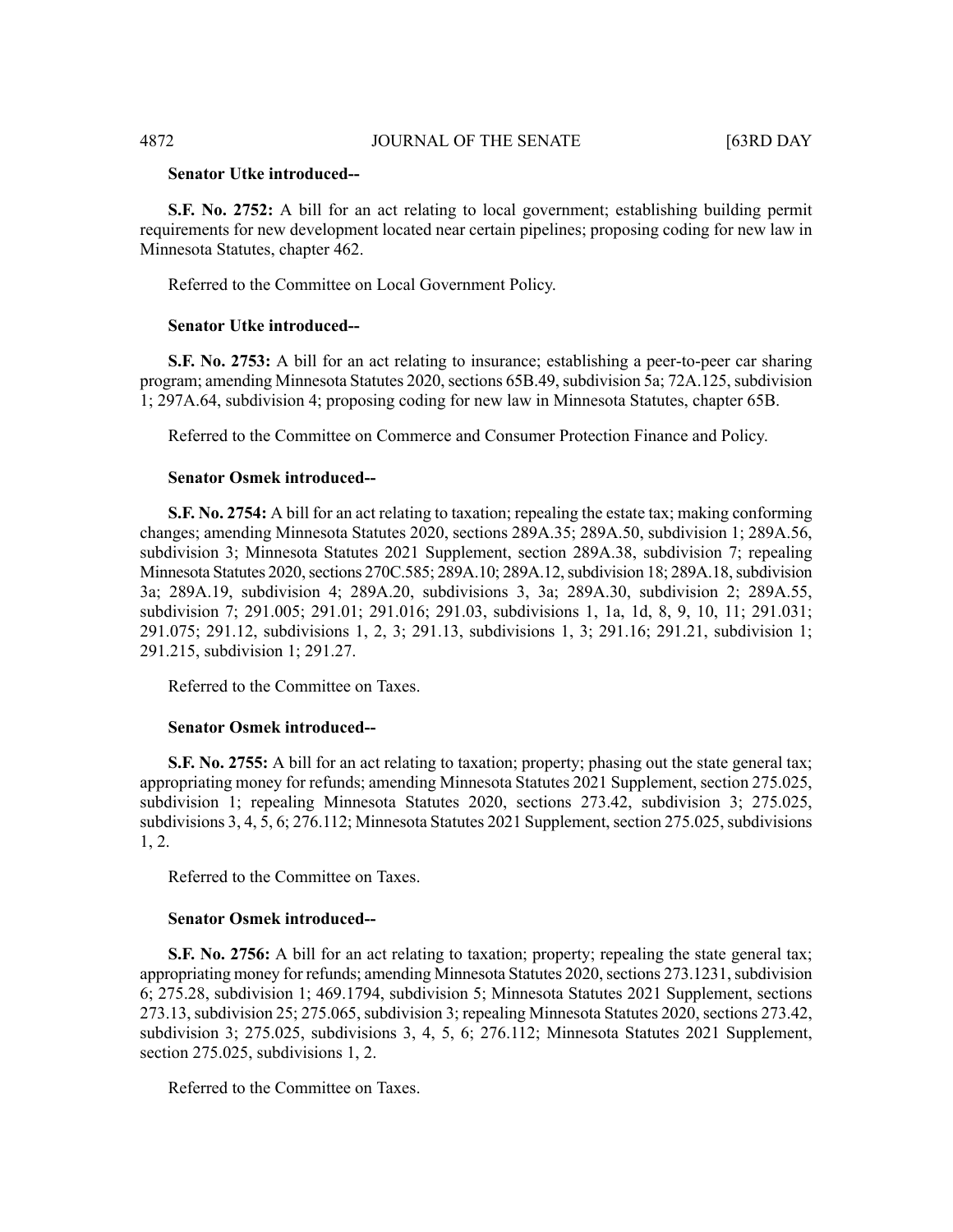# **Senator Osmek introduced--**

**S.F. No. 2757:** A bill for an act relating to taxation; individual income; allowing an unlimited Social Security subtraction; amending Minnesota Statutes 2020, section 290.0132, subdivision 26.

Referred to the Committee on Taxes.

#### **Senator Osmek introduced--**

**S.F. No. 2758:** A bill for an act relating to taxation; individual income; lowering individual income tax rates; amending Minnesota Statutes 2020, section 290.06, subdivision 2d; Minnesota Statutes 2021 Supplement, section 290.06, subdivision 2c.

Referred to the Committee on Taxes.

# **Senator Eken introduced--**

**S.F. No. 2759:** A bill for an act relating to taxation; property; increasing the school building bond agricultural credit amount; amending Minnesota Statutes 2020, section 273.1387, subdivision 2.

Referred to the Committee on Taxes.

#### **Senator Eken introduced--**

**S.F. No. 2760:** A bill for an act relating to capital investment; appropriating money for capital improvements to the Dilworth fire station; authorizing the sale and issuance of state bonds.

Referred to the Committee on Capital Investment.

#### **Senator Eken introduced--**

**S.F. No. 2761:** A bill for an act relating to capital investment; appropriating money for improvements on the Minnesota State University, Moorhead campus; authorizing the sale and issuance of state bonds.

Referred to the Committee on Capital Investment.

#### **Senator Eken introduced--**

**S.F. No. 2762:** A bill for an act relating to capital investment; appropriating money for capital improvements to the Washington Ballfield and Grandstand; authorizing the sale and issuance of state bonds.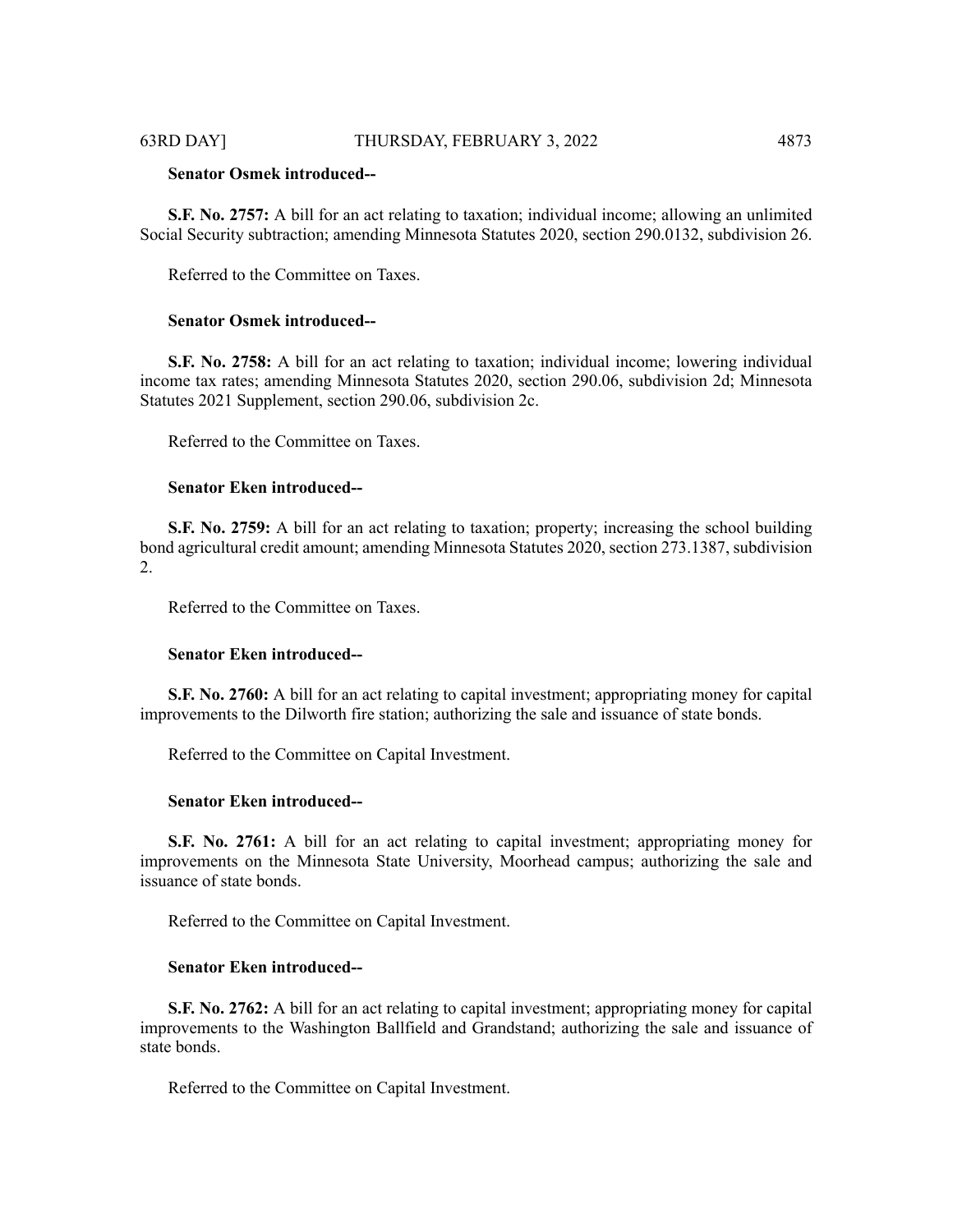### **Senator Osmek introduced--**

**S.F. No. 2763:** A bill for an act relating to taxation; conforming to the federal estate tax exclusion amount; making technical changes; amending Minnesota Statutes 2020, sections 289A.10, subdivision 1; 291.016, subdivision 3; 291.03, subdivision 1; repealing Minnesota Statutes 2020, sections 289A.10, subdivision 1a; 289A.12, subdivision 18; 289A.18, subdivision 3a; 289A.20, subdivision 3a; 291.03, subdivisions 8, 9, 10, 11.

Referred to the Committee on Taxes.

# **Senator Osmek introduced--**

**S.F. No. 2764:** A bill for an act relating to taxation; property; modifying the interest rate on delinquent property taxes; amending Minnesota Statutes 2020, sections 279.03, subdivision 1a; 282.261, subdivision 2.

Referred to the Committee on Taxes.

# **Senator Osmek introduced--**

**S.F. No. 2765:** A bill for an act relating to unemployment; replenishing the Unemployment Trust Fund; appropriating money.

Referred to the Committee on Jobs and Economic Growth Finance and Policy.

# **Senators Ruud, Nelson, Ingebrigtsen, Dziedzic, and Hawj introduced--**

**S.F. No. 2766:** A bill for an act relating to natural resources; modifying distribution of lottery in lieu tax; amending Minnesota Statutes 2020, section 297A.94.

Referred to the Committee on Environment and Natural Resources Policy and Legacy Finance.

# **Senators Ruud and Hawj introduced--**

**S.F. No. 2767:** A bill for an act relating to natural resources; modifying due date for certain reports; modifying provisions for snowmobile registration; modifying state trail provisions; modifying state park reservation policies; modifying when payment due for timber permits; expanding use of lands enrolled in walk-in access program; modifying provisions to issue special permits to use motorized vehicles in wildlife management areas; modifying requirements for resident licenses; modifying firearm provisions; establishing blaze orange or blaze pink requirements for ground blinds; authorizing nonlethal hazing of deer and elk causing damage to crops; allowing angling with two lines in certain areas; requiring rulemaking; amending Minnesota Statutes 2020, sections 84.027, subdivision 14a; 84.82, subdivision 2, by adding a subdivision; 84.821, subdivision 2; 84.86, subdivision 1; 85.015, subdivision 10; 90.181, subdivision 2; 97A.015, subdivision 51; 97A.126, as amended; 97A.137, subdivision 3; 97A.405, subdivision 5; 97B.031, subdivision 1, by adding a subdivision; 97B.071; 97B.668; 97C.315, subdivision 1; Minnesota Statutes 2021 Supplement, section 85.052, subdivision 6; repealing Minnesota Statutes 2020, section 97B.318; Minnesota Rules, parts 6100.5000, subparts 3, 4, 5; 6100.5700, subpart 4.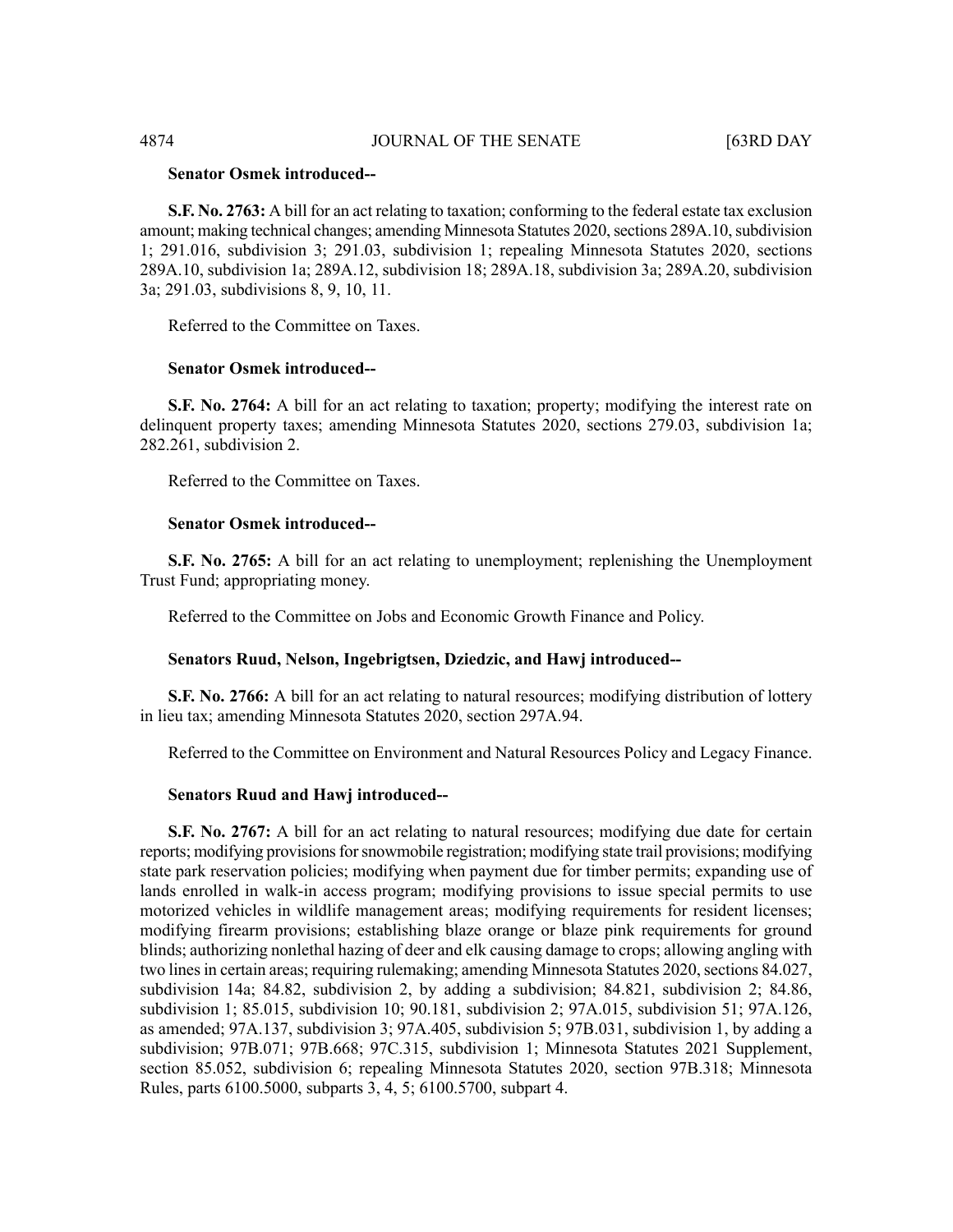Referred to the Committee on Environment and Natural Resources Policy and Legacy Finance.

# **Senators Ruud, Nelson, Dziedzic, Abeler, and Senjem introduced--**

**S.F. No. 2768:** A bill for an act relating to environment; establishing certified salt applicator program; limiting liability; requiring a report; proposing coding for new law in Minnesota Statutes, chapter 116.

Referred to the Committee on Environment and Natural Resources Policy and Legacy Finance.

#### **Senators Ruud, Ingebrigtsen, Eichorn, Bakk, and Kent introduced--**

**S.F. No. 2769:** A bill for an act relating to tourism; appropriating money for a tourism industry recovery grant program.

Referred to the Committee on Environment and Natural Resources Policy and Legacy Finance.

# **Senators Wiklund and López Franzen introduced--**

**S.F. No. 2770:** A bill for an act relating to capital investment; appropriating money for capital improvements at the Bloomington Ice Garden; authorizing the sale and issuance of state bonds.

Referred to the Committee on Capital Investment.

# **Senators Abeler and Hoffman introduced--**

**S.F. No. 2771:** A bill for an act relating to human services; modifying reimbursement rates for disability waiver services; amending Minnesota Statutes 2020, section 256B.4914, subdivisions 7, 8, 9; Minnesota Statutes 2021 Supplement, section 256B.4914, subdivisions 5, 6.

Referred to the Committee on Human Services Reform Finance and Policy.

# **Senators Abeler and Hoffman introduced--**

**S.F. No. 2772:** A bill for an act relating to human services; increasing the limit on hours of personal assistance services that can be provided by parents of minor children and by spouses; amending Minnesota Statutes 2020, sections 256B.4911, by adding a subdivision; 256B.85, by adding a subdivision; Minnesota Statutes 2021 Supplement, section 256B.85, subdivisions 6, 7.

Referred to the Committee on Human Services Reform Finance and Policy.

# **Senators Abeler and Hoffman introduced--**

**S.F. No. 2773:** A bill for an act relating to human services; modifying the base wage index for employment exploration services; amending Minnesota Statutes 2021 Supplement, section 256B.4914, subdivision 5.

Referred to the Committee on Human Services Reform Finance and Policy.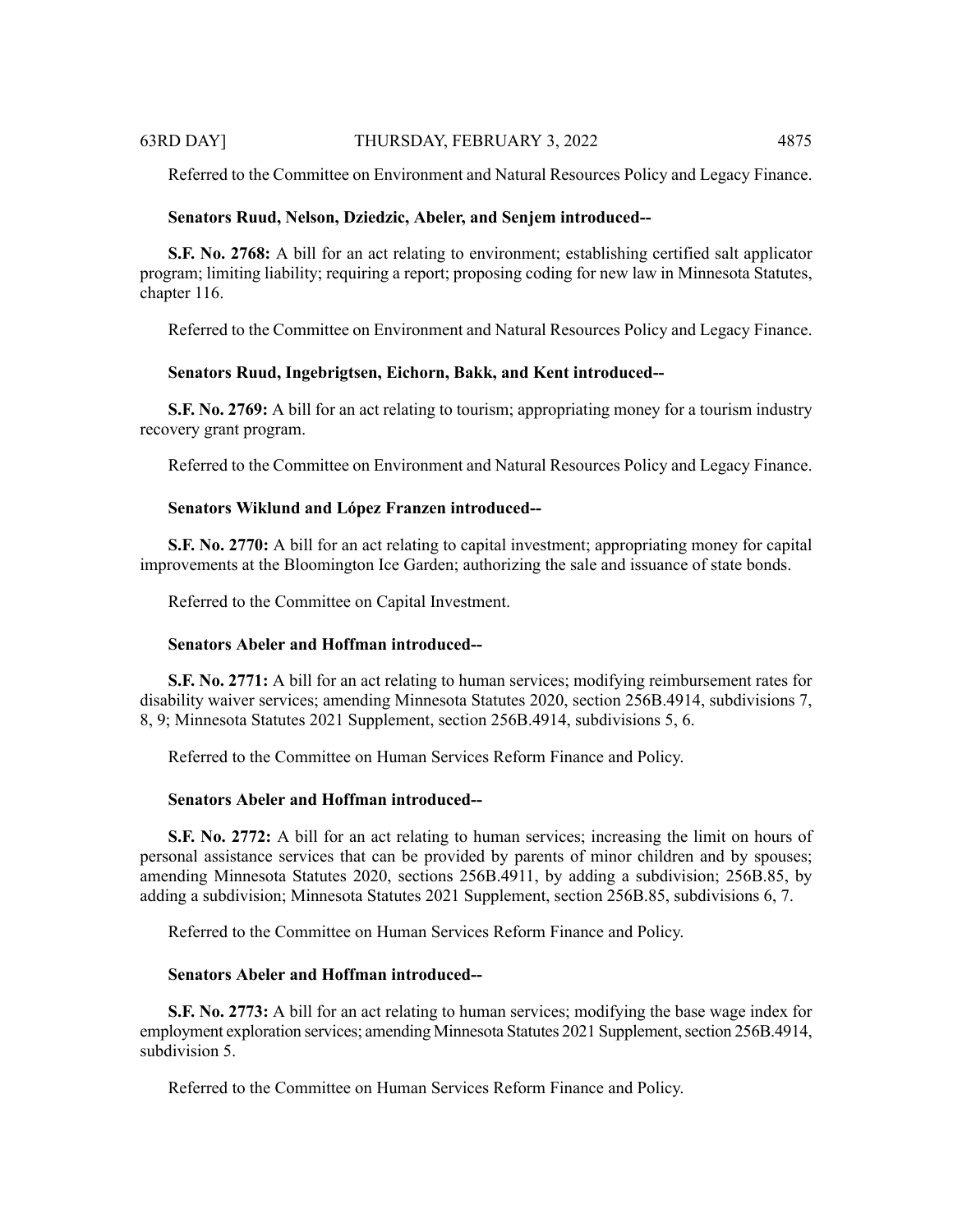#### 4876 **JOURNAL OF THE SENATE** [63RD DAY

# **Senators Abeler and Hoffman introduced--**

**S.F. No. 2774:** A bill for an act relating to human services; reorganizing provisions governing disability waiver rate setting; requiring a report; amending Minnesota Statutes 2020, section 256B.4914, as amended.

Referred to the Committee on Human Services Reform Finance and Policy.

#### **Senators Hoffman, Abeler, and Newton introduced--**

**S.F. No. 2775:** A bill for an act relating to capital investment; appropriating money for a youth homeless drop-in center in Anoka County; authorizing the sale and issuance of state bonds.

Referred to the Committee on Capital Investment.

## **Senators Dziedzic, Pappas, Kunesh, Champion, and Latz introduced--**

**S.F. No. 2776:** A bill for an act relating to public safety; prohibiting retaliation against peace officers who intercede against or report on use of excessive force; providing for civil remedies; amending Minnesota Statutes 2020, section 626.8452, by adding subdivisions.

Referred to the Committee on Judiciary and Public Safety Finance and Policy.

#### **Senators Hoffman, Abeler, and Newton introduced--**

**S.F. No. 2777:** A bill for an act relating to capital investment; appropriating money to HOPE 4 Youth for a youth homeless drop-in center.

Referred to the Committee on Human Services Reform Finance and Policy.

#### **Senators Hoffman, Newton, Clausen, Rarick, and Abeler introduced--**

**S.F. No. 2778:** A bill for an act relating to capital investment; appropriating money for improvements on the North Hennepin Community College campus; authorizing the sale and issuance of state bonds.

Referred to the Committee on Capital Investment.

# **Senator Draheim introduced--**

**S.F. No. 2779:** A bill for an act relating to public safety; appropriating money to provide grants to develop law enforcement training on issues associated with dementia and Alzheimer's disease; requiring a report.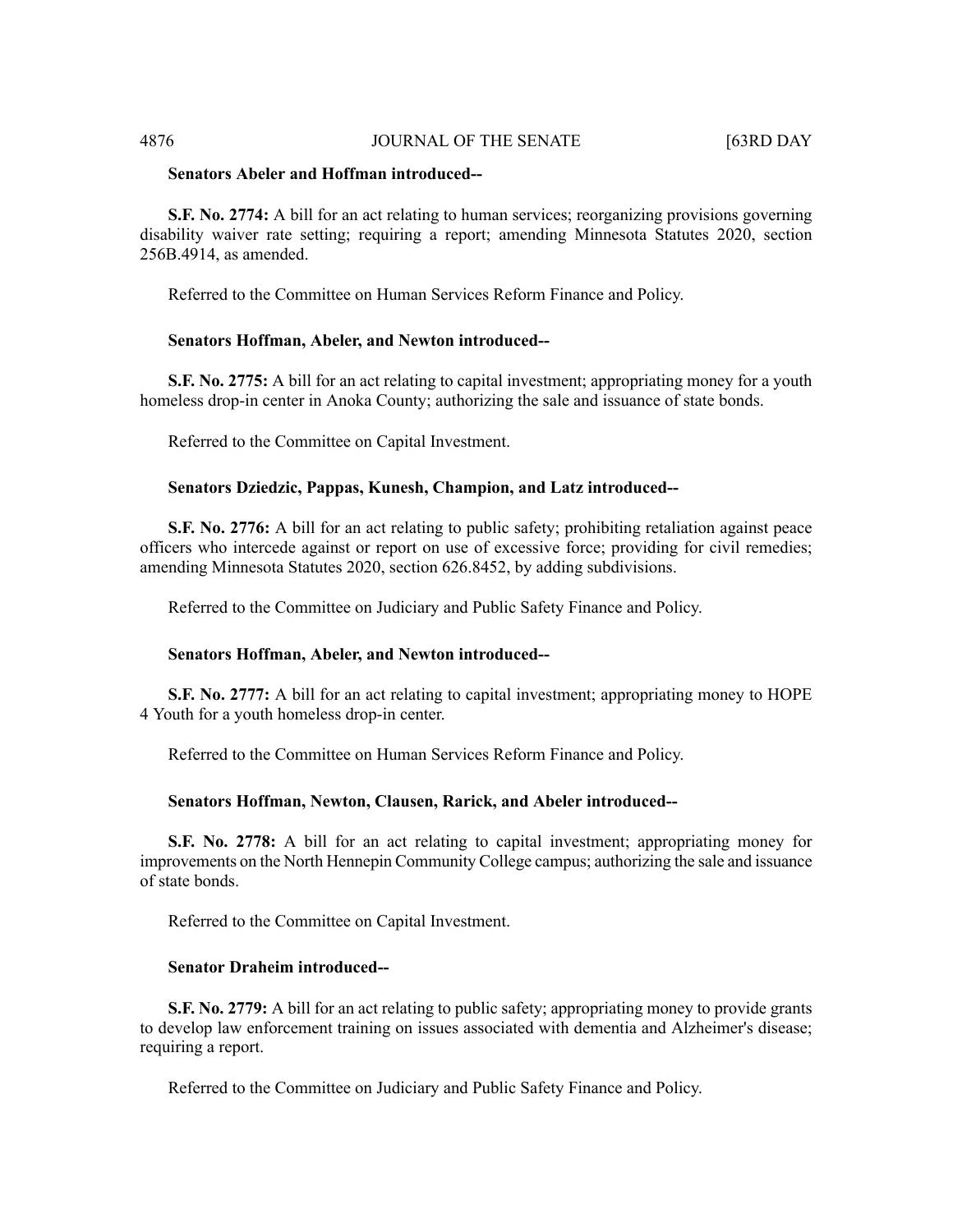#### **Senators Ruud, Ingebrigtsen, Howe, Limmer, and Gazelka introduced--**

**S.F. No. 2780:** A bill for an act relating to judiciary; making money bail the property of the person who deposited it; requiring an affidavit from a third party who deposits money bail on behalf of a defendant; directing the court administrator to file certain affidavits; classifying data; amending Minnesota Statutes 2020, sections 13.82, subdivision 2; 629.53; proposing coding for new law in Minnesota Statutes, chapter 387.

Referred to the Committee on Judiciary and Public Safety Finance and Policy.

# **Senator Anderson introduced--**

**S.F. No. 2781:** A bill for an act relating to capital investment; appropriating money for a welcome center and recreation facility at Camp Courage; authorizing the sale and issuance of state bonds.

Referred to the Committee on Capital Investment.

#### **Senator Anderson introduced--**

**S.F. No. 2782:** A bill for an act relating to capital investment; appropriating money for a welcome center and recreation facility at Camp Courage.

Referred to the Committee on Jobs and Economic Growth Finance and Policy.

#### **Senator Gazelka introduced--**

**S.F. No. 2783:** A bill for an act relating to capital investment; appropriating money for predesign, design, and engineering of the Batcher Block Opera House in Staples; authorizing the sale and issuance of state bonds.

Referred to the Committee on Capital Investment.

#### **Senator Gazelka introduced--**

**S.F. No. 2784:** A bill for an act relating to capital investment; appropriating money for water system improvements in the city of Swanville; authorizing the sale and issuance of state bonds.

Referred to the Committee on Capital Investment.

#### **Senators Gazelka, Utke, Howe, Eichorn, and Ingebrigtsen introduced--**

**S.F. No. 2785:** A bill for an act relating to public safety; authorizing firearm permits to carry without expiration; amending Minnesota Statutes 2020, section 624.714, subdivisions 2a, 3, 7, 14.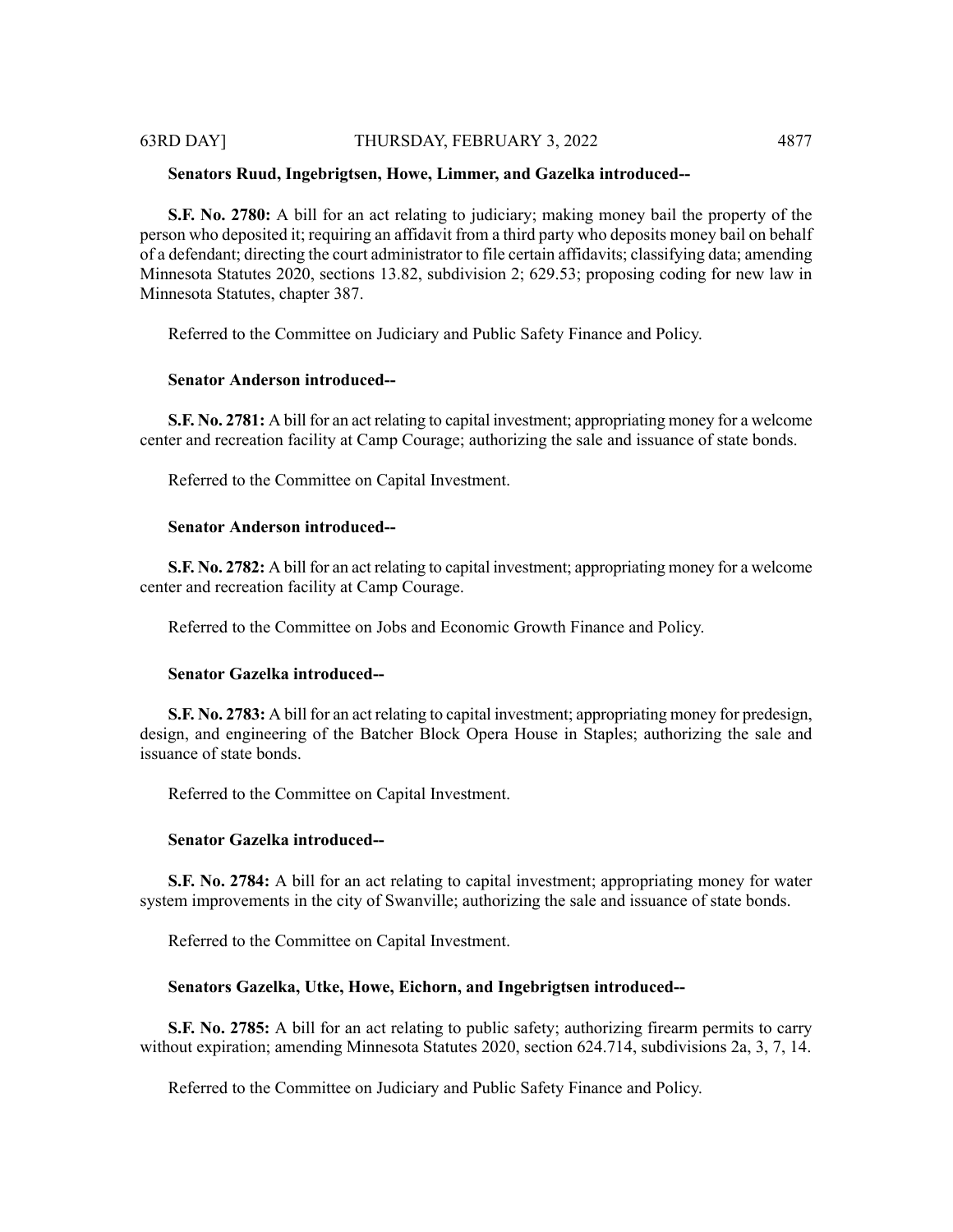# 4878 JOURNAL OF THE SENATE [63RD DAY

#### **Senators Housley, Abeler, Ruud, Koran, and Utke introduced--**

**S.F. No. 2786:** A bill for an act relating to human services; providing bonuses to employees of nursing homes and assisted living facilities; providing initial funding for all-inclusive care for the elderly; appropriating money.

Referred to the Committee on Aging and Long Term Care Policy.

#### **Senators Dahms, Weber, Coleman, Lang, and Newman introduced--**

**S.F. No. 2787:** A bill for an act relating to capital investment; appropriating money for the Minnesota Valley Regional Rail Authority.

Referred to the Committee on Capital Investment.

#### **Senators Dahms, Weber, and Lang introduced--**

**S.F. No. 2788:** A bill for an act relating to local government aid; providing 2021 aid penalty forgiveness to the city of Echo; appropriating money.

Referred to the Committee on Taxes.

#### **Senators Dahms, Weber, and Lang introduced--**

**S.F. No. 2789:** A bill for an act relating to capital improvements; appropriating money for flood hazard mitigation in Area II of the Minnesota River Basin; authorizing the sale and issuance of state bonds.

Referred to the Committee on Capital Investment.

#### **Senator Eichorn introduced--**

**S.F. No. 2790:** A bill for an act relating to capital investment; appropriating money for water treatment plant renovation in Grand Rapids; authorizing the sale and issuance of state bonds.

Referred to the Committee on Capital Investment.

#### **Senators Bigham and Duckworth introduced--**

**S.F. No. 2791:** A bill for an act relating to public safety; regulating the manufacture, sale, and use of fireworks; dedicating a portion of revenues from the sale of certain fireworks for fire safety purposes; amending Minnesota Statutes 2020, sections 297A.94; 624.20, subdivision 1; proposing coding for new law in Minnesota Statutes, chapter 299F.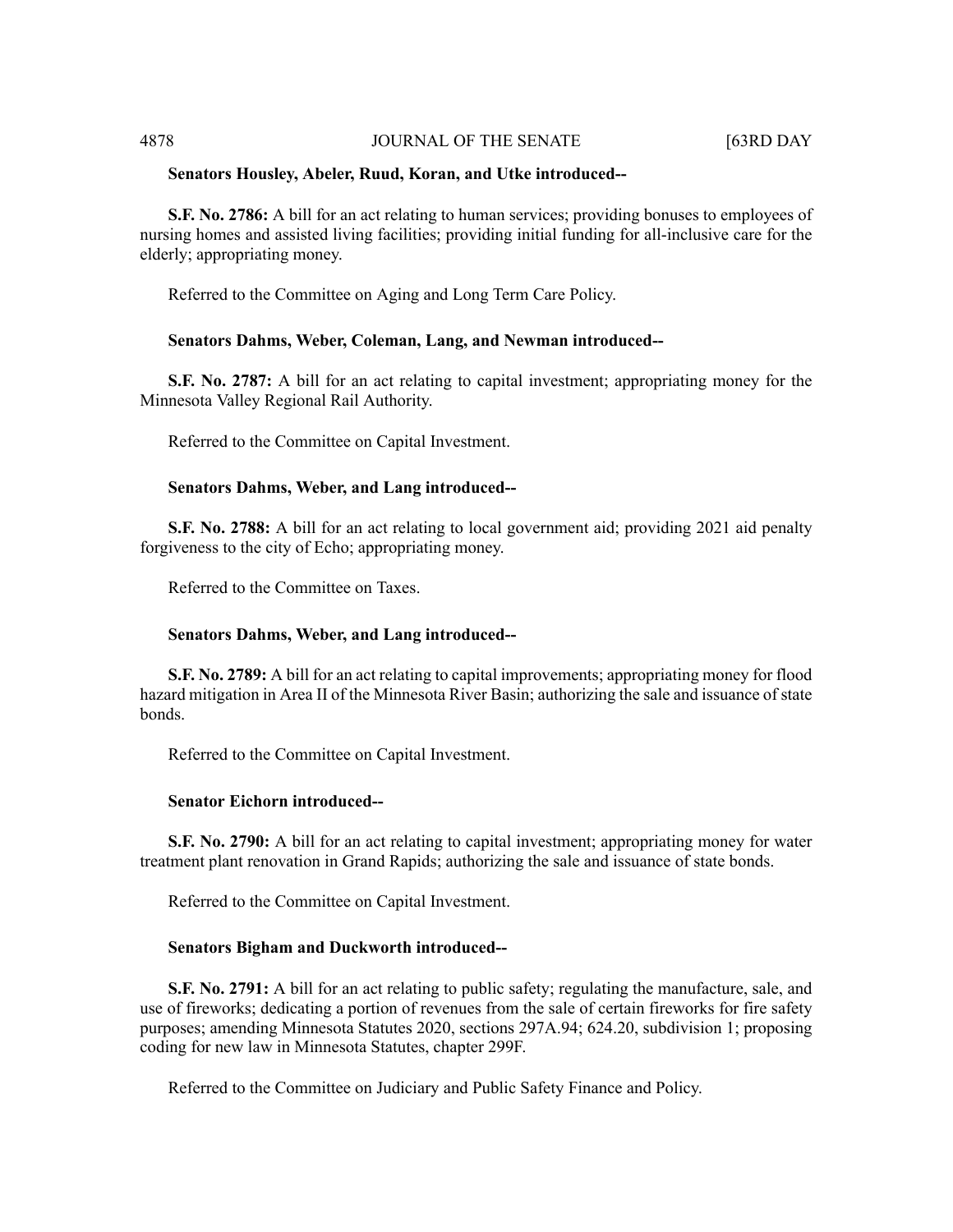# **Senator Bigham introduced--**

**S.F. No. 2792:** A bill for an act relating to agriculture; prohibiting registration of new white-tailed deer farms; prohibiting movement of farmed white-tailed deer except for purposes of slaughter; prohibiting importation of white-tailed deer from Cervidae farms; appropriating money for a voluntary herd buyout program for participating white-tailed deer farmers; requiring a report; amending Minnesota Statutes 2020, section 35.155, subdivisions 10, 12; Minnesota Statutes 2021 Supplement, section 35.155, subdivision 11.

Referred to the Committee on Agriculture and Rural Development Finance and Policy.

#### **Senators Bakk, Tomassoni, Eichorn, Ruud, and Utke introduced--**

**S.F. No. 2793:** A bill for an act relating to taxation; payment in lieu of taxes; increasing payments; modifying valuation; requiring a report; amending Minnesota Statutes 2020, section 477A.12, subdivisions 1, 3, by adding a subdivision.

Referred to the Committee on Taxes.

#### **Senator Johnson introduced--**

**S.F. No. 2794:** A bill for an act relating to legacy; extending availability of grant to city of Crookston.

Referred to the Committee on Environment and Natural Resources Policy and Legacy Finance.

# **Senator Johnson introduced--**

**S.F. No. 2795:** A bill for an act relating to capital investment; appropriating money for flood hazard mitigation projects in the Red River Basin; authorizing the sale and issuance of state bonds.

Referred to the Committee on Capital Investment.

# **Senators Limmer, Koran, Howe, Jasinski, and Ingebrigtsen introduced--**

**S.F. No. 2796:** A bill for an act relating to public safety; appropriating money for Metro Transit violent crime enforcement team.

Referred to the Committee on Judiciary and Public Safety Finance and Policy.

# **Senators Tomassoni, Eichorn, and Bakk introduced--**

**S.F. No. 2797:** A bill for an act relating to mining; improving coordination, effectiveness, transparency, and accountability of environmental review and permitting processfor metallic mineral mining projects; proposing coding for new law in Minnesota Statutes, chapter 93.

Referred to the Committee on Mining and Forestry Policy.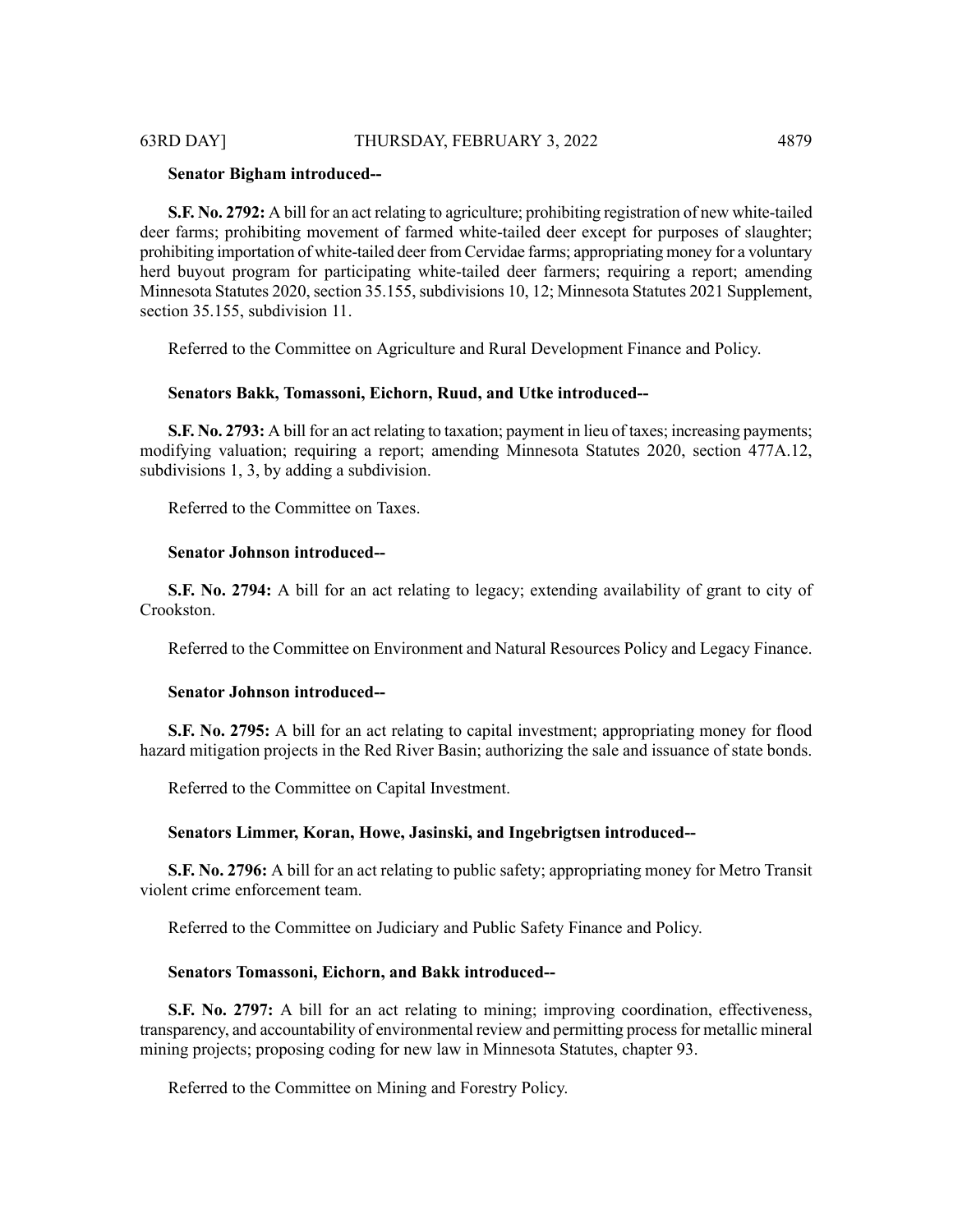#### **Senators Westrom and Johnson introduced--**

**S.F. No. 2798:** A bill for an act relating to natural resources; appropriating money for constructing ring levees.

Referred to the Committee on Environment and Natural Resources Finance.

#### **Senator Ingebrigtsen introduced--**

**S.F. No. 2799:** A bill for an act relating to human services; allowing a nursing facility in Fergus Falls to receive the fair rental value property payment rate; proposing coding for new law in Minnesota Statutes, chapter 256R.

Referred to the Committee on Human Services Reform Finance and Policy.

#### **Senator Ingebrigtsen introduced--**

**S.F. No. 2800:** A bill for an act relating to capital investment; authorizing the sale and issuance of state bonds; appropriating money for a pedestrian bridge over the Pelican River in Pelican Rapids.

Referred to the Committee on Capital Investment.

#### **Senator Koran introduced--**

**S.F. No. 2801:** A bill for an act relating to public safety; providing penalties for the crime of altering controlled substances with fentanyl; proposing coding for new law in Minnesota Statutes, chapter 609.

Referred to the Committee on Judiciary and Public Safety Finance and Policy.

### **Senator Koran introduced--**

**S.F. No. 2802:** A bill for an act relating to public safety; providing that a person may not be denied the right to purchase, own, possess, or carry a firearm solely on the basis that the person is enrolled as a patient in the medical cannabis registry; amending Minnesota Statutes 2020, sections 624.712, by adding subdivisions; 624.713, subdivision 1; 624.714, subdivision 6; 624.7142, subdivision 1; 624.7151; proposing coding for new law in Minnesota Statutes, chapter 624.

Referred to the Committee on Judiciary and Public Safety Finance and Policy.

#### **Senators Nelson and Senjem introduced--**

**S.F. No. 2803:** A bill for an act relating to capital investment; appropriating money for a materials recovery facility in Olmsted County; authorizing the sale and issuance of state bonds.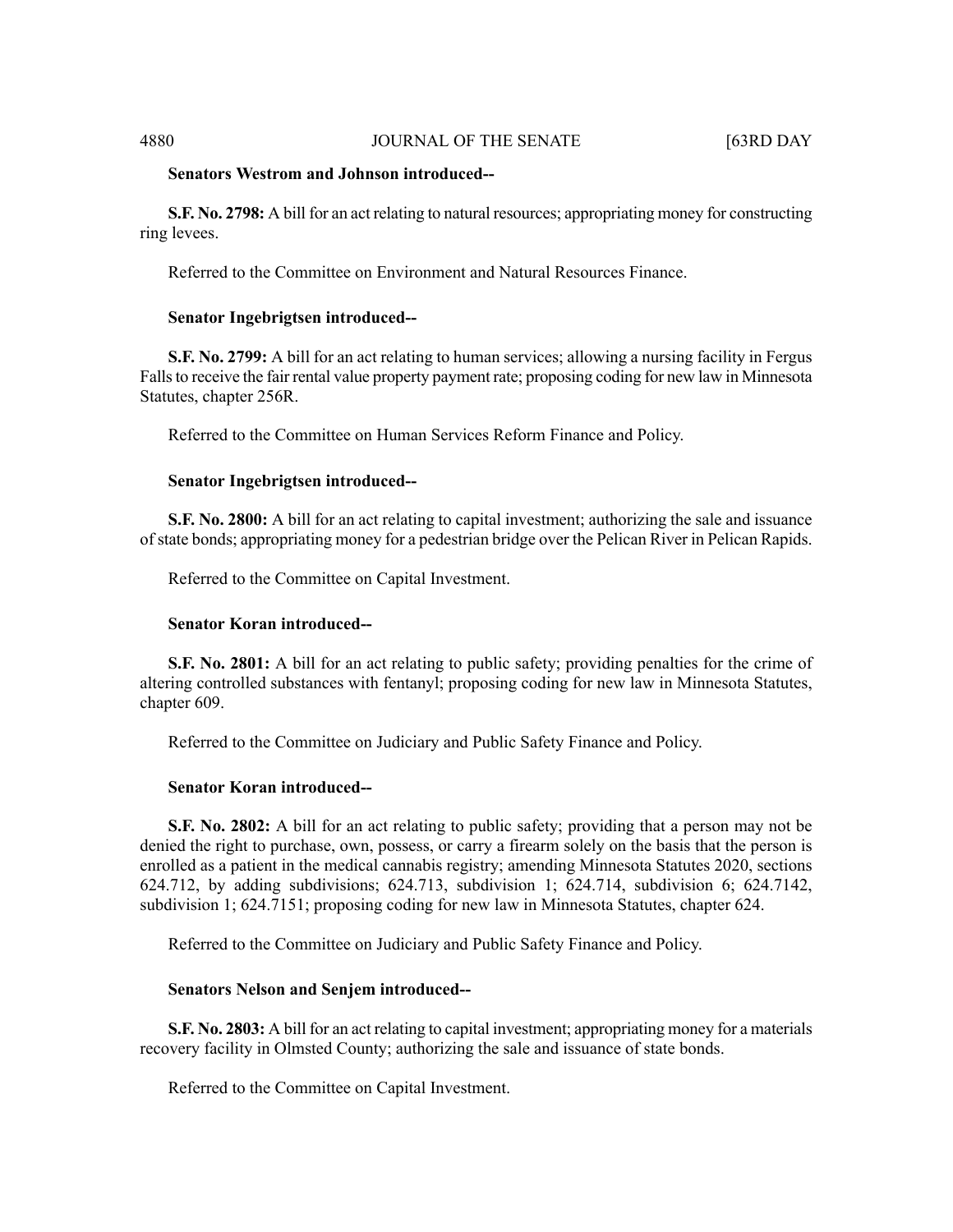# **Senator Nelson introduced--**

**S.F. No. 2804:** A bill for an act relating to education finance; specifying grant awards to education partnership programs; increasing funding for education partnership programs; appropriating money; amending Laws 2021, First Special Session chapter 13, article 10, section 1, subdivisions 6, 7.

Referred to the Committee on Education Finance and Policy.

# **Senator Senjem introduced--**

**S.F. No. 2805:** A bill for an act relating to taxation; individual income; allowing a phased-in full subtraction of Social Security benefits; amending Minnesota Statutes 2020, section 290.0132, subdivision 26.

Referred to the Committee on Taxes.

# **Senator Nelson introduced--**

**S.F. No. 2806:** A bill for an act relating to behavioral health; establishing a temporary program to facilitate youth mental health services; appropriating money.

Referred to the Committee on Human Services Reform Finance and Policy.

# **Senators Nelson and Senjem introduced--**

**S.F. No. 2807:** A bill for an act relating to capital investment; modifying an appropriation for the Rochester International Airport; amending Laws 2020, Fifth Special Session chapter 3, article 1, section 16, subdivision 26.

Referred to the Committee on Capital Investment.

# **Senators Nelson and Senjem introduced--**

**S.F. No. 2808:** A bill for an act relating to capital investment; appropriating money to renovate and expand the Graham Park Regional Event Center in Rochester; authorizing the sale and issuance of state bonds.

Referred to the Committee on Capital Investment.

# **Senator Eken introduced--**

**S.F. No. 2809:** A bill for an act relating to health; appropriating money to develop a statewide drinking water safety action plan; requiring a report.

Referred to the Committee on Health and Human Services Finance and Policy.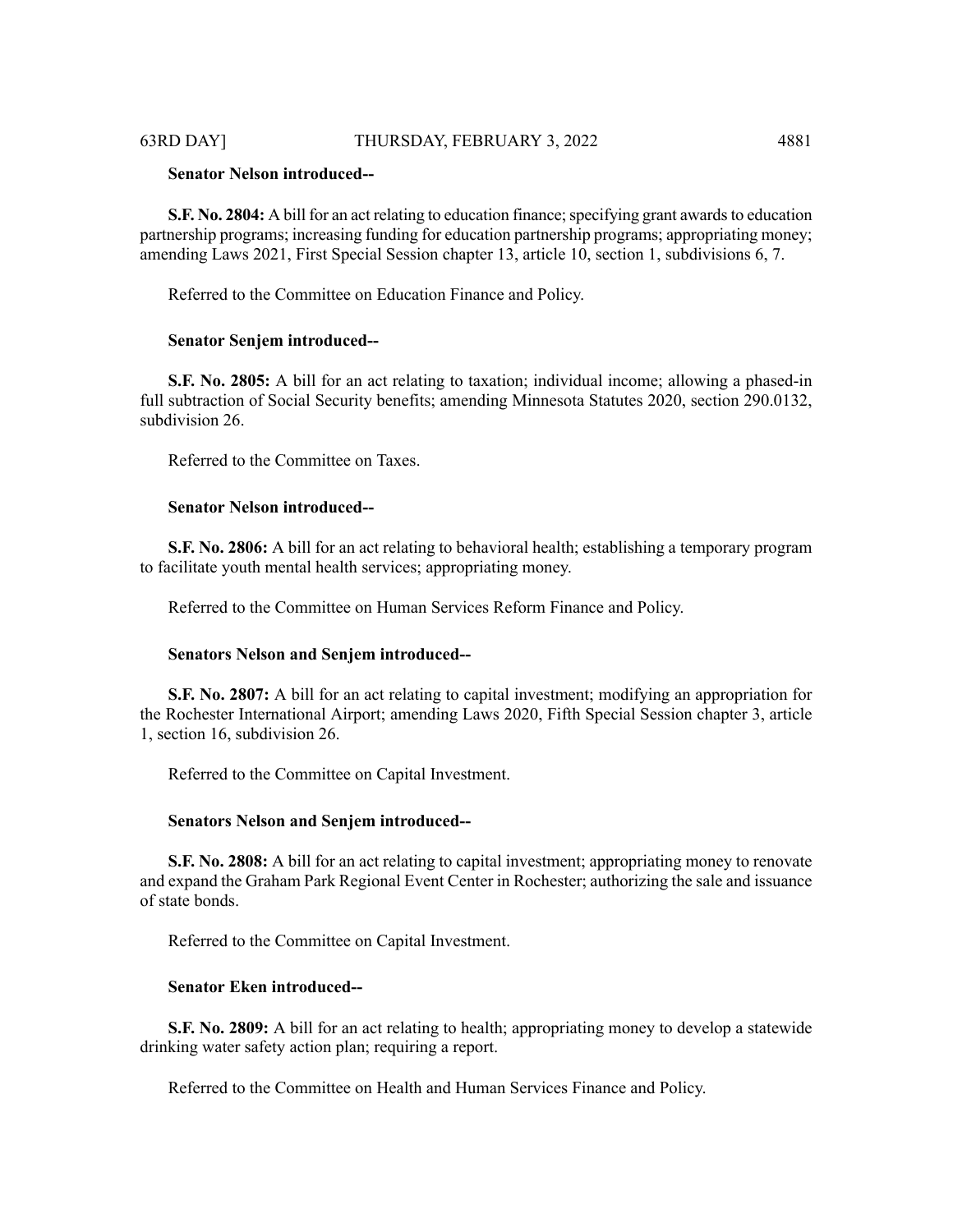# 4882 JOURNAL OF THE SENATE [63RD DAY

#### **Senators Benson and Kiffmeyer introduced--**

**S.F. No. 2810:** A bill for an act relating to retirement; Public Employees Retirement Association; reinstating segmented annuities and providing for retroactive implementation; amending Minnesota Statutes 2020, section 353.34, by adding a subdivision.

Referred to the Committee on State Government Finance and Policy and Elections.

# **Senator Eken introduced--**

**S.F. No. 2811:** A bill for an act relating to natural resources; requiring a report; appropriating money for a soil health action plan.

Referred to the Committee on Environment and Natural Resources Policy and Legacy Finance.

#### **Senator Eken introduced--**

**S.F. No. 2812:** A bill for an act relating to natural resources; appropriating money for a sustainable water pilot program; requiring a report.

Referred to the Committee on Environment and Natural Resources Finance.

#### **Senators Wiger, Klein, and Marty introduced--**

**S.F. No. 2813:** A bill for an act relating to game and fish; prohibiting sale, manufacture, and use of lead tackle; proposing coding for new law in Minnesota Statutes, chapters 97C; 325E.

Referred to the Committee on Environment and Natural Resources Policy and Legacy Finance.

# **Senators Howe and Draheim introduced--**

**S.F.** No. 2814: A bill for an act relating to liquor; permitting persons that are 17 years of age to serve alcoholic beverages.

Referred to the Committee on Commerce and Consumer Protection Finance and Policy.

#### **Senators Klein, Cwodzinski, Wiklund, Clausen, and Marty introduced--**

**S.F. No. 2815:** A bill for an act relating to health; establishing COVID-19 vaccine requirements for school staff; proposing coding for new law in Minnesota Statutes, chapter 123B.

Referred to the Committee on Education Finance and Policy.

#### **Senator Kiffmeyer introduced--**

**S.F. No. 2816:** A bill for an act relating to motor vehicles; authorizing special license plates for recipients of the Kosovo Campaign Medal; making technical changes; amending Minnesota Statutes 2020, section 168.123, subdivision 2.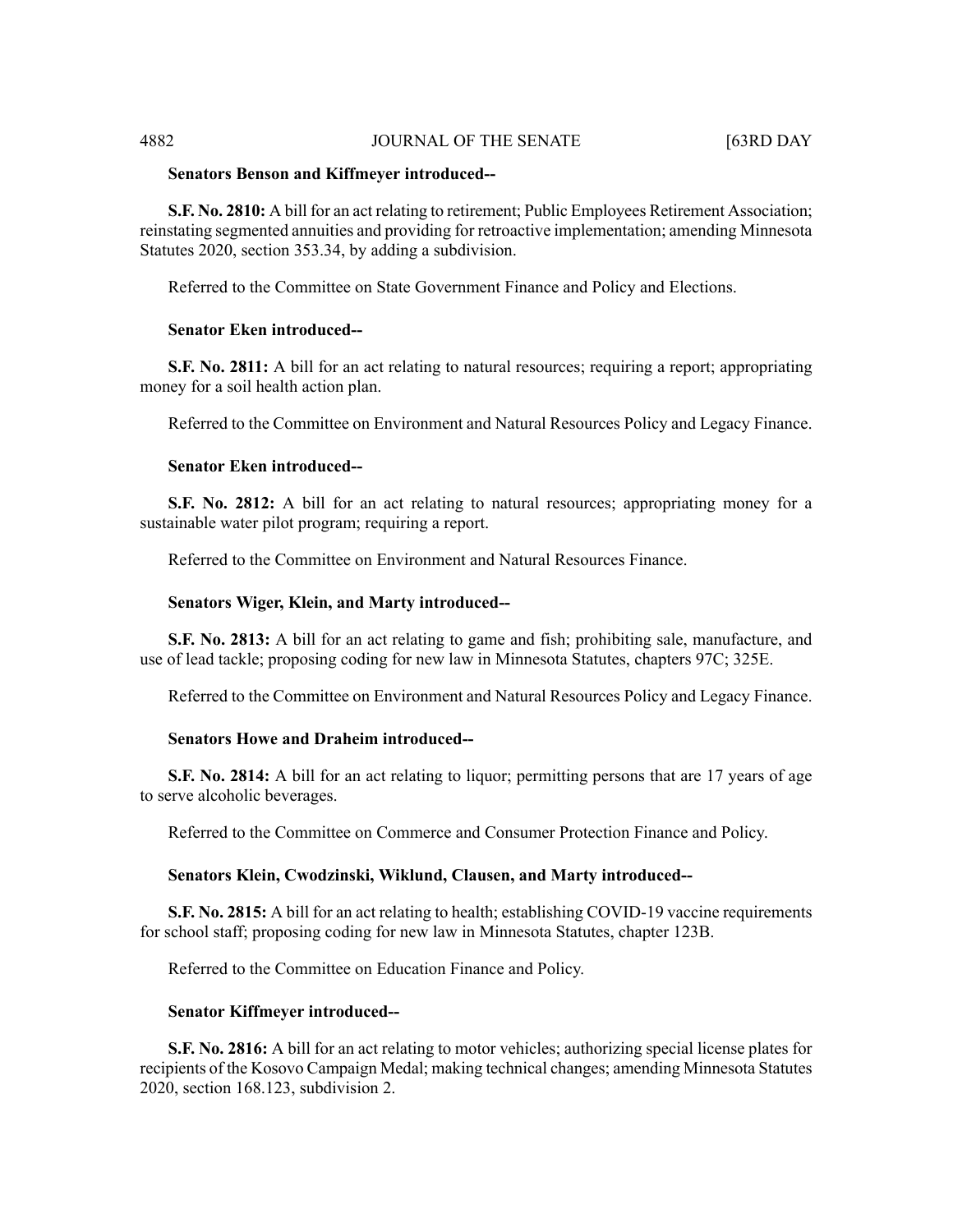Referred to the Committee on Transportation Finance and Policy.

#### **Senators Kiffmeyer, Benson, Limmer, and Mathews introduced--**

**S.F. No. 2817:** A bill for an act relating to consumer data protection; requiring direct-to-consumer genetic testing companies to provide disclosure notices and obtain consent; proposing coding for new law in Minnesota Statutes, chapter 325F.

Referred to the Committee on Commerce and Consumer Protection Finance and Policy.

# **Senators Kiffmeyer, Limmer, Howe, Koran, and Mathews introduced--**

**S.F. No. 2818:** A bill for an act relating to state government; specifying the performance of legal services by the Office of the Attorney General; proposing coding for new law in Minnesota Statutes, chapter 8.

Referred to the Committee on State Government Finance and Policy and Elections.

#### **Senator Mathews introduced--**

**S.F. No. 2819:** A bill for an act relating to highways; eliminating a provision governing certain maintenance of closed or abandoned town roads; repealing Minnesota Statutes 2020, section 365.10, subdivision 11.

Referred to the Committee on Local Government Policy.

#### **Senator Mathews introduced--**

**S.F. No. 2820:** A bill for an act relating to state government; prohibiting enforcement of government vaccine mandates; allowing proof of presence of natural antibodies as an alternative to vaccination; proposing coding for new law in Minnesota Statutes, chapter 144.

Referred to the Committee on Health and Human Services Finance and Policy.

#### **Senators Port and Murphy introduced--**

**S.F. No. 2821:** A bill for an act relating to common interest communities; amending and adding provisions related to dispute resolution for common interest communities; amending Minnesota Statutes 2020, sections 515B.3-102; 515B.3-115; 515B.3-1151; proposing coding for new law in Minnesota Statutes, chapter 515B.

Referred to the Committee on Civil Law and Data Practices Policy.

#### **Senator Chamberlain, by request, introduced--**

**S.F. No. 2822:** A bill for an act relating to education; modifying provisions for prekindergarten through grade 12 including general education, education excellence, inclusive and welcoming schools, health and wellness, teachers, charter schools, nutrition and libraries, early childhood, career and technical education, postsecondary enrollment options, and graduation; making administrative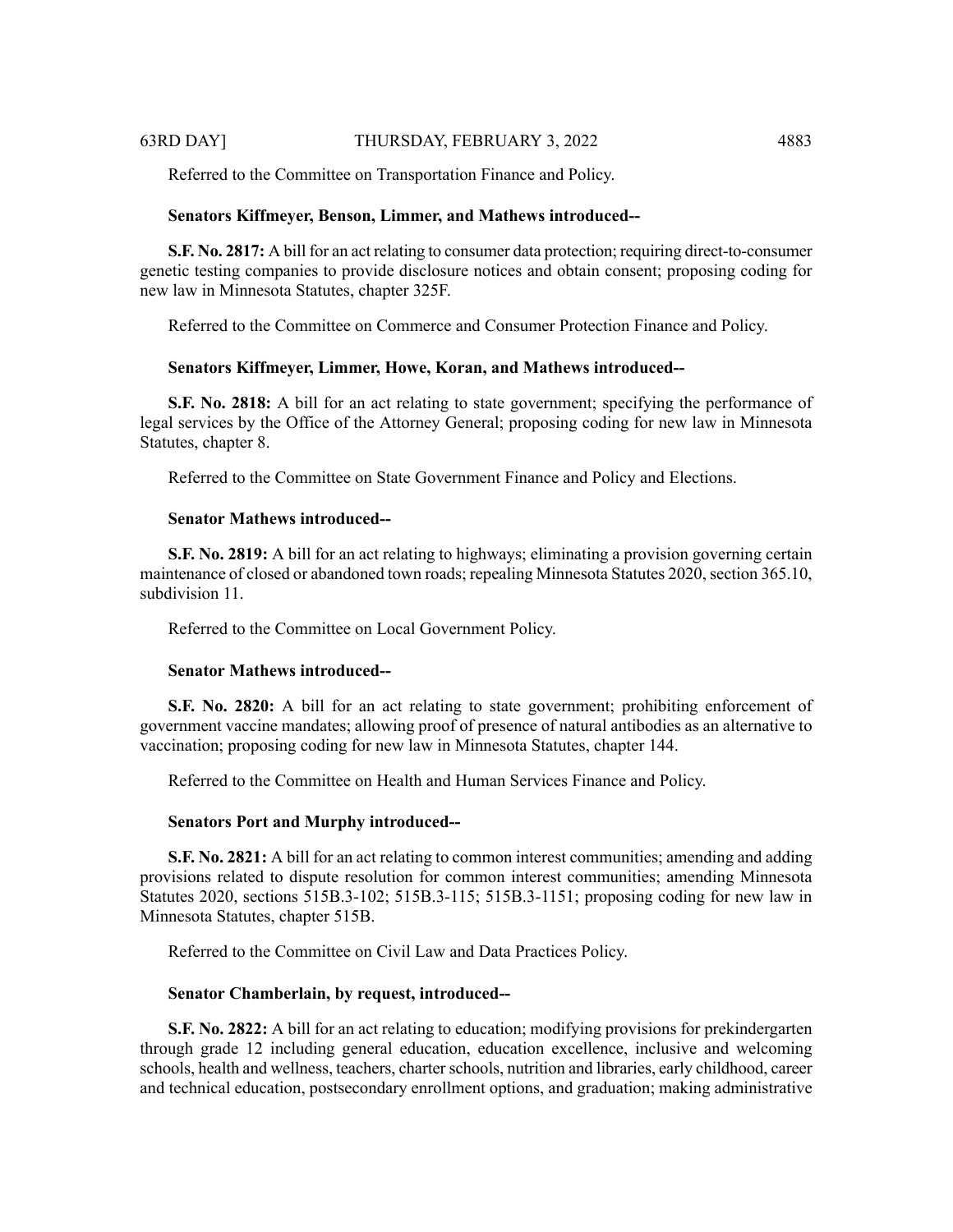updates and technical corrections; requiring reports; amending Minnesota Statutes 2020, sections 13.32, subdivision 3; 120A.22, subdivisions 7, 9; 120B.018, subdivision 6; 120B.021, subdivisions 1, 2, 3, 4; 120B.022, subdivision 1; 120B.024, subdivisions 1, 2; 120B.11, subdivisions 1, 2, 9; 120B.12, subdivision 2; 120B.15; 120B.30, subdivisions 1, 1a; 120B.301; 120B.31, subdivision 4; 120B.35, subdivision 3; 120B.36, subdivision 2; 121A.031, subdivisions 5, 6; 121A.17, subdivision 3; 121A.41, subdivision 10, by adding subdivisions; 121A.425; 121A.45, subdivision 1; 121A.46, subdivision 4, by adding a subdivision; 121A.47, subdivisions 2, 14; 121A.53, subdivision 1; 121A.55; 121A.61, subdivisions 1, 3, by adding a subdivision; 122A.181, subdivision 5; 122A.185, subdivision 1; 122A.40, subdivision 8; 122A.41, subdivision 5; 123A.09; 123B.04, subdivision 1; 123B.147, subdivision 3; 124D.09, subdivisions 3, 13; 124D.095, subdivisions 2, 3, 4, 7, by adding a subdivision; 124D.119; 124D.128, subdivision 1; 124D.13, subdivisions 2, 3; 124D.141, subdivision 2; 124D.15, subdivision 15; 124D.151, subdivisions 2, 5; 124D.16, subdivision 2; 124D.165, subdivisions 2, 3; 124D.231, subdivision 2; 124D.59, subdivision 2a; 124D.73, by adding a subdivision; 124D.74, subdivisions 1, 3, 4, by adding a subdivision; 124D.76; 124D.78; 124D.79, subdivision 2; 124D.791, subdivision 4; 124D.81, subdivisions 1, 2a, 5, by adding a subdivision; 124D.861, subdivisions 2, 3, 4; 124D.8957, subdivision 19; 124E.02; 124E.03, subdivision 2, by adding a subdivision; 124E.05, subdivisions 4, 7; 124E.06, subdivisions 1, 4, 5; 124E.11; 124E.12, subdivision 1;  $124E.13$ , subdivisions 1, 3;  $124E.16$ , subdivision 1;  $124E.25$ , subdivision 1a;  $125A.094$ ; 125A.0942, subdivisions 1, 2, 3, 4; 125A.15; 125A.51; 125A.515, subdivision 3; 125A.76, subdivision 2a; 126C.05, subdivision 16; 134.31, subdivisions 1, 4a; 134.32, subdivision 4; 134.34, subdivision 1; 136A.055; 136A.861, subdivision 2; 144.4165; 256.962, subdivision 3; 256L.05, subdivision 1; Minnesota Statutes 2021 Supplement, sections 124E.05, subdivision 6; 126C.05, subdivision 3; Laws 2017, First Special Session chapter 5, article 8, section 9, subdivision 2; proposing coding for new law in Minnesota Statutes, chapters 120B; 121A; 124D; repealing Minnesota Statutes 2020, section 120B.35, subdivision 5.

Referred to the Committee on Education Finance and Policy.

#### **Senators Newton, Senjem, Pappas, and Bakk introduced--**

**S.F. No. 2823:** A bill for an act relating to housing; authorizing housing infrastructure bonds to be issued for veterans housing; appropriating money; amending Minnesota Statutes 2020, section 462A.37, subdivision 2, by adding a subdivision; Minnesota Statutes 2021 Supplement, section 462A.37, subdivision 5.

Referred to the Committee on Housing Finance and Policy.

#### **Senators Newton, Senjem, Pappas, and Bakk introduced--**

**S.F. No. 2824:** A bill for an act relating to capital investment; appropriating money for veteran housing developed by Contained Solutions in certain cities.

Referred to the Committee on Housing Finance and Policy.

#### **Senator Newton introduced--**

**S.F. No. 2825:** A bill for an act relating to taxation; individual income; allowing an unlimited Social Security subtraction; amending Minnesota Statutes 2020, section 290.0132, subdivision 26.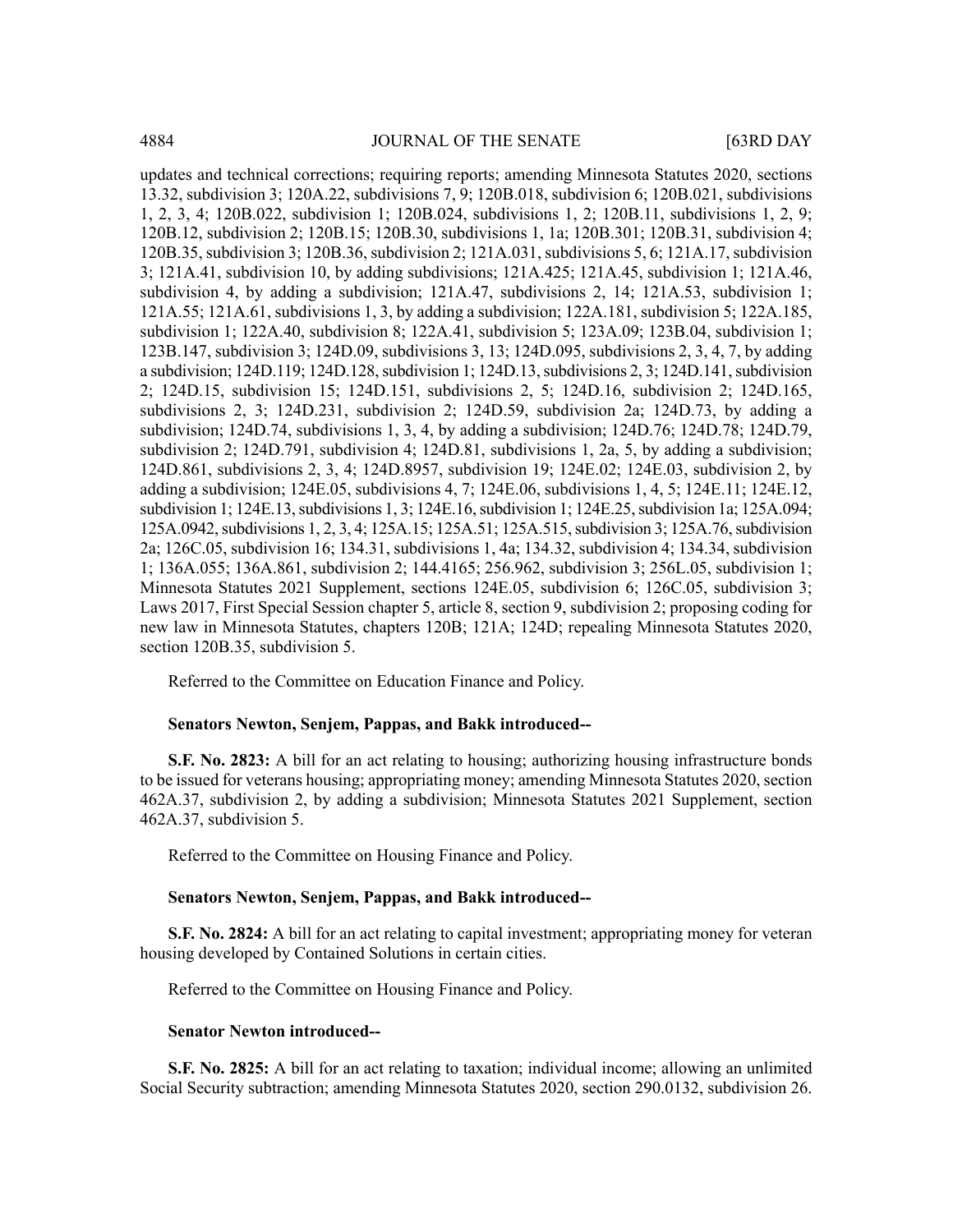Referred to the Committee on Taxes.

#### **Senator Newton introduced--**

**S.F. No. 2826:** A bill for an act relating to capital investment; appropriating money for Minneapolis to Duluth inter-city passenger rail.

Referred to the Committee on Transportation Finance and Policy.

#### **Senator Newton introduced--**

**S.F. No. 2827:** A bill for an act relating to capital investment; appropriating money for Minneapolis to Duluth intercity passenger rail; authorizing the sale and issuance of state bonds.

Referred to the Committee on Capital Investment.

#### **Senators Kunesh and Marty introduced--**

**S.F. No. 2828:** A bill for an act relating to public safety; establishing a reward fund for information on missing and murdered Indigenous relatives; appropriating money; proposing coding for new law in Minnesota Statutes, chapter 299A.

Referred to the Committee on Judiciary and Public Safety Finance and Policy.

#### **Senators Kunesh, Marty, Wiger, and Cwodzinski introduced--**

**S.F. No. 2829:** A bill for an act relating to education; prohibiting the use of American Indian mascots and logos; amending Minnesota Statutes 2020, section 124E.03, subdivision 2; proposing coding for new law in Minnesota Statutes, chapters 123B; 135A.

Referred to the Committee on Education Finance and Policy.

#### **Senators Kunesh and Cwodzinski introduced--**

**S.F. No. 2830:** A bill for an act relating to education; modifying student admission provisions; amending Minnesota Statutes 2020, section 120A.20, subdivision 1.

Referred to the Committee on Education Finance and Policy.

# **Senator Kunesh introduced--**

**S.F. No. 2831:** A bill for an act relating to capital investment; appropriating money for noise barriers on marked Interstate Highway 694; authorizing the sale and issuance of state bonds.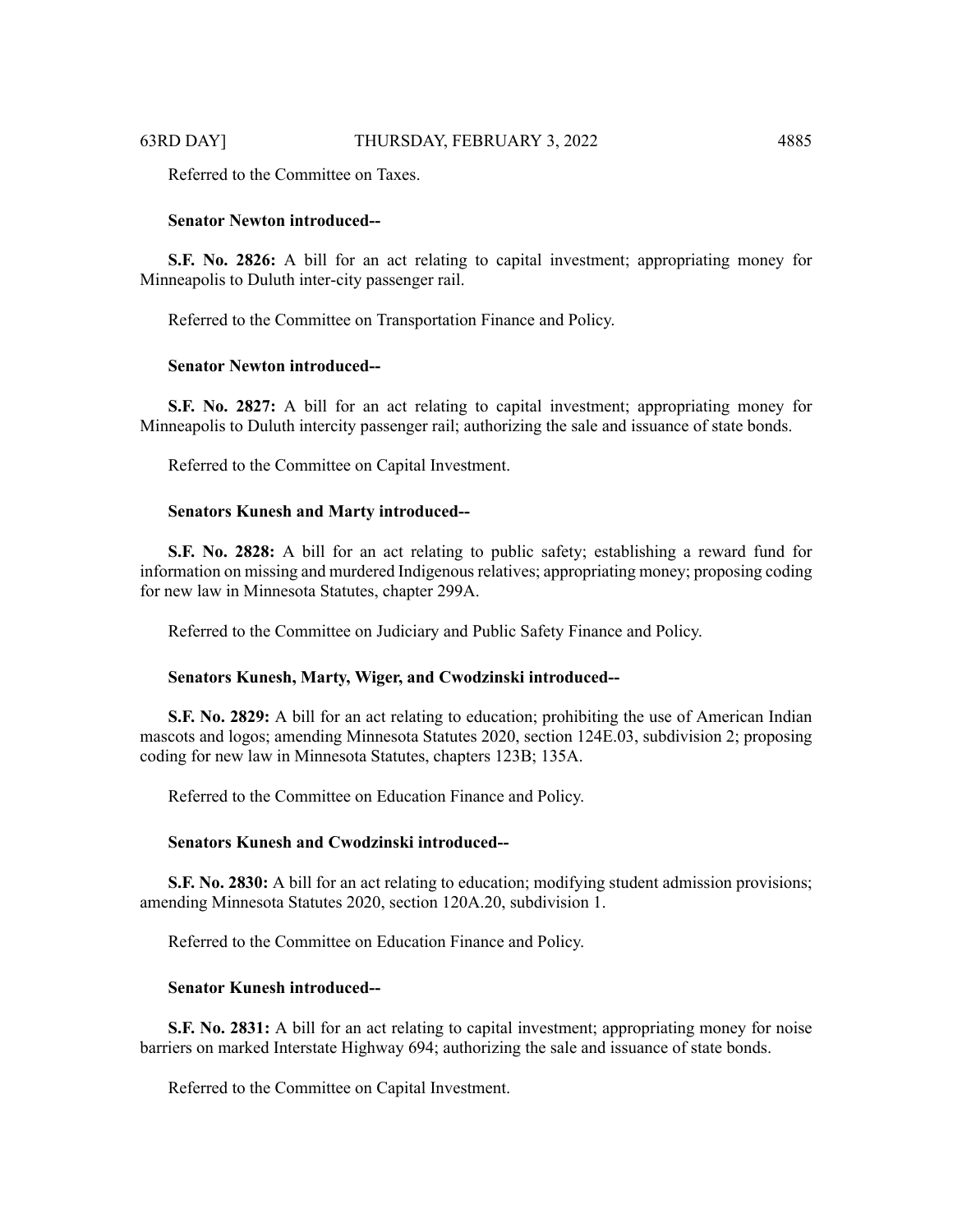# **Senator Kunesh introduced--**

**S.F. No. 2832:** A bill for an act relating to transportation; appropriating money for noise barriers on marked Interstate Highway 694.

Referred to the Committee on Transportation Finance and Policy.

# **Senator Miller introduced--**

**S.F. No. 2833:** A bill for an act relating to local sales and use taxes; authorizing Winona County to impose a local sales and use tax.

Referred to the Committee on Taxes.

# **Senators Tomassoni and Bakk introduced--**

**S.F. No. 2834:** A bill for an act relating to capital investment; appropriating money for improvements to the City of Aurora Community Center; authorizing the sale and issuance of state bonds.

Referred to the Committee on Capital Investment.

#### **Senators Eichorn, Bakk, and Tomassoni introduced--**

**S.F. No. 2835:** A bill for an act relating to capital investment; appropriating money for a community civic center in the city of Cohasset; authorizing the sale and issuance of state bonds.

Referred to the Committee on Capital Investment.

# **Senators Tomassoni and Bakk introduced--**

**S.F. No. 2836:** A bill for an act relating to capital investment; appropriating money for improvements to the Hoyt Lakes Community Recreation and Wellness Center; authorizing the sale and issuance of state bonds.

Referred to the Committee on Capital Investment.

# **Senators Tomassoni and Bakk introduced--**

**S.F. No. 2837:** A bill for an act relating to employment; prohibiting noncompete agreements for child care employees; proposing coding for new law in Minnesota Statutes, chapter 181.

Referred to the Committee on Jobs and Economic Growth Finance and Policy.

#### **Senators Bakk and Tomassoni introduced--**

**S.F. No. 2838:** A bill for an act relating to taxation; individual income; allowing an unlimited Social Security subtraction; amending Minnesota Statutes 2020, section 290.0132, subdivision 26.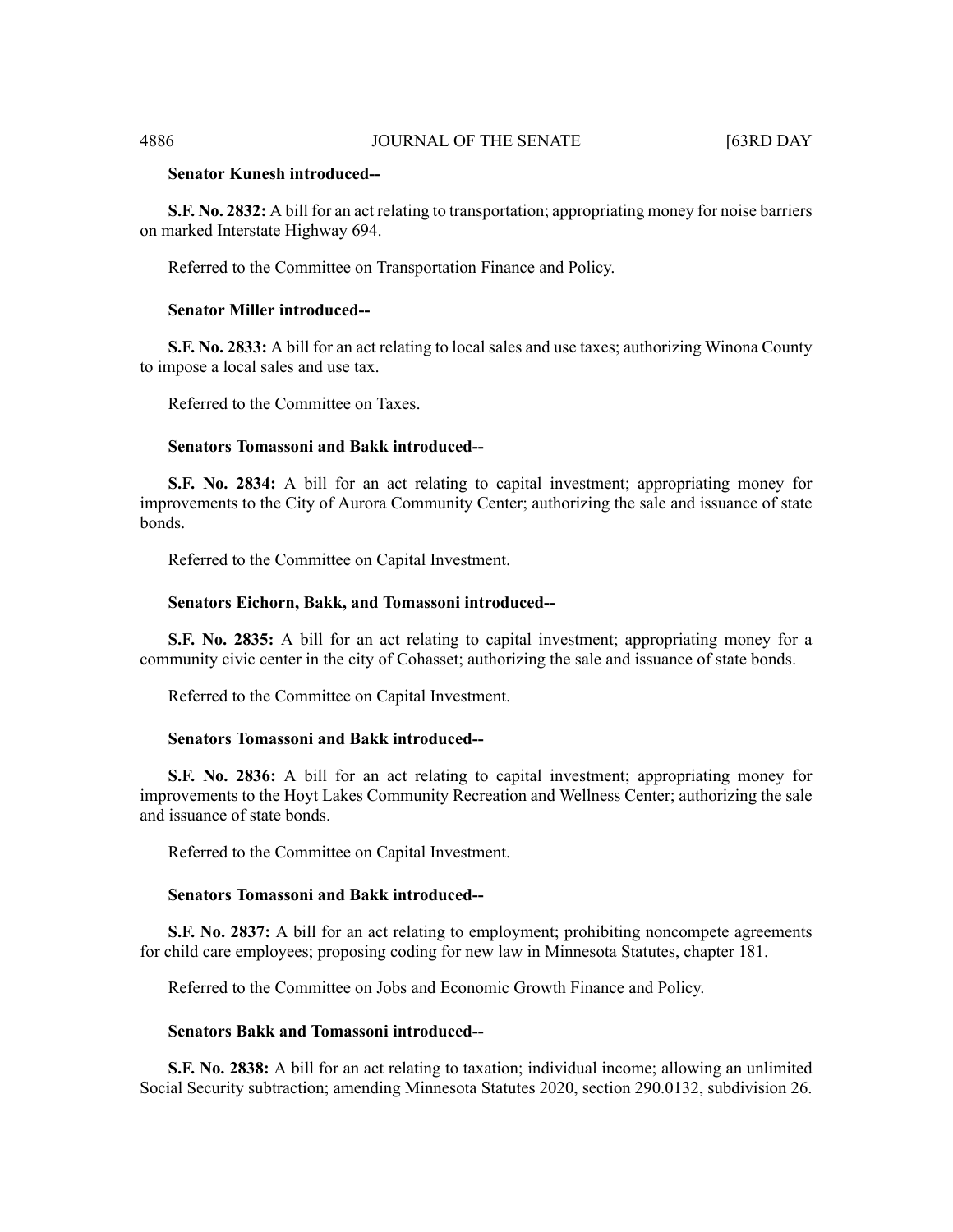Referred to the Committee on Taxes.

# **Senators Bakk and Tomassoni introduced--**

**S.F. No. 2839:** A bill for an act relating to capital investment; appropriating money for predesign and design of a building renovation at the University of Minnesota-Duluth; authorizing the sale and issuance of state bonds.

Referred to the Committee on Capital Investment.

# **Senators Bakk and Tomassoni introduced--**

**S.F. No. 2840:** A bill for an act relating to capital investment; appropriating money for a regional health and wellness center in International Falls; authorizing the sale and issuance of state bonds.

Referred to the Committee on Capital Investment.

#### **Senators Limmer, Housley, Kiffmeyer, Nelson, and Duckworth introduced--**

**S.F. No. 2841:** A bill for an act relating to public safety; requiring county attorneys to record and report the reason for dismissing charges; requiring the Sentencing Guidelines Commission to report information on dismissals to the legislature; requiring county attorneys to post information on dismissals to a publicly accessible website; amending Minnesota Statutes 2020, section 244.09, by adding a subdivision; proposing coding for new law in Minnesota Statutes, chapter 388.

Referred to the Committee on Judiciary and Public Safety Finance and Policy.

# **Senator Bakk introduced--**

**S.F. No. 2842:** A bill for an act relating to capital investment; appropriating money for the Bronko Nagurski Museum; authorizing the sale and issuance of state bonds.

Referred to the Committee on Capital Investment.

#### **Senators Osmek, Benson, Kiffmeyer, Coleman, and Chamberlain introduced--**

**S.F. No. 2843:** A bill for an act relating to public safety; providing for an enhanced criminal penalty for the theft of a motor vehicle when the vehicle is subsequently used to commit a crime of violence; amending Minnesota Statutes 2020, section 609.52, subdivision 3a.

Referred to the Committee on Judiciary and Public Safety Finance and Policy.

#### **Senators Coleman, Housley, Limmer, Ingebrigtsen, and Duckworth introduced--**

**S.F. No. 2844:** A bill for an act relating to public safety; modifying the crime of fleeing a peace officer in a motor vehicle to add a heightened penalty for fleeing in a culpably negligent manner; amending Minnesota Statutes 2020, sections  $171.174$ ; 609.487, subdivision 5, by adding a subdivision; 609B.205.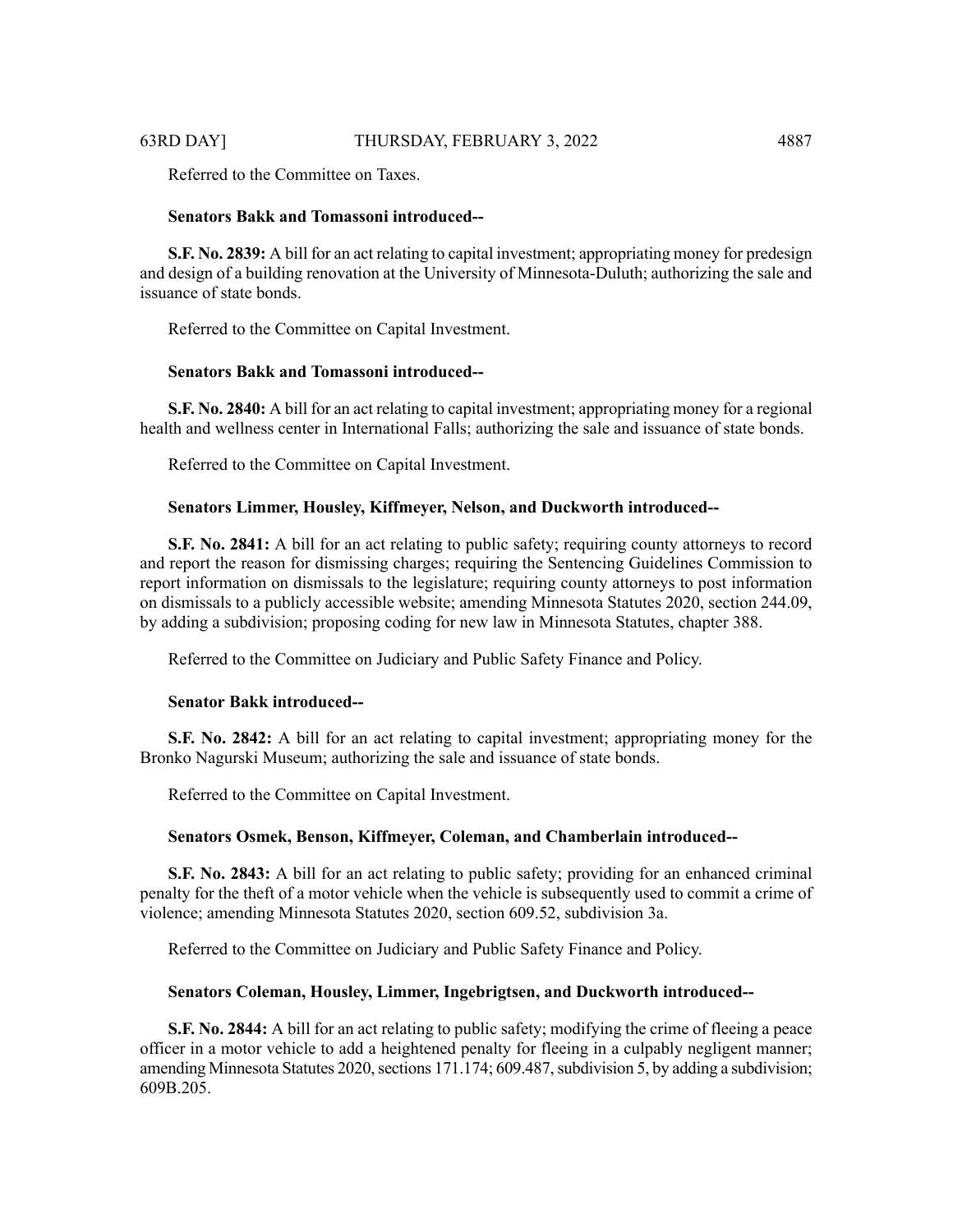Referred to the Committee on Transportation Finance and Policy.

#### **Senators Abeler, Eaton, López Franzen, Rosen, and Bigham introduced--**

**S.F. No. 2845:** A bill for an act relating to health; creating a Department of Behavioral Health; transferring duties of a state agency; amending Minnesota Statutes 2020, section 15A.0815, subdivision 2; Minnesota Statutes 2021 Supplement, sections 15.01; 15.06, subdivision 1; 43A.08, subdivision 1a; proposing coding for new law as Minnesota Statutes, chapter 256T.

Referred to the Committee on State Government Finance and Policy and Elections.

#### **Senators Chamberlain, Lang, Ingebrigtsen, Mathews, and Johnson introduced--**

**S.F. No. 2846:** A bill for an act relating to public safety; establishing a grant program to reimburse education expenses for peace officers; appropriating money.

Referred to the Committee on Judiciary and Public Safety Finance and Policy.

#### **Senators Jasinski, Housley, Limmer, Osmek, and Nelson introduced--**

**S.F. No. 2847:** A bill for an act relating to public safety; providing funding for pathway to policing reimbursement grants; appropriating money.

Referred to the Committee on Judiciary and Public Safety Finance and Policy.

#### **Senators Housley, Limmer, Duckworth, Coleman, and Pratt introduced--**

**S.F. No. 2848:** A bill for an act relating to public safety; appropriating money to promote importance of and recruit peace officers.

Referred to the Committee on Judiciary and Public Safety Finance and Policy.

#### **Senators Newton and Klein introduced--**

**S.F. No. 2849:** A bill for an act relating to amateur sports; dedicating certain sales and use tax collections to the Minnesota Amateur Sports Commission; creating an amateur sports account; appropriating money; amending Minnesota Statutes 2020, section 297A.94; proposing coding for new law in Minnesota Statutes, chapter 240A.

Referred to the Committee on State Government Finance and Policy and Elections.

#### **Senators Jasinski, Lang, Ingebrigtsen, Mathews, and Johnson introduced--**

**S.F. No. 2850:** A bill for an act relating to corrections; extending the presumptive period of incarceration for offenders committed to the custody of the commissioner of corrections; amending Minnesota Statutes 2020, sections 244.01, subdivision 8; 244.101, subdivision 1; 244.14, subdivision 3; 244.171, subdivision 4.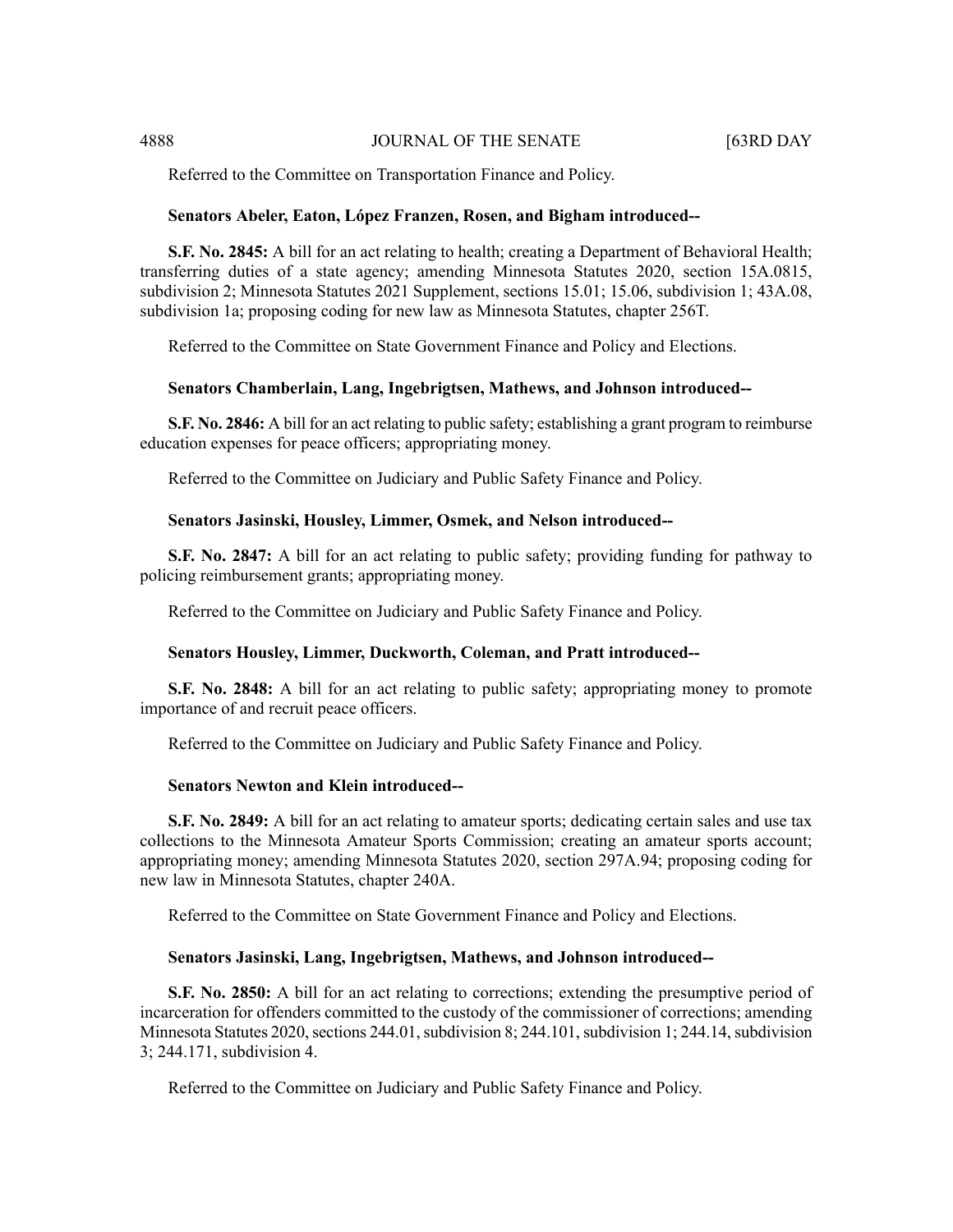#### **Senator Lang introduced--**

**S.F. No. 2851:** A bill for an act relating to public safety; expanding eligibility for soft body armor reimbursement grants; amending Minnesota Statutes 2020, section 299A.38.

Referred to the Committee on Judiciary and Public Safety Finance and Policy.

#### **Senators Limmer and Housley introduced--**

**S.F. No. 2852:** A bill for an act relating to public safety; amending the definition of qualified domestic violence-related offenses to include additional crimes; amending Minnesota Statutes 2021 Supplement, section 609.02, subdivision 16.

Referred to the Committee on Judiciary and Public Safety Finance and Policy.

#### **Senator Lang introduced--**

**S.F. No. 2853:** A bill for an act relating to human services; modifying payment rates for ambulance services; temporarily modifying the authority of the Emergency Medical Services Regulatory Board; appropriating money; amending Minnesota Statutes 2020, section 256B.0625, subdivision 17a.

Referred to the Committee on Health and Human Services Finance and Policy.

#### **Senator Senjem introduced--**

**S.F. No. 2854:** A bill for an act relating to public safety; making uniform the revocation of driver's licenses of impaired drivers; authorizing a pilot project for oral fluid roadside testing for drug-impaired driving; amending Minnesota Statutes 2020, sections 169A.51, subdivisions 3, 4; 171.177, subdivisions 1, 3, 4, 5, 8, 12, 14.

Referred to the Committee on Judiciary and Public Safety Finance and Policy.

#### **Senators Housley and Pratt introduced--**

**S.F. No. 2855:** A bill for an act relating to commerce; providing additional funding for the financial institutions account; amending Minnesota Statutes 2020, section 46.131, subdivision 11.

Referred to the Committee on Commerce and Consumer Protection Finance and Policy.

#### **Senator Rarick introduced--**

**S.F. No. 2856:** A bill for an act relating to higher education; expanding the state grant eligibility requirements for institutions; amending Minnesota Statutes 2020, section 136A.103.

Referred to the Committee on Higher Education Finance and Policy.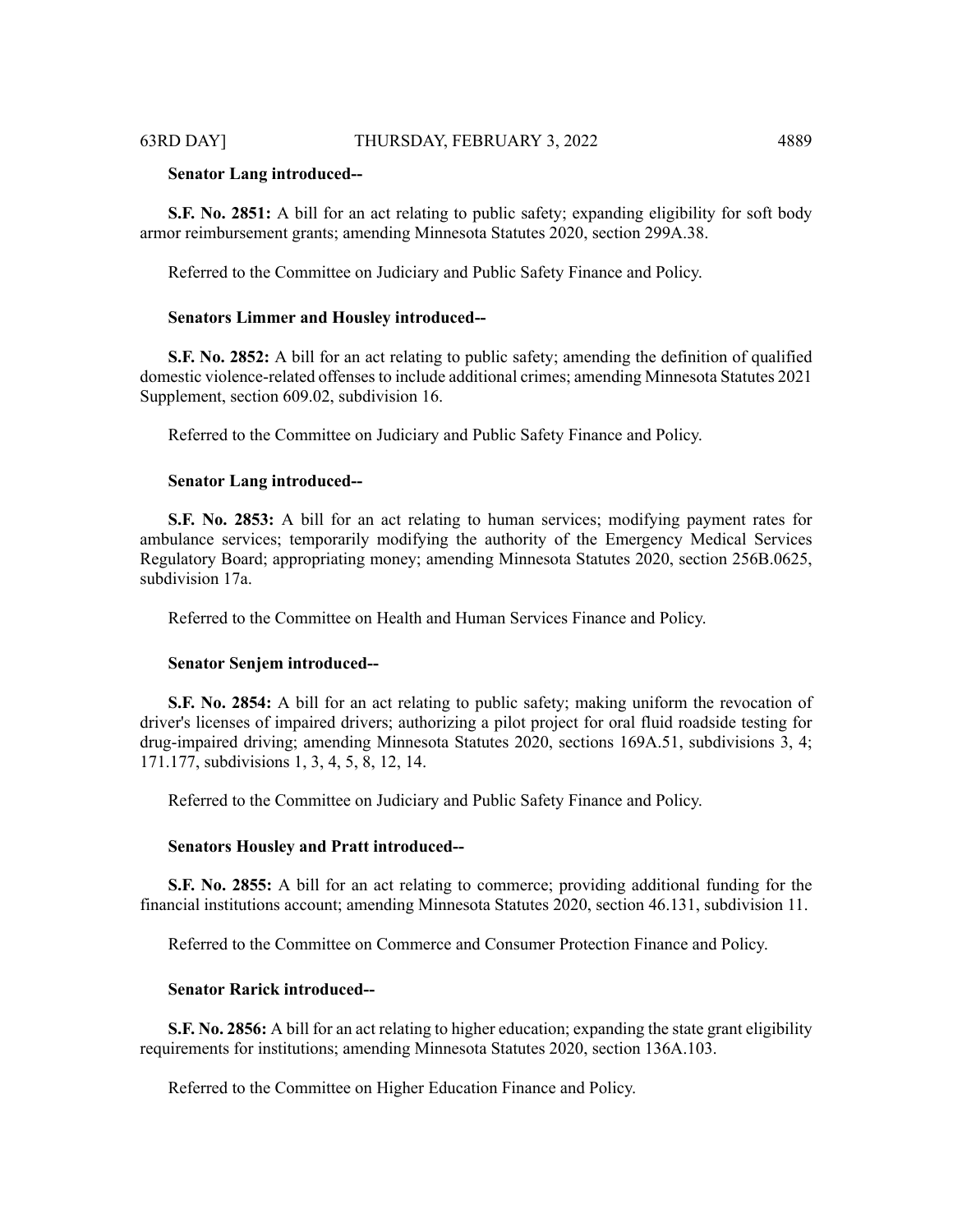#### **Senator Housley introduced--**

**S.F. No. 2857:** A bill for an act relating to civil law; increasing filing fees for marriage licenses and dissolution petitions; increasing funding for the Minnesota Family Resiliency Partnership; amending Minnesota Statutes 2020, sections 357.021, subdivision 2; 517.08, subdivisions 1b, 1c; Minnesota Statutes 2021 Supplement, section 357.021, subdivision 1a.

Referred to the Committee on Civil Law and Data Practices Policy.

#### **Senator Housley introduced--**

**S.F. No. 2858:** A bill for an act relating to health; requiring emergency medical services for injured police dogs; amending Minnesota Statutes 2020, section 144E.001, subdivision 3, by adding a subdivision; proposing coding for new law in Minnesota Statutes, chapter 144E.

Referred to the Committee on Health and Human Services Finance and Policy.

#### **Senator Housley introduced--**

**S.F. No. 2859:** A bill for an act relating to education finance; increasing funding for community education for adults with disabilities programming; amending Minnesota Statutes 2020, section 124D.56.

Referred to the Committee on Education Finance and Policy.

#### **Senators Housley and Pratt introduced--**

**S.F. No. 2860:** A bill for an act relating to economic development; appropriating money for the East Side Neighborhood Services.

Referred to the Committee on Jobs and Economic Growth Finance and Policy.

#### **Senator Dornink introduced--**

**S.F. No. 2861:** A bill for an act relating to education; modifying short-call substitute teacher requirements; amending Minnesota Statutes 2020, section 122A.18, subdivision 7a, by adding a subdivision.

Referred to the Committee on Education Finance and Policy.

#### **Senator Housley introduced--**

**S.F. No. 2862:** A bill for an act relating to lawful gaming; providing that electronic pull-tab devices, games, and systems are not subject to changes in rule unless authorized by the legislature; amending Minnesota Statutes 2020, sections 349.151, subdivision 4d; 349.1721, subdivisions 1, 2.

Referred to the Committee on State Government Finance and Policy and Elections.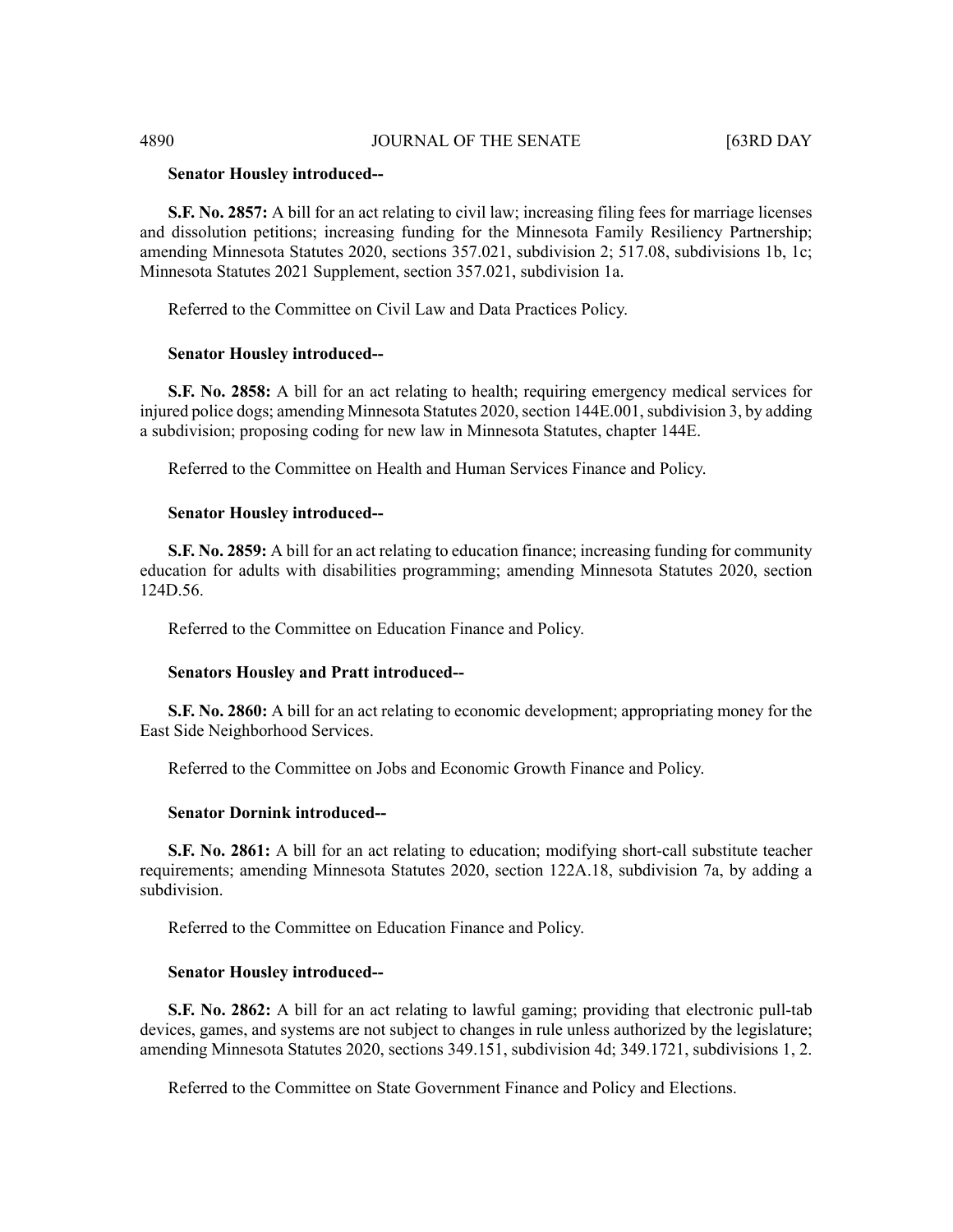# **Senators Housley, Ingebrigtsen, and Duckworth introduced--**

**S.F. No. 2863:** A bill for an act relating to arts and cultural heritage; appropriating money to upgrade wastewater system at Disabled Veterans Rest Camp.

Referred to the Committee on Environment and Natural Resources Policy and Legacy Finance.

# **Senators Housley, Ingebrigtsen, and Duckworth introduced--**

**S.F. No. 2864:** A bill for an act relating to capital investment; appropriating money for wastewater system upgrades at Veterans Campground on Big Marine Lake.

Referred to the Committee on State Government Finance and Policy and Elections.

# **Senator Housley introduced--**

**S.F. No. 2865:** A bill for an act relating to taxation; individual income; conforming to the federal tax rules for the Shuttered Venue Operators grant program; amending Minnesota Statutes 2021 Supplement, section 290.0111, subdivision 4.

Referred to the Committee on Taxes.

# **Senator Housley introduced--**

**S.F. No. 2866:** A bill for an act relating to economic development; appropriating money for the Minnesota Family Resiliency Partnership.

Referred to the Committee on Jobs and Economic Growth Finance and Policy.

# **Senator Housley introduced--**

**S.F. No. 2867:** A bill for an act relating to capital investment; appropriating money for stormwater management and flood control capital improvements in the city of Forest Lake; authorizing the sale and issuance of state bonds.

Referred to the Committee on Capital Investment.

# **Senator Goggin introduced--**

**S.F. No. 2868:** A bill for an act relating to taxation; property; establishing the agricultural riparian buffer credit; appropriating money; amending Minnesota Statutes 2020, sections 273.1392; 273.1393; 276.04, subdivision 2; Minnesota Statutes 2021 Supplement, section 275.065, subdivision 3; proposing coding for new law in Minnesota Statutes, chapter 273.

Referred to the Committee on Taxes.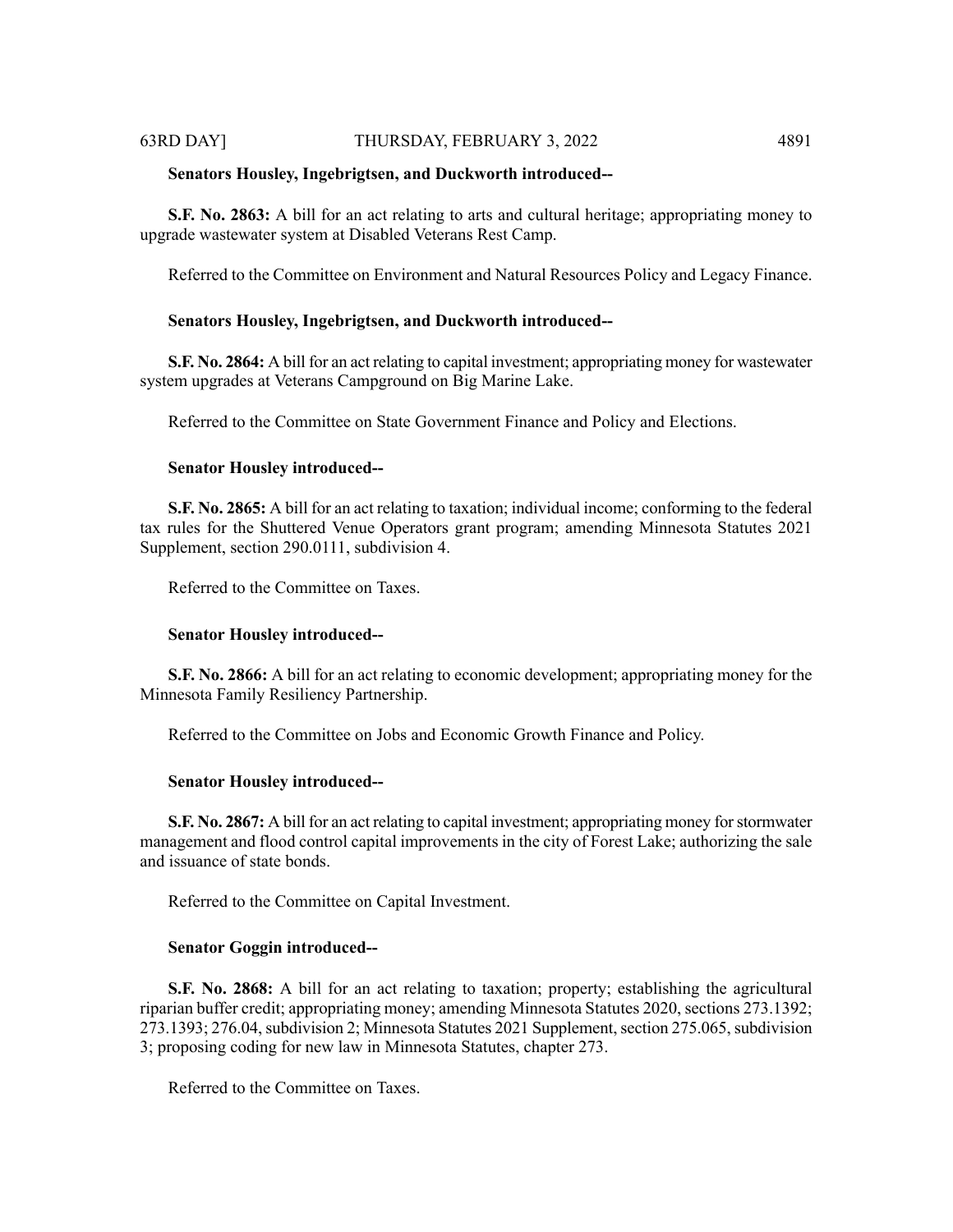#### **Senator Goggin introduced--**

**S.F. No. 2869:** A bill for an act relating to state lands; authorizing conveyance of certain tax-forfeited land bordering public water in Goodhue County.

Referred to the Committee on Environment and Natural Resources Policy and Legacy Finance.

## **Senator Goggin introduced--**

**S.F. No. 2870:** A bill for an act relating to capital investment; appropriating money for capital improvements at John Burch Park in Cannon Falls; authorizing the sale and issuance of state bonds.

Referred to the Committee on Capital Investment.

#### **Senator Kiffmeyer introduced--**

**S.F. No. 2871:** A bill for an act relating to capital investment; appropriating money for wastewater infrastructure improvements for the city of St. Michael; authorizing the sale and issuance of state bonds.

Referred to the Committee on Capital Investment.

#### **Senators Chamberlain, Duckworth, Housley, and Coleman introduced--**

**S.F. No. 2872:** A bill for an act relating to education finance; appropriating money for Language Essentials for Teaching of Reading and Spelling grants.

Referred to the Committee on Education Finance and Policy.

# **Senator Isaacson introduced--**

**S.F. No. 2873:** A bill for an act relating to capital investment; appropriating money for a public safety facility to house the Lake Johanna Fire Department serving Arden Hills, North Oaks, and Shoreview; authorizing the sale and issuance of state bonds.

Referred to the Committee on Capital Investment.

#### **Senator Isaacson introduced--**

**S.F. No. 2874:** A bill for an act relating to education; providing for educator support, crisis online learning, and a short-call substitute teacher pilot; amending Minnesota Statutes 2020, section 124D.095, by adding a subdivision.

Referred to the Committee on Education Finance and Policy.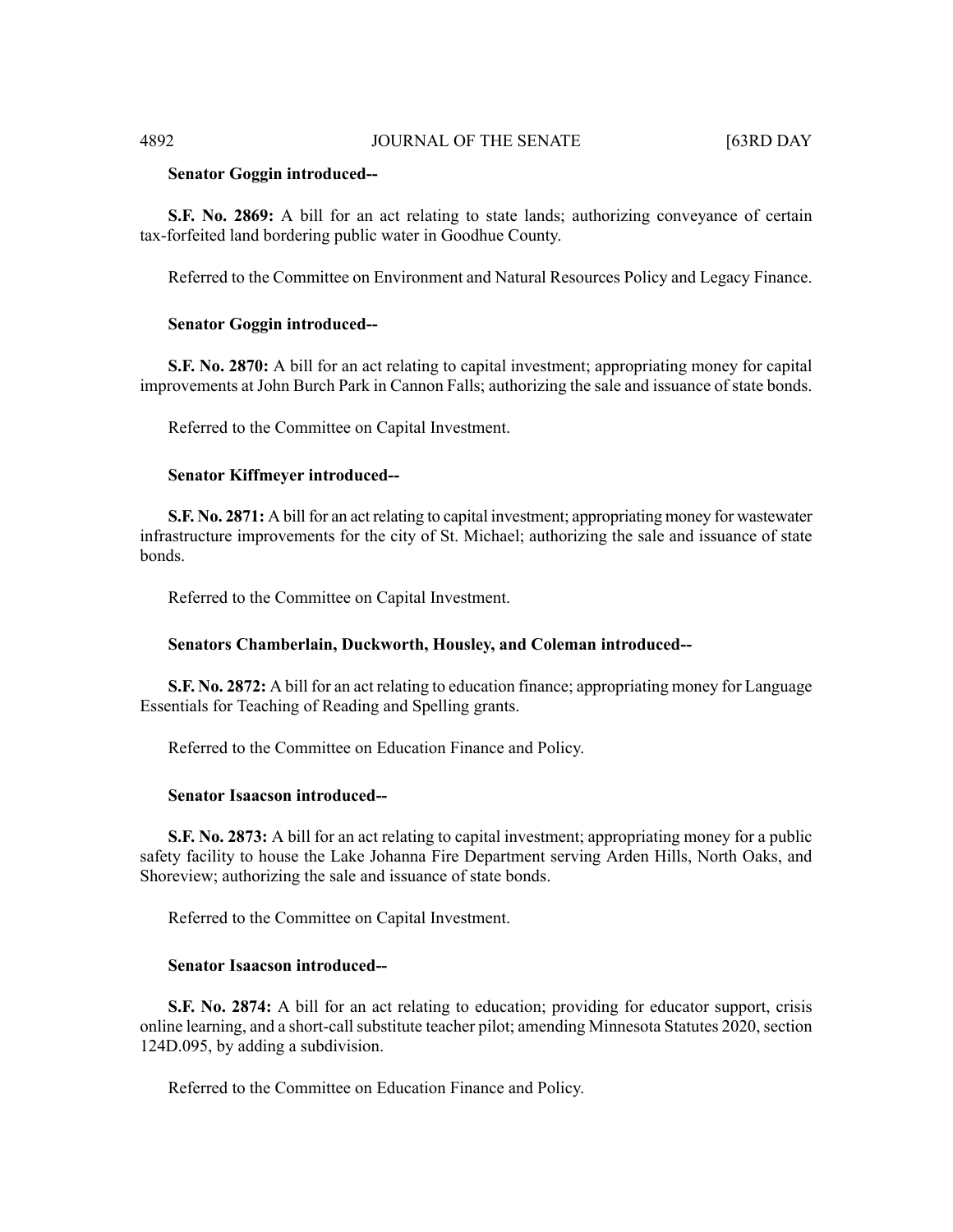#### **Senators Howe and Duckworth introduced--**

**S.F. No. 2875:** A bill for an act relating to drivers' licenses; amending eligibility for a veteran designation on drivers' licenses or Minnesota identification cards; amending Minnesota Statutes 2020, section 171.07, subdivision 15.

Referred to the Committee on Transportation Finance and Policy.

# **Senator Abeler introduced--**

**S.F. No. 2876:** A bill for an act relating to human services; allowing the commissioner of human services to reinstate waivers and modifications to certain human services programs.

Referred to the Committee on Human Services Reform Finance and Policy.

# **Senator Newton introduced--**

**S.F. No. 2877:** A bill for an act relating to capital investment; appropriating money for a new fire station in the city of Coon Rapids; authorizing the sale and issuance of state bonds.

Referred to the Committee on Capital Investment.

#### **Senator Newton introduced--**

**S.F. No. 2878:** A bill for an act relating to energy; appropriating money for a geothermal energy demonstration project.

Referred to the Committee on Energy and Utilities Finance and Policy.

#### **Senator Newton introduced--**

**S.F. No. 2879:** A bill for an act relating to transportation; providing certain exemptions from taxes and fees for eligible veterans with a disability, including certain registration taxes, license plates fees, title fees, driver's license and identification card fees, and motor vehicle sales taxes; amending Minnesota Statutes 2020, sections 163.051, subdivision 1; 168.012, by adding a subdivision; 168A.29, by adding a subdivision; 171.01, by adding a subdivision; 171.06, by adding a subdivision; 297B.03.

Referred to the Committee on Transportation Finance and Policy.

#### **Senators Clausen, Bigham, Duckworth, and Klein introduced--**

**S.F. No. 2880:** A bill for an act relating to capital investment; appropriating money for a driver training facility at Dakota County Technical College; authorizing the sale and issuance of state bonds.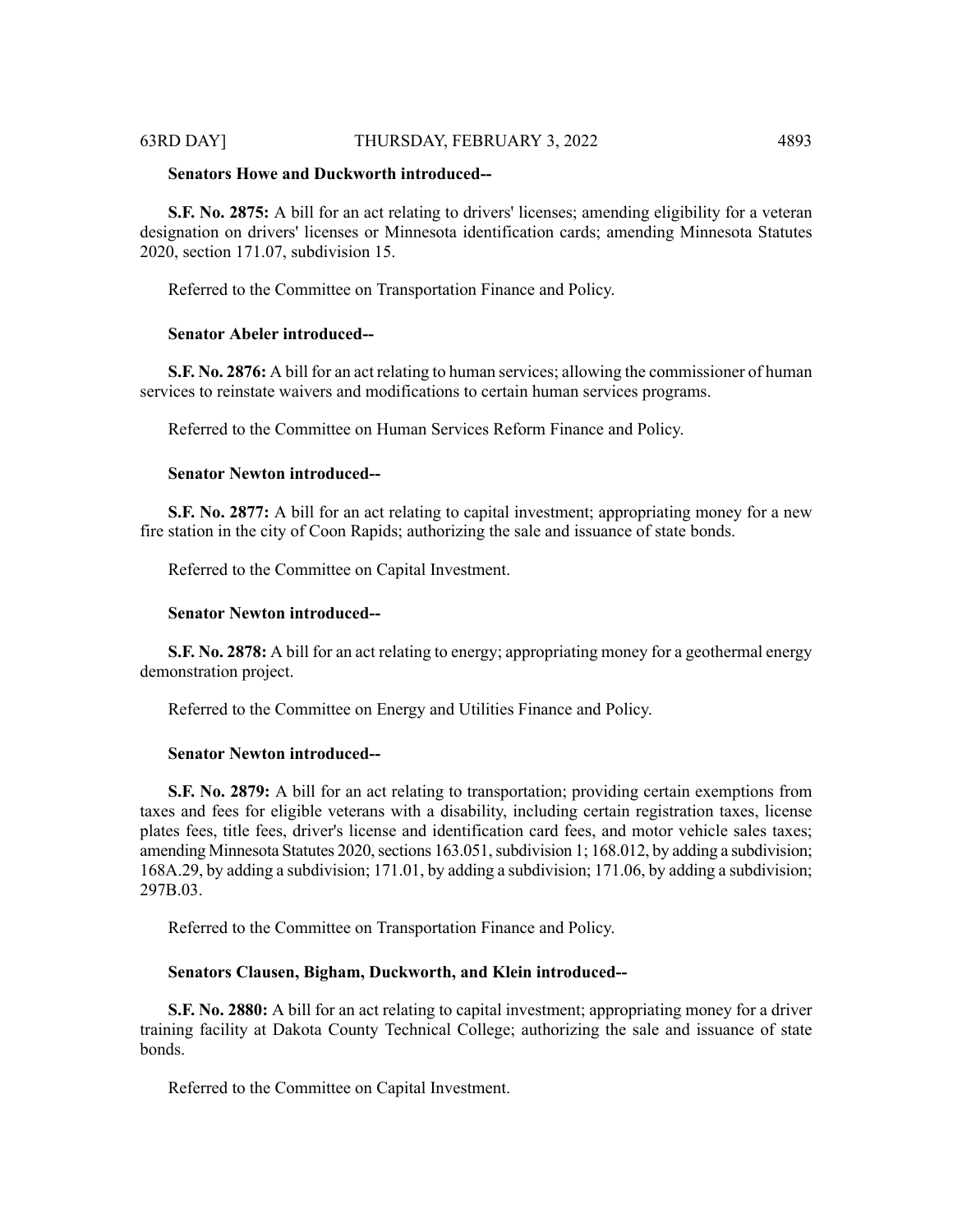# **Senator Kunesh introduced--**

**S.F. No. 2881:** A bill for an act relating to education; requiring school observance of Indigenous Peoples' Day; establishing Indigenous Peoples' Day as a state holiday and eliminating Christopher Columbus Day as a state holiday; amending Minnesota Statutes 2020, sections 120A.42; 645.44, subdivision 5.

Referred to the Committee on Education Finance and Policy.

#### **Senators Ingebrigtsen and Eichorn introduced--**

**S.F. No. 2882:** A bill for an act relating to public safety; eliminating the Minnesota Sentencing Guidelines Commission; establishing the Minnesota Sentencing Data Office; amending Minnesota Statutes 2020, section 244.09, subdivisions 1, 6, 8, 10, 14; repealing Minnesota Statutes 2020, section 244.09, subdivisions 2, 3, 4, 5, 7, 9, 11, 13.

Referred to the Committee on Judiciary and Public Safety Finance and Policy.

#### **Senators Weber, Lang, and Rosen introduced--**

**S.F. No. 2883:** A bill for an act relating to public safety; restricting the definition of state-declared disasters to exclude civil disorder; establishing a local law enforcement reimbursement account and aid program to reimburse local governments and other states for expenses incurred in responding to unplanned or extraordinary public safety events; transferring money; appropriating money; amending Minnesota Statutes 2020, section 12B.15, subdivision 5; proposing coding for new law in Minnesota Statutes, chapter 12.

Referred to the Committee on Judiciary and Public Safety Finance and Policy.

#### **Senator Goggin introduced--**

**S.F. No. 2884:** A bill for an act relating to capital investment; appropriating money for capital improvements to Levee Road and the Upper Harbor-Bay Point redevelopment project area in the city of Red Wing; authorizing the sale and issuance of state bonds.

Referred to the Committee on Capital Investment.

#### **Senator Goggin introduced--**

**S.F. No. 2885:** A bill for an act relating to capital investment; appropriating money for the Red Wing Riverfront Trail; authorizing the sale and issuance of state bonds.

Referred to the Committee on Capital Investment.

#### **Senator Goggin introduced--**

**S.F. No. 2886:** A bill for an act relating to capital investment; appropriating money for the Wabasha Rural Resiliency project; authorizing the sale and issuance of state bonds.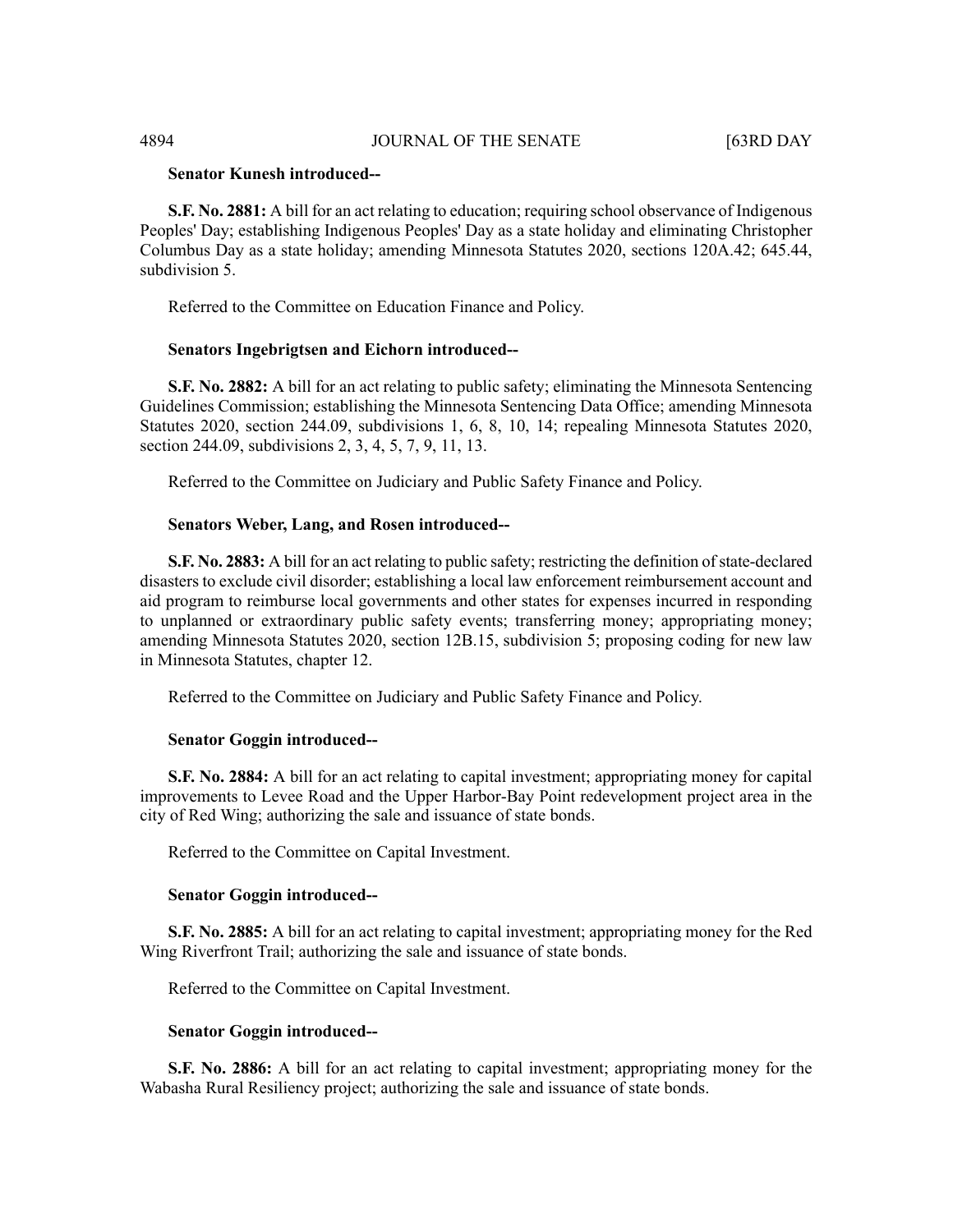Referred to the Committee on Capital Investment.

#### **Senator Goggin introduced--**

**S.F. No. 2887:** A bill for an act relating to taxation; modifying sales and use taxes; extending a sales tax exemption for certain construction materials; amending Minnesota Statutes 2020, section 297A.71, subdivision 51.

Referred to the Committee on Taxes.

#### **Senator Goggin introduced--**

**S.F. No. 2888:** A bill for an act relating to capital investment; appropriating money for a new regional wastewater treatment facility in Goodhue County.

Referred to the Committee on Jobs and Economic Growth Finance and Policy.

#### **Senators Ingebrigtsen, Koran, Jasinski, and Limmer introduced--**

**S.F. No. 2889:** A bill for an act relating to public safety; appropriating money for crime prevention grant to Ramsey County sheriff; appropriating money to commissioner of public safety for State Patrol's use of air patrol in crime prevention efforts in seven-county metropolitan area.

Referred to the Committee on Judiciary and Public Safety Finance and Policy.

#### **Senators Ingebrigtsen, Koran, Howe, Jasinski, and Limmer introduced--**

**S.F. No. 2890:** A bill for an act relating to public safety; establishing a grant to the Ramsey County Sheriff's Office for technology to detect gunshots; appropriating money.

Referred to the Committee on Judiciary and Public Safety Finance and Policy.

#### **Senators Johnson, Jasinski, Ingebrigtsen, and Limmer introduced--**

**S.F. No. 2891:** A bill for an act relating to public safety; establishing a reimbursement program for use of force training; appropriating money.

Referred to the Committee on Judiciary and Public Safety Finance and Policy.

#### **Senators Duckworth, Nelson, Draheim, Limmer, and Newman introduced--**

**S.F. No. 2892:** A bill for an act relating to public safety; appropriating money for grants to law enforcement for portable recording systems.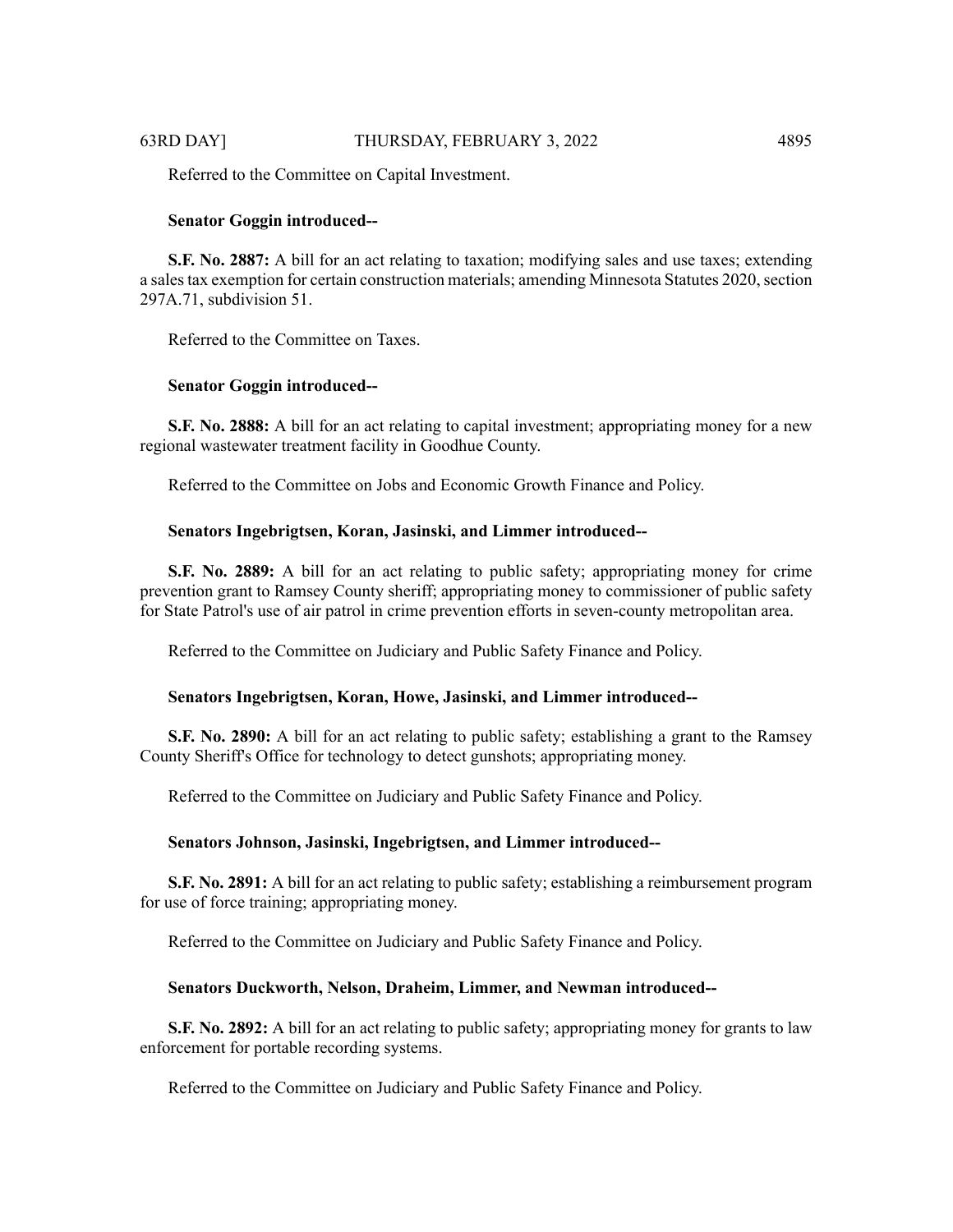# **Senator Newman introduced--**

**S.F. No. 2893:** A bill for an act relating to corrections; providing reimbursement of certain transportation expenses incurred by counties under the Interstate Compact for Adult Supervision; proposing coding for new law in Minnesota Statutes, chapter 243.

Referred to the Committee on Judiciary and Public Safety Finance and Policy.

# **MOTIONS AND RESOLUTIONS**

Senator Champion moved that the name of Senator Pappas be added as a co-author to S.F. No. 186. The motion prevailed.

Senator Cwodzinski moved that the name of Senator Marty be added as a co-author to S.F. No. 239. The motion prevailed.

Senator Eken moved that the name of Senator Klein be added as a co-author to S.F. No. 558. The motion prevailed.

Senator McEwen moved that her name be stricken as a co-author to S.F. No. 634. The motion prevailed.

Senator Bigham moved that her name be stricken as a chief author, shown as a co-author and the name of Senator Bakk be added as chief author to S.F. No. 634. The motion prevailed.

Senator Marty moved that the name of Senator Carlson be added as a co-author to S.F. No. 646. The motion prevailed.

Senator Draheim moved that the name of Senator Putnam be added as a co-author to S.F. No. 754. The motion prevailed.

Senator Draheim moved that the name of Senator Putnam be added as a co-author to S.F. No. 928. The motion prevailed.

Senator Dibble moved that the name of Senator Carlson be added as a co-author to S.F. No. 937. The motion prevailed.

Senator Housley moved that the name of Senator Clausen be added as a co-author to S.F. No. 1074. The motion prevailed.

Senator Koran moved that the name of Senator Draheim be added as a co-author to S.F. No. 1370. The motion prevailed.

Senator Ruud moved that the name of Senator Eken be added as a co-author to S.F. No. 1531. The motion prevailed.

Senator Champion moved that the name of Senator Pappas be added as a co-author to S.F. No. 1620. The motion prevailed.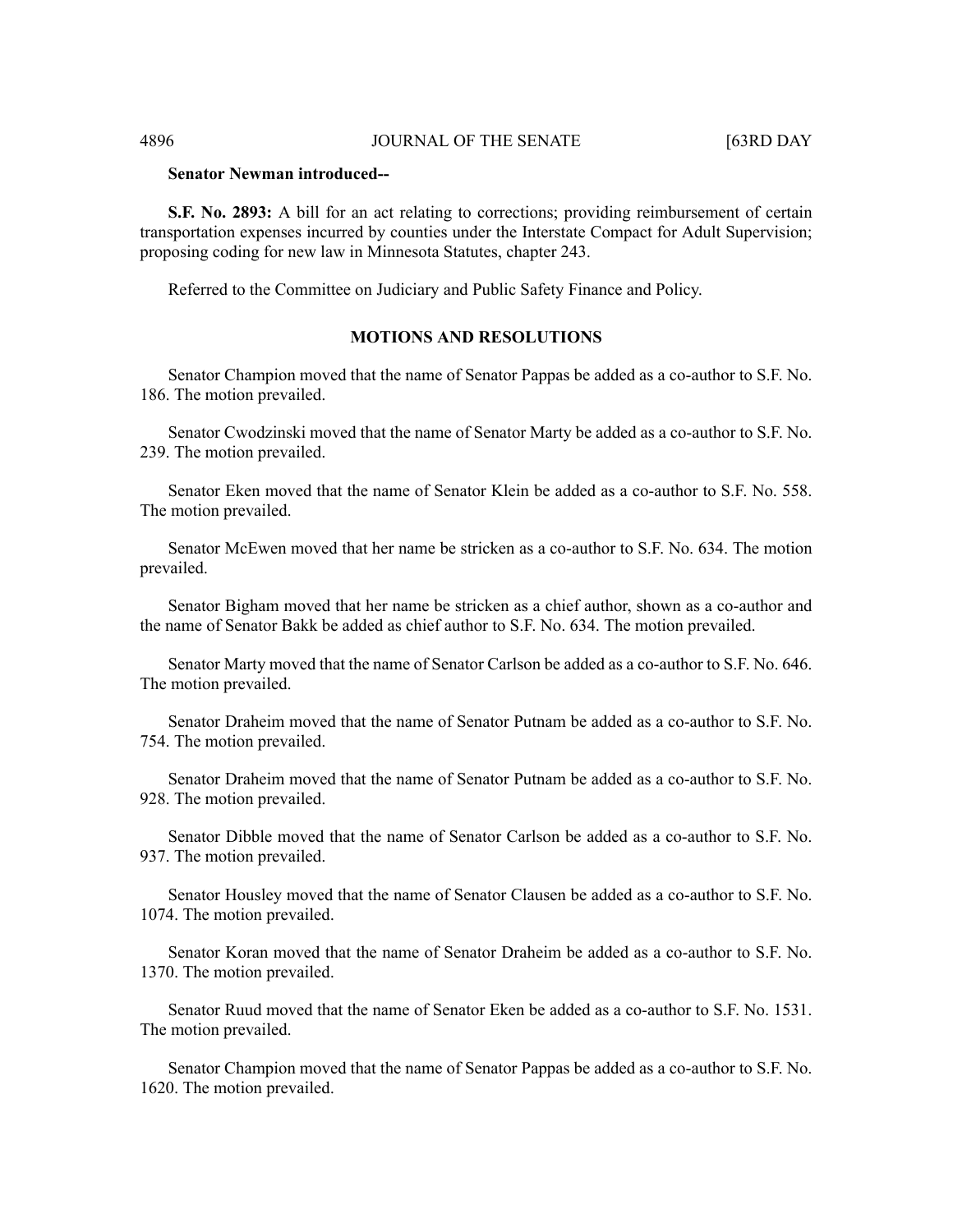Senator Rarick moved that the name of Senator Dornink be added as a co-author to S.F. No. 1845. The motion prevailed.

Senator Dibble moved that the name of Senator Carlson be added as a co-author to S.F. No. 1872. The motion prevailed.

Senator Frentz moved that the name of Senator Carlson be added as a co-author to S.F. No. 1960. The motion prevailed.

Senator Housley moved that the name of Senator Nelson be added as a co-author to S.F. No. 2400. The motion prevailed.

Senator Klein moved that the name of Senator Pappas be added as a co-author to S.F. No. 2545. The motion prevailed.

Senator Gazelka moved that the names of Senators Limmer, Howe, Kiffmeyer, and Housley be added as co-authors to S.F. No. 2573. The motion prevailed.

Senator Gazelka moved that the names of Senators Duckworth, Howe, and Newton be added as co-authors to S.F. No. 2574. The motion prevailed.

Senator Gazelka moved that the name of Senator Duckworth be added as a co-author to S.F. No. 2575. The motion prevailed.

Senator Gazelka moved that the names of Senators Howe, Kiffmeyer, Limmer, and Housley be added as co-authors to S.F. No. 2576. The motion prevailed.

Senator Duckworth moved that the name of Senator Clausen be added as a co-author to S.F. No. 2589. The motion prevailed.

Senator Duckworth moved that the name of Senator Clausen be added as a co-author to S.F. No. 2590. The motion prevailed.

Senator Howe moved that the name of Senator Duckworth be added as a co-author to S.F. No. 2592. The motion prevailed.

Senator Duckworth moved that the names of Senators Pratt, Draheim, and Jasinski be added as co-authors to S.F. No. 2598. The motion prevailed.

Senator Duckworth moved that the name of Senator Clausen be added as a co-author to S.F. No. 2599. The motion prevailed.

Senator Duckworth moved that the name of Senator Clausen be added as a co-author to S.F. No. 2601. The motion prevailed.

Senator Duckworth moved that the names of Senators Pratt and Clausen be added as co-authors to S.F. No. 2604. The motion prevailed.

Senator Duckworth moved that the names of Senators Bigham, Clausen, and Goggin be added as co-authors to S.F. No. 2605. The motion prevailed.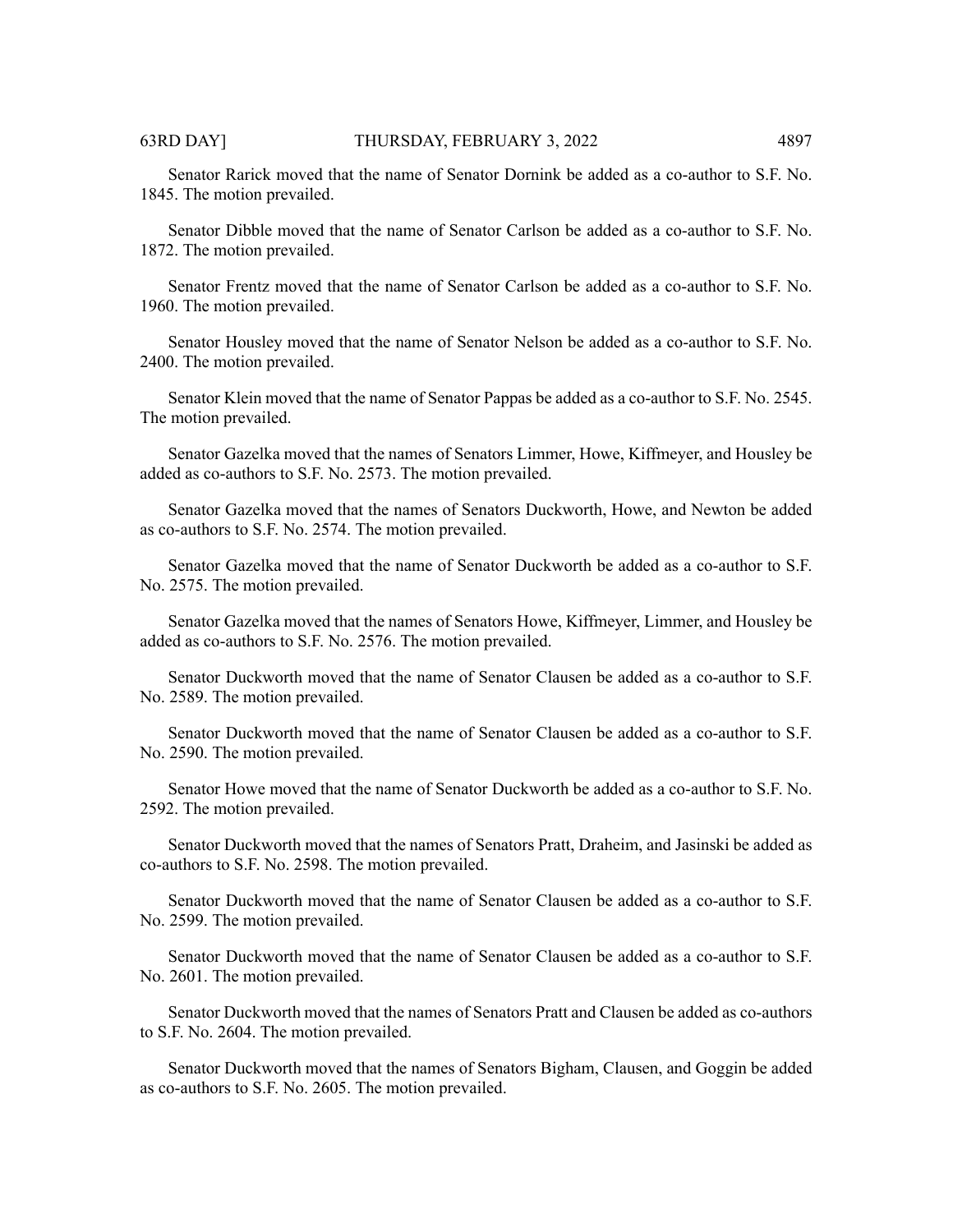Senator Duckworth moved that the names of Senators Bigham, Clausen, and Goggin be added as co-authors to S.F. No. 2606. The motion prevailed.

Senator Anderson moved that the name of Senator Westrom be added as a co-author to S.F. No. 2607. The motion prevailed.

Senator Duckworth moved that the name of Senator Clausen be added as a co-author to S.F. No. 2608. The motion prevailed.

Senator Anderson moved that the name of Senator Westrom be added as a co-author to S.F. No. 2610. The motion prevailed.

Senator Anderson moved that the name of Senator Westrom be added as a co-author to S.F. No. 2611. The motion prevailed.

Senator Anderson moved that the name of Senator Westrom be added as a co-author to S.F. No. 2612. The motion prevailed.

Senator Anderson moved that the name of Senator Westrom be added as a co-author to S.F. No. 2613. The motion prevailed.

Senator Duckworth moved that the names of Senators Bigham, Clausen, and Klein be added as co-authors to S.F. No. 2616. The motion prevailed.

Senator Duckworth moved that the name of Senator Clausen be added as a co-author to S.F. No. 2620. The motion prevailed.

Senator Duckworth moved that the names of Senators Bigham and Clausen be added as co-authors to S.F. No. 2628. The motion prevailed.

Senator Duckworth moved that the names of Senators Bigham and Clausen be added as co-authors to S.F. No. 2629. The motion prevailed.

Senator Howe moved that the name of Senator Cwodzinski be added as a co-author to S.F. No. 2634. The motion prevailed.

Senator Howe moved that the name of Senator Duckworth be added as a co-author to S.F. No. 2635. The motion prevailed.

Senator Nelson moved that the names of Senators Duckworth and Limmer be added as co-authors to S.F. No. 2637. The motion prevailed.

Senator Howe moved that the name of Senator Duckworth be added as a co-author to S.F. No. 2639. The motion prevailed.

Senator Dornink moved that the name of Senator Duckworth be added as a co-author to S.F. No. 2643. The motion prevailed.

Senator Coleman moved that the names of Senators Bigham and Duckworth be added as co-authors to S.F. No. 2648. The motion prevailed.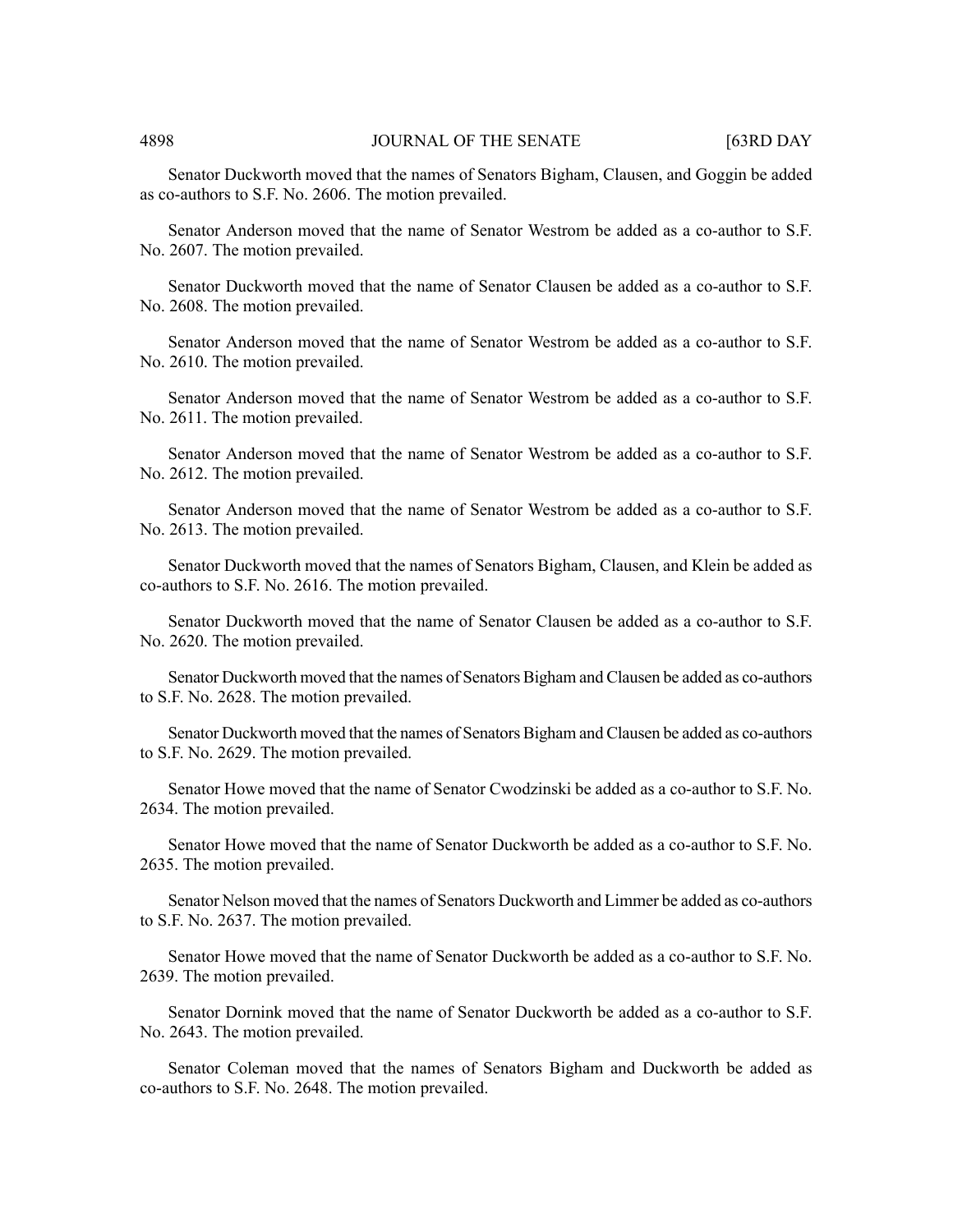Senator Coleman moved that the names of Senators Bigham and Duckworth be added as co-authors to S.F. No. 2649. The motion prevailed.

Senator Coleman moved that the name of Senator Duckworth be added as a co-author to S.F. No. 2654. The motion prevailed.

Senator Klein moved that the name of Senator Clausen be added as a co-author to S.F. No. 2660. The motion prevailed.

Senator Klein moved that the name of Senator Clausen be added as a co-author to S.F. No. 2661. The motion prevailed.

Senator Draheim moved that the names of Senators Clausen, Duckworth, and Tomassoni be added as co-authors to S.F. No. 2662. The motion prevailed.

Senator Draheim moved that the name of Senator Duckworth be added as a co-author to S.F. No. 2663. The motion prevailed.

Senator Draheim moved that the name of Senator Duckworth be added as a co-author to S.F. No. 2664. The motion prevailed.

Senator Draheim moved that the name of Senator Duckworth be added as a co-author to S.F. No. 2665. The motion prevailed.

Senator Howe moved that the name of Senator Duckworth be added as a co-author to S.F. No. 2670. The motion prevailed.

Senator Limmer moved that the names of Senators Eichorn and Osmek be added as co-authors to S.F. No. 2671. The motion prevailed.

Senator Limmer moved that the name of Senator Duckworth be added as a co-author to S.F. No. 2673. The motion prevailed.

Senator Dibble moved that the name of Senator Newman be added as a co-author to S.F. No. 2676. The motion prevailed.

Senator Pratt moved that the names of Senators Rarick and Duckworth be added as co-authors to S.F. No. 2677. The motion prevailed.

Senator Lang moved that the name of Senator Duckworth be added as a co-author to S.F. No. 2680. The motion prevailed.

Senator Senjem moved that the name of Senator Clausen be added as a co-author to S.F. No. 2682. The motion prevailed.

Senator Senjem moved that S.F. No. 2420 be withdrawn from the Committee on Energy and Utilities Finance and Policy and re-referred to the Committee on Environment and Natural Resources Policy and Legacy Finance. The motion prevailed.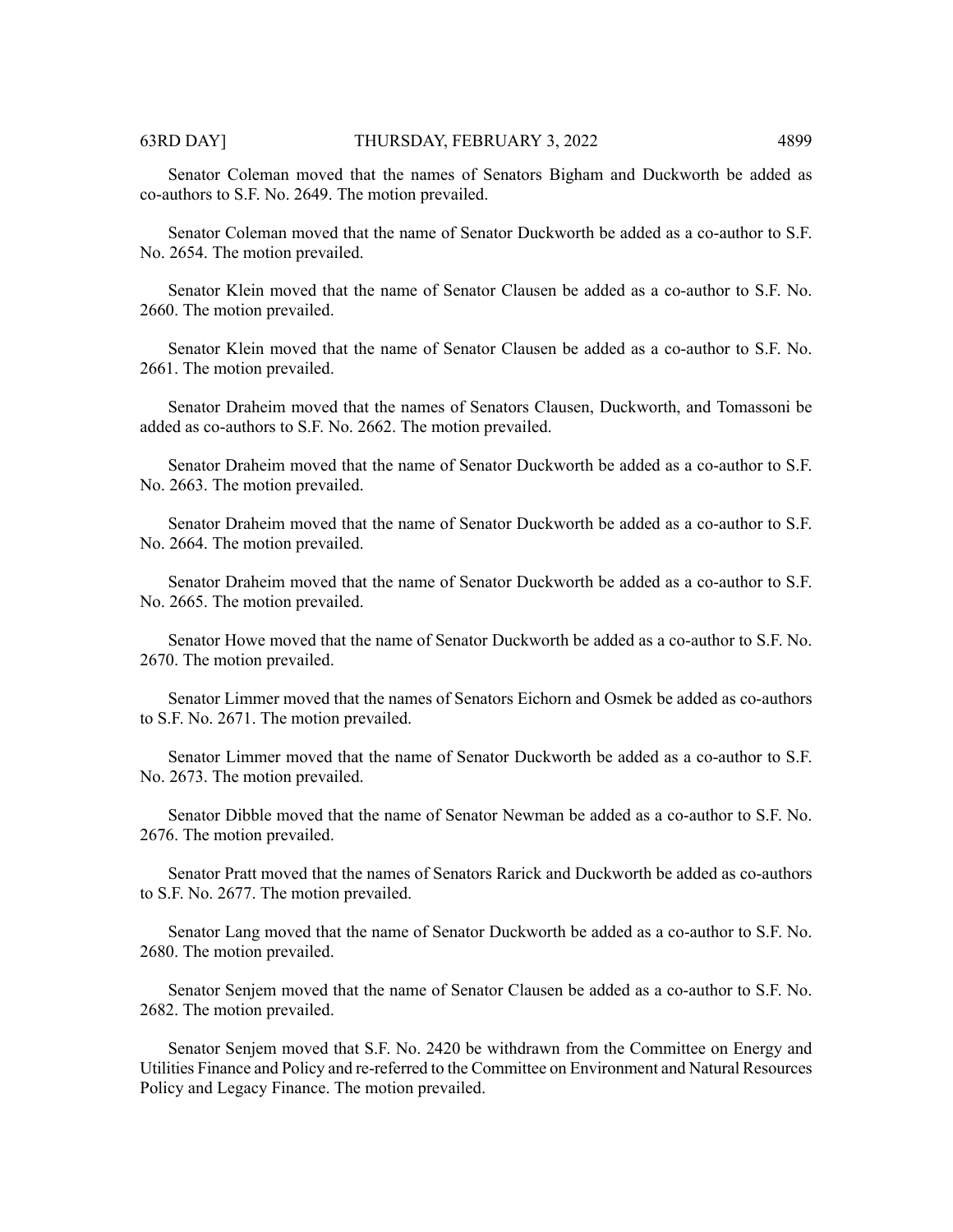# 4900 JOURNAL OF THE SENATE [63RD DAY

Senator Senjem moved that S.F. No. 2422 be withdrawn from the Committee on State Government Finance and Policy and Elections and re-referred to the Committee on Environment and Natural Resources Policy and Legacy Finance. The motion prevailed.

#### **Senator Bigham introduced --**

**Senate Resolution No. 88:** A Senate resolution honoring Intek Plastics on being named the Hastings Business of the Year.

Referred to the Committee on Rules and Administration.

### **Senator Bigham introduced --**

**Senate Resolution No. 89:** A Senate resolution honoring Emily's Bakery and Deli on receiving the Legacy Award.

Referred to the Committee on Rules and Administration.

#### **Senator Bigham introduced --**

**Senate Resolution No. 90:** A Senate resolution congratulating Mike Johnson on being named Hastings Educator of the Year.

Referred to the Committee on Rules and Administration.

#### **Senator Duckworth introduced --**

**Senate Resolution No. 91:** A Senate resolution congratulating the Farmington High School boys baseball team on winning the State High School Class 4A boys baseball championship.

Referred to the Committee on Rules and Administration.

## **Senator Duckworth introduced --**

**Senate Resolution No. 92:** A Senate resolution congratulating the Lakeville South High School football team on winning the 2021 State High School Class 6A football championship.

Referred to the Committee on Rules and Administration.

### **Senator Duckworth introduced --**

**Senate Resolution No. 93:** A Senate resolution congratulating Regan Smith of Lakeville, Minnesota, on winning three Olympic medals in swimming.

Referred to the Committee on Rules and Administration.

Pursuant to Rule 5.1, Senator Miller, with the concurrence of the chief author, moved that H.F. No. 1203 be withdrawn from the Committee on Labor and Industry Policy, given a second reading, and placed on General Orders. The motion prevailed.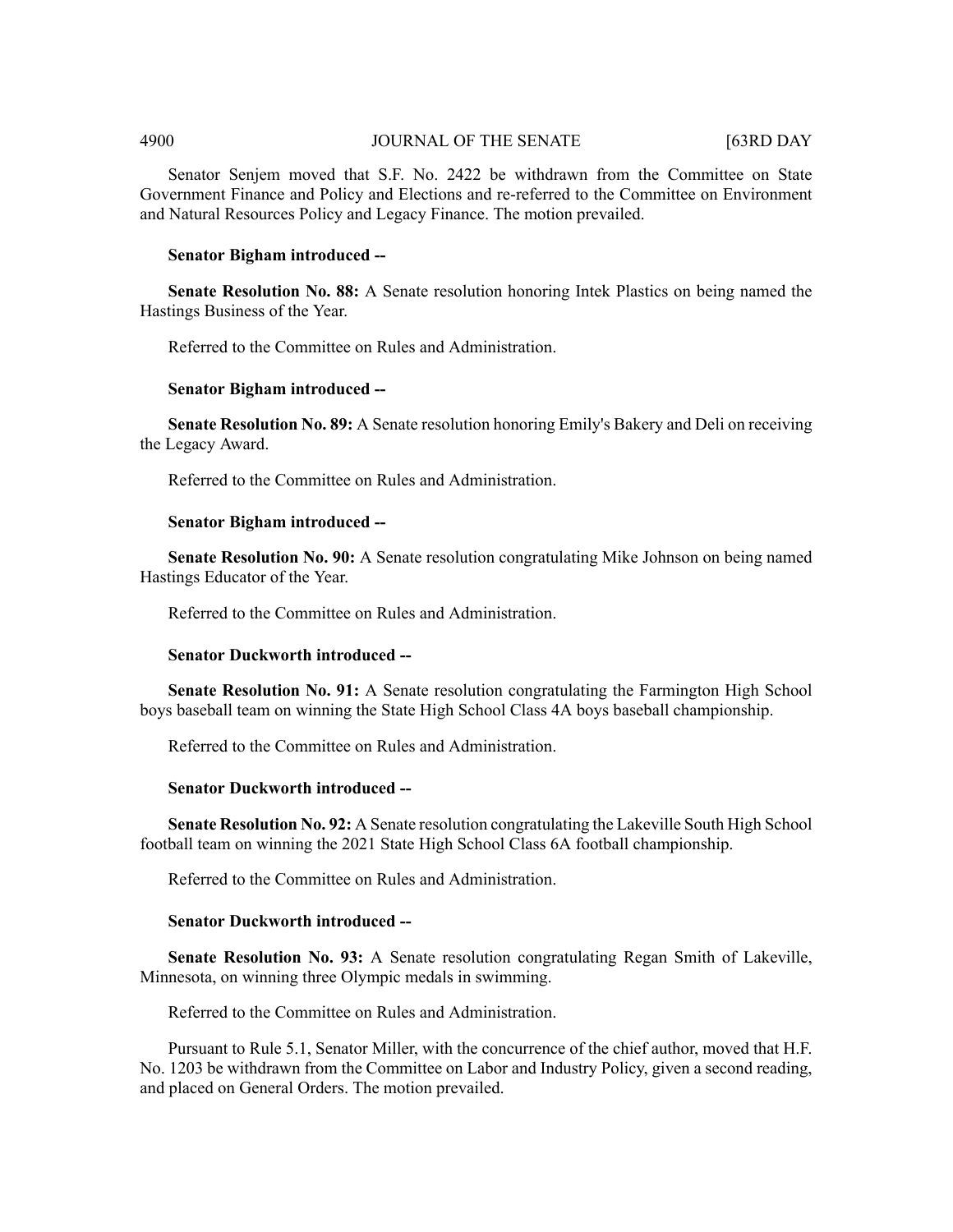**H.F. No. 1203:** A bill for an act relating to workers' compensation; extending the presumption for a workers' compensation claim based on COVID-19; amending Laws 2020, chapter 72, section 1.

H.F. No. 1203 was read the second time.

#### **SUSPENSION OF RULES**

Senator Miller moved that an urgency be declared within the meaning of Article IV, Section 19, of the Constitution of Minnesota, with respect to H.F. No. 1203 and that the rules of the Senate be so far suspended as to give H.F. No. 1203, now on General Orders, its third reading and place it on its final passage. The motion prevailed.

Senator Howe moved to amend H.F. No. 1203 as follows:

Delete everything after the enacting clause and insert:

# **"ARTICLE 1**

#### **CLEANUP PROPOSALS**

Section 1. Minnesota Statutes 2020, section 176.103, subdivision 3, is amended to read:

Subd. 3. **Medical Services Review Board; selection; powers.** (a) There is created a Medical Services Review Board composed of the commissioner or the commissioner's designee as an ex officio member, and the following health care providers: two persons representing chiropractic, one person representing hospitals chiropractors, one physical therapist, one registered nurse, one occupational therapist, and six physicians representing different specialties which the commissioner determines are the most frequently utilized by injured employees. All health care provider members must maintain a license in the state of Minnesota to furnish medical or health services under their specific designation throughout their appointment period. The board shall also have one person representing hospitals, one person representing employees, and one person representing employers or insurers. The members shall be appointed by the commissioner and shall be governed by section 15.0575. Terms of the board's members may be renewed. The board may appoint from its members whatever subcommittees it deems appropriate. Notwithstanding section 15.059, this board does not expire unless the board no longer fulfills the purpose for which the board was established, the board has not met in the last 18 months, or the board does not comply with the registration requirements of section 15.0599, subdivision 3.

The commissioner may appoint alternates for one-year terms to serve as a member when a member is unavailable. The number of alternates shall not exceed one chiropractor, one physical therapist, one registered nurse, one hospital representative, three physicians, one employee representative, one employer or insurer representative, and one occupational therapist.

(b) The board shall review clinical results for adequacy and recommend to the commissioner scales for disabilities and apportionment.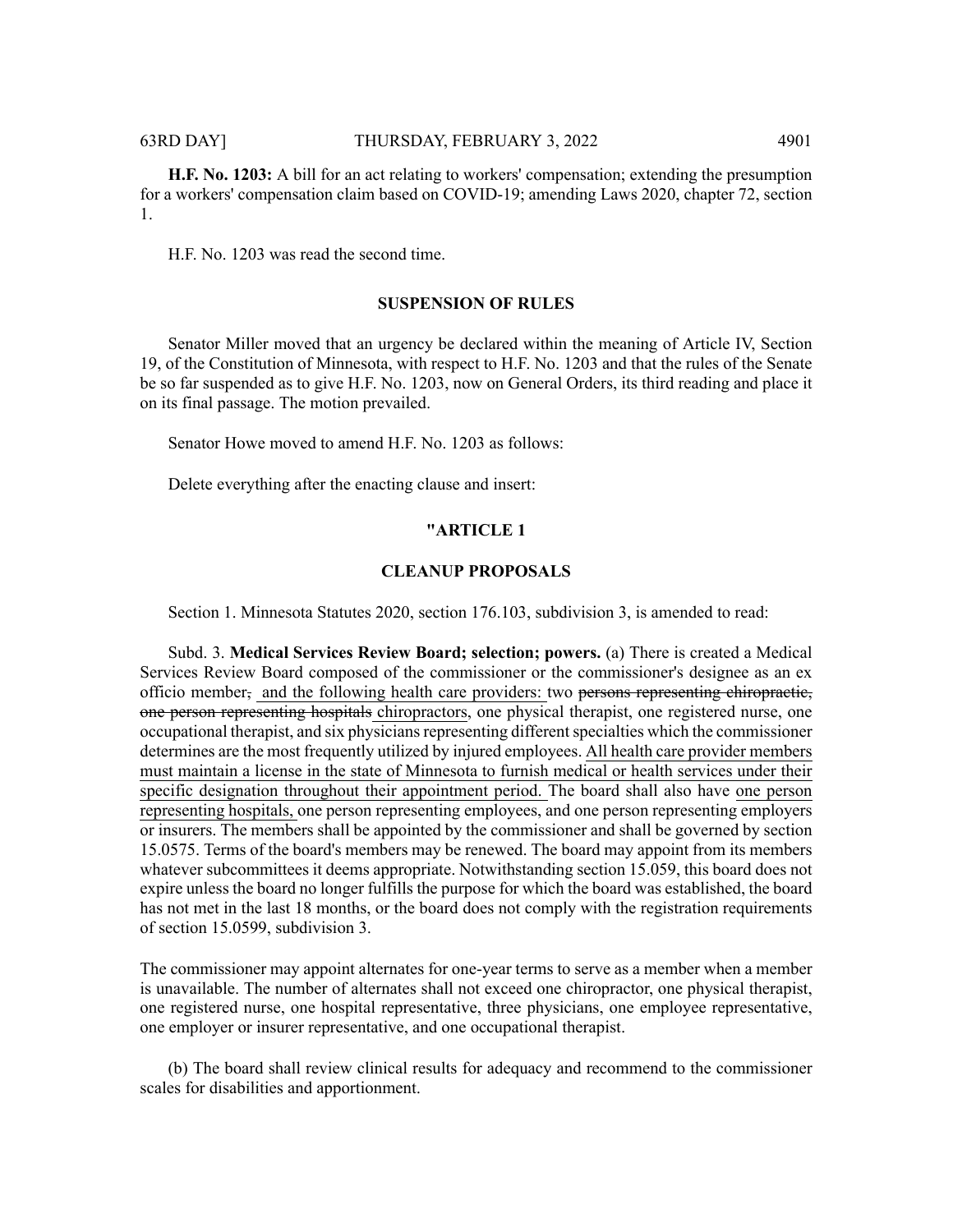# 4902 JOURNAL OF THE SENATE [63RD DAY

(c) The board shall review and recommend to the commissioner rates for individual clinical procedures and aggregate costs. The board shall assist the commissioner in accomplishing public education.

(d) In evaluating the clinical consequences of the services provided to an employee by a clinical health care provider, the board shall consider the following factors in the priority listed:

(1) the clinical effectiveness of the treatment;

(2) the clinical cost of the treatment; and

(3) the length of time of treatment.

(e) The board shall advise the commissioner on the adoption of rules regarding all aspects of medical care and services provided to injured employees.

(f) The Medical Services Review Board may upon petition from the commissioner and after hearing, issue a warning, a penalty of \$200 per violation, a restriction on providing treatment that requires preauthorization by the board, commissioner, or compensation judge for a plan of treatment, disqualify, or suspend a provider from receiving payment for services rendered under this chapter if a provider has violated any part of this chapter or rule adopted under this chapter, or where there has been a pattern of, or an egregious case of, inappropriate, unnecessary, or excessive treatment by a provider. Any penalties collected under this subdivision shall be payable to the commissioner for deposit in the assigned risk safety account. The hearings are initiated by the commissioner under the contested case procedures of chapter 14. The board shall make the final decision following receipt of the recommendation of the administrative law judge. The board's decision is appealable to the Workers' Compensation Court of Appeals in the manner provided by section 176.421.

(g) The board may adopt rules of procedure. The rules may be joint rules with the rehabilitation review panel.

(h) Except where the board is making a decision in a contested case matter under paragraph (b), the board may conduct a meeting of its members by telephone or other electronic means so long as the following conditions are met:

(1) all members of the board participating in the meeting, wherever their physical location, can hear one another and can hear all discussion and testimony;

(2) members of the public present at the regular meeting location of the board can hear clearly all discussion and testimony and all votes of members of the board and, if needed, receive those services required by sections 15.44 and 15.441;

(3) at least one member of the board is physically present at the regular meeting location; and

(4) all votes are conducted by roll call, so each member's vote on each issue can be identified and recorded.

(i) Each member of the board participating in a meeting by telephone or other electronic means is considered present at the meeting for purposes of determining a quorum and participating in all proceedings.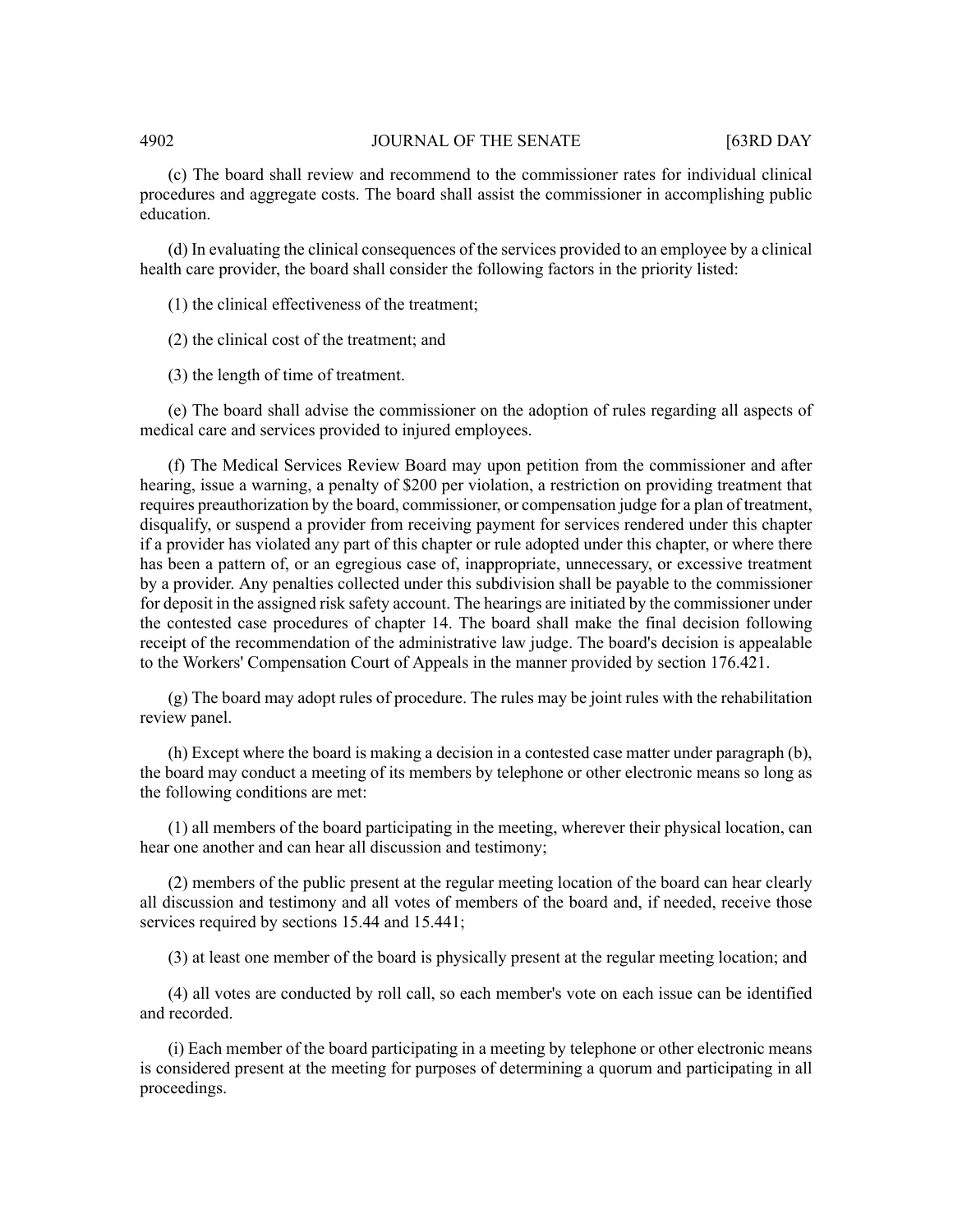(j) If telephone or other electronic means are used to conduct a regular, special, or emergency meeting, the board, to the extent practical, shall allow a person to monitor the meeting electronically from a remote location. The board or the Department of Labor and Industry may require the person making such a connection to pay for documented costs that the board or the Department of Labor and Industry incurs as a result of the additional connection.

(k) If telephone or other electronic means are used to conduct a regular, special, or emergency meeting, the board shall provide notice of the regular meeting location, of the fact thatsome members may participate by telephone or other electronic means, and that a person may monitor the meeting electronically from a remote location. The timing and method of providing notice is governed by section 13D.04.

Sec. 2. Minnesota Statutes 2021 Supplement, section 176.231, subdivision 9a, is amended to read:

Subd. 9a. **Access to division file without an authorization; attorney access.** (a) Access to the division file established for a specific claimed date or dates of injury under this chapter is allowed without an authorization from the employee, employer, or insurer, as described in clauses  $(1)$  to  $(7)$ :

(1) an employee, as described in subdivision 9, paragraph (c), has access to the division file established for the employee's claimed date or dates of injury;

(2) an employer and insurer have access to the division file for a workers' compensation claim to which the employer and insurer are parties;

(3) the Department of Administration under section 13.43, subdivision 18, the assigned risk plan under chapter 79, the special compensation fund established under section 176.129, the self-insurers security fund under chapter 79A, and the Minnesota insurance guarantee guaranty association under chapter 60C have access to all of the documents in the division file for a claim to which they are a party or are otherwise providing, paying, or reimbursing workers' compensation benefits under this chapter;

(4) a person who has filed a motion to intervene in a pending dispute at an agency has access to the documents in the division file that are filed in connection with the dispute in which the person has filed a motion to intervene;

(5) a registered rehabilitation provider assigned to provide rehabilitation services to an employee has access to the documents in the division file that are filed in connection with the employee's vocational rehabilitation or a dispute about vocational rehabilitation under section 176.102;

(6) a third-party administrator licensed under section 60A.23, subdivision 8, has access to the division file for a claim it has contracted to administer on behalf of any of the entities listed in this subdivision; and

(7) the program administrator for a collective bargaining agreement approved by the commissioner under section 176.1812 has access to the division file for a claim that is covered by the agreement.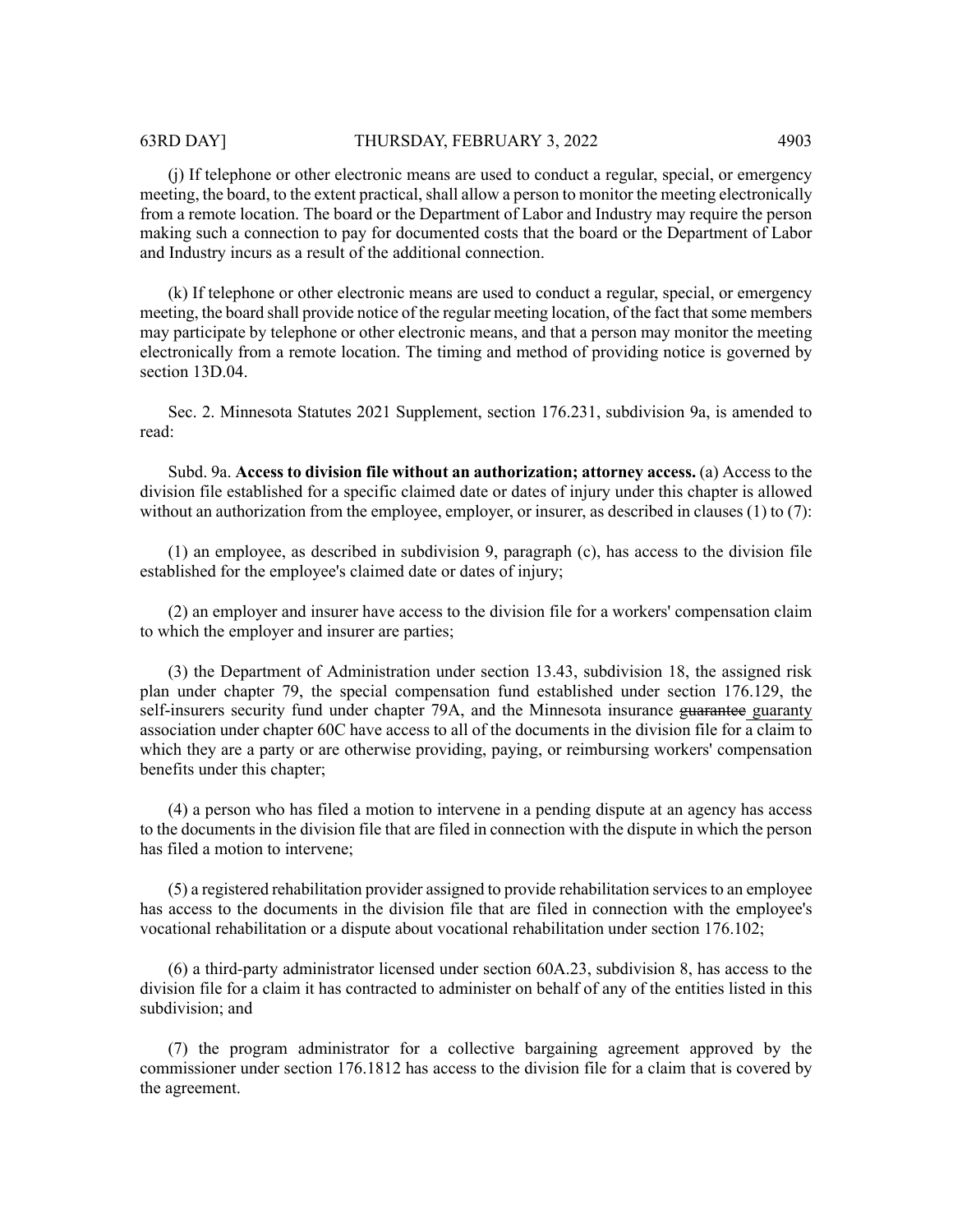#### 4904 JOURNAL OF THE SENATE [63RD DAY

(b) An attorney who has filed with the commissioner in CAMPUS a notice of representation of a person or entity listed in paragraph (a) has the same access to documents in the division file that the represented person or entity has, unless the attorney specifies when filing the notice that access should be limited. If the attorney represents an employee as described in subdivision 9, paragraph (c), one of the following documentssigned by the employee must be attached to the notice: a written authorization, a retainer agreement, or a document initiating or responding to a workers' compensation dispute filed under this chapter.

(c) If the attorney's access is not limited by an authorization, notice of representation, or the represented person or entity's access under paragraph (a), the attorney's access continues until one of the following occurs, whichever is later:

(1) one year after an authorization is filed;

(2) five years after the date a retainer agreement or notice of representation was filed where no dispute has been initiated;

(3) five years after the date the attorney filed a document initiating, responding to, or intervening in a workers' compensation dispute under this chapter;

(4) five years after the date an award on stipulation was served and filed if the award was related to a dispute in which the attorney represented a party in paragraph (a); or

(5) five years after the date a final order or final penalty assessment was issued as defined in subdivision 9c, paragraph (a), clause (3), if the final order or penalty assessment was related to a dispute in which the attorney represented a party listed in paragraph (a).

Notwithstanding the time frames in clauses  $(1)$  to  $(5)$ , an attorney no longer has access to the division file as of the date the attorney files a notice of withdrawal from the case, or the date the department receives written notice that the authorization is withdrawn or that the attorney no longer represents the person. However, if a dispute over an attorney's fees is pending at the office, the attorney has continued access to the division file until a final order or award on stipulation resolving the attorney fee dispute is received by the commissioner.

(d) The division may provide the worker identification number assigned under section 176.275, subdivision 1, without a signed authorization required under paragraph (b) to an:

(1) attorney who represents one of the persons described in paragraph (b);

(2) attorney who represents an intervenor or potential intervenor under section 176.361;

(3) intervenor; or

(4) employee's assigned qualified rehabilitation consultant under section 176.102.

(e) If the department receives information that indicates that identifying or contact information for an employee, dependent, employer, insurer, or third-party administrator for an employer or insurer is erroneous or no longer accurate, the department may update the information in all relevant workers' compensation files to reflect: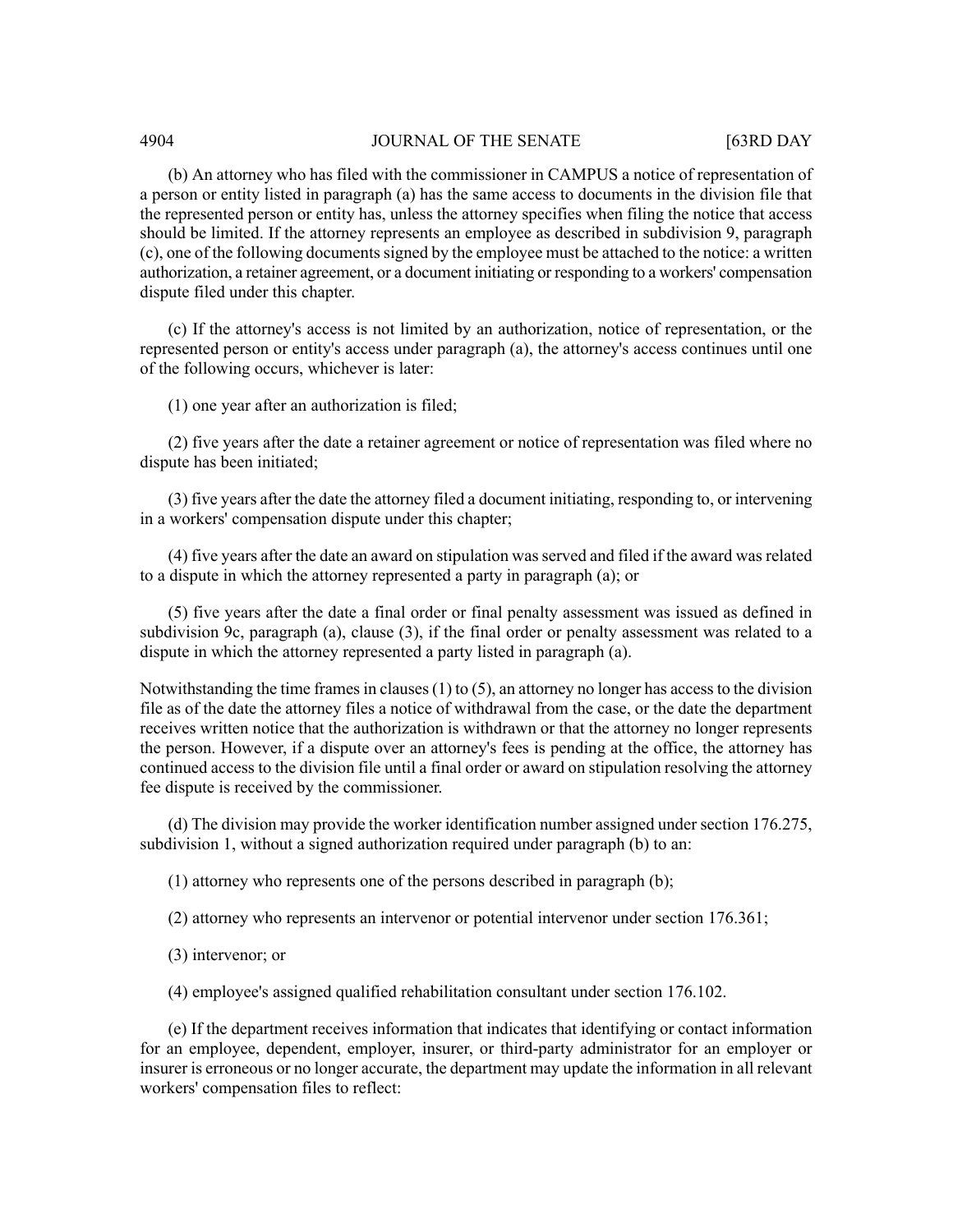(1) the current and accurate name, address, Social Security number or worker identification number, and contact information for an employee, unless the employee notifies the commissioner in writing that the information in a workers' compensation file for a specific date of injury may not be updated; and

(2) the current and accurate name, address, and contact information for an employer, insurer, or third-party administrator for an employer or insurer.

Sec. 3. Minnesota Statutes 2021 Supplement, section 176.2612, subdivision 3, is amended to read:

Subd. 3. **Creating a CAMPUS account.** (a) For purposes of this subdivision, "employer," "insurer," and "third-party administrator" have the meanings given in section 176.253, subdivision 1.

(b) Electronic access to view or file documents in CAMPUS shall be granted according to the requirements established by the department and the Department of Information Technology Services to authenticate the identity of the person or entity creating the account and authorize access to the documents that the person or entity is entitled to under this chapter. To create an account in CAMPUS, a person must provide the commissioner of labor and industry with information needed to create the account and authenticate the person'sidentity. The person must also agree to terms and conditions that are needed to safeguard the security and privacy of data and comply with the requirements of this chapter related to CAMPUS.

(c) The persons or entities in clauses  $(1)$  to  $(12)$  must create and maintain an account in CAMPUS to electronically access or file documents:

(1) an employee with a workers' compensation claim or other person who has access to the division file under section 176.231, subdivision 9, paragraph (c);

(2) an employer with a workers' compensation claim;

(3) a licensed workers' compensation insurer acting on behalf of an employer with a Minnesota workers' compensation claim;

(4) an intervenor or potential intervenor in a workers' compensation dispute;

(5) a registered rehabilitation provider under section 176.102;

(6) the state or a political subdivision or school district that is not required to be self-insured by the commissioner of the Department of Commerce in order to pay its workers' compensation claims;

(7) the assigned risk plan under chapter 79A;

(8) the Workers' Compensation Reinsurance Association under chapter 79;

(9) the Minnesota insurance guarantee guaranty association established under chapter  $60C$ ;

(10) the self-insurers' security fund under chapter 79A;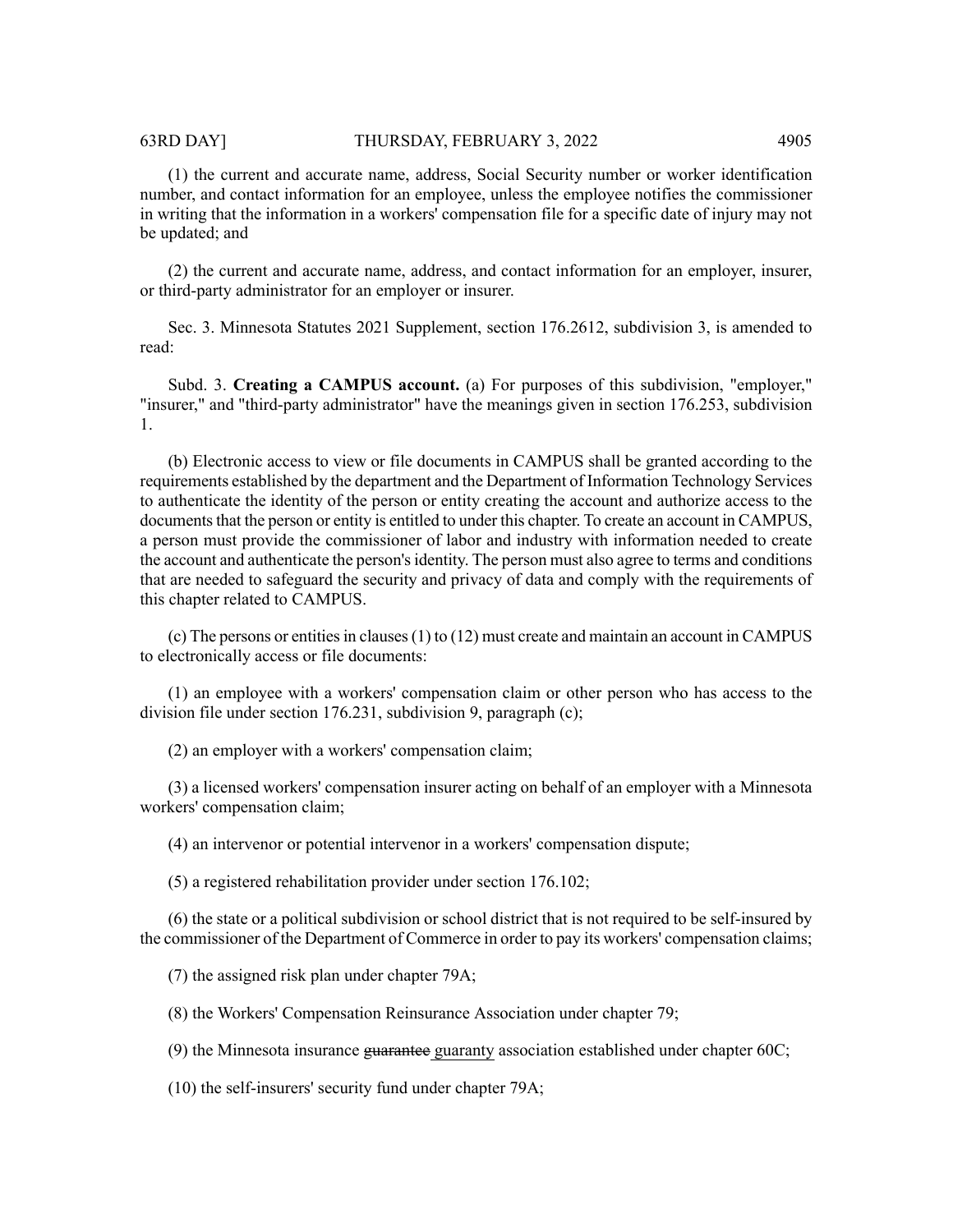#### 4906 **JOURNAL OF THE SENATE** [63RD DAY

(11) a third-party administrator that has contracted to act on behalf of any of the entities listed in this subdivision; and

(12) an attorney representing a person or entity listed above.

(d) The commissioner may require that any person or entity listed in paragraph (c), clauses (2) to (12), create and maintain an account in CAMPUS if the person or entity is a party to a workers' compensation claim or associated with an enforcement action of the department.

(e) A designated medical contact under section 176.135 and a managed care organization certified by the department under section 176.1351 must create and maintain an account to file and view documents related to the certified managed care plan or designated medical contact. A program administrator for a collective bargaining agreement approved by the commissioner under section 176.1812 must create an account to view documents related to a claim that is covered by the agreement. A health care provider must create an account to file a request for an administrative conference if permitted under section 176.136, subdivision 2.

(f) If a person or entity is required to create and maintain an account under this subdivision and fails to do so:

(1) unless good cause is shown, the commissioner may assess a \$500 penalty against the person or entity for each 30-day period that an account is not created or maintained following the commissioner's notice that one is required;

(2) failure to create or maintain an account shall not be a defense to untimely filing where electronic filing is required under this chapter; and

(3) failure to create or maintain an account results in the appointment of the commissioner and successors in office as the person's agent to receive service by the commissioner or the Workers' Compensation Court of Appeals where service is required under this chapter, provided that the commissioner attempts service by United States mail on the party at the last known address.

### **ARTICLE 2**

### **FILING LOCATION AMENDMENTS**

Section 1. Minnesota Statutes 2020, section 176.106, subdivision 7, is amended to read:

Subd. 7. **Request for hearing.** (a) Any party aggrieved by the decision of the commissioner or compensation judge may request a formal de novo hearing by filing the request with the commissioner office and serving the request on all parties no later than 30 days after the decision. Requests shall be referred to the Office of Administrative Hearings for a de novo hearing before a compensation judge. When a compensation judge issued issues the administrative decision under subdivision 5, the formal de novo hearing must be held before a compensation judge other than the compensation judge who presided over the administrative conference.

(b) Except where the only issues to be determined pursuant to this section involve liability for past treatment or services that will not affect entitlement to ongoing or future proposed treatment or services under section 176.102 or 176.135, the commissioner shall refer a timely request to the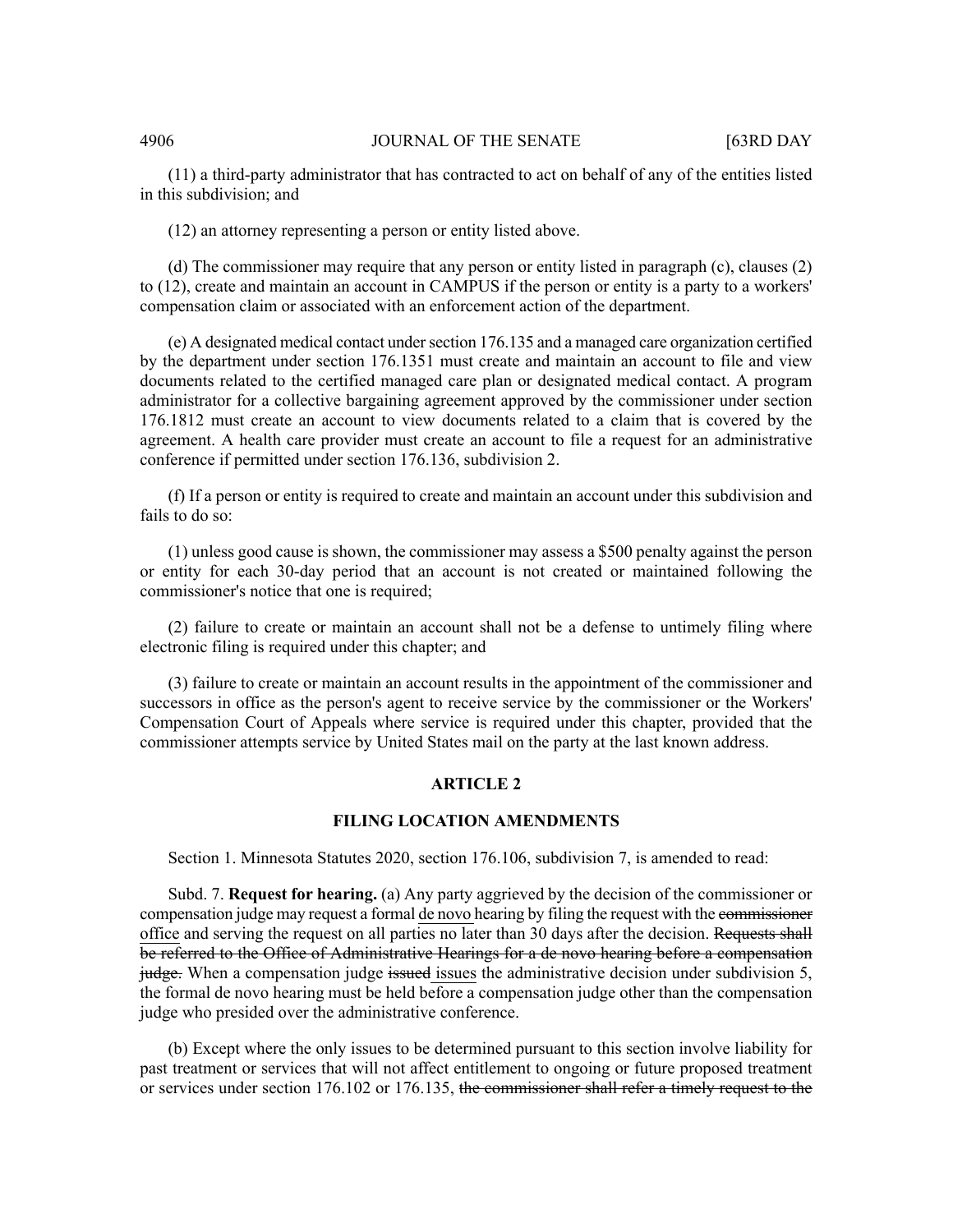Office of Administrative Hearings within five working days after filing of the request and the hearing at the office of Administrative Hearings must be held on the first date that all parties are available, but not later than 60 days after the Office of Administrative Hearings receives the matter request for hearing is filed. Following the hearing, the compensation judge must issue the decision within 30 days.

 $F<sub>He</sub>(c)$  A decision of the compensation judge issued under this subdivision is appealable pursuant to section 176.421.

Sec. 2. Minnesota Statutes 2020, section 176.291, is amended to read:

# **176.291 DISPUTES; PETITIONS; PROCEDURE.**

(a) Where there is a dispute as to a question of law or fact in connection with a claim for compensation, a party may serve on all other parties and file a petition with the commissioner office stating the matter in dispute. The petition shall be on a form prescribed by the commissioner and shall be signed by the petitioner.

(b) The petition shall also state and include, where applicable:

(1) names and residence or business address of parties;

(2) facts relating to the employment at the time of injury, including amount of wages received;

(3) extent and character of injury;

(4) notice to or knowledge by employer of injury;

(5) copies of written medical reports or other information in support of the claim;

(6) names and addresses of all known witnesses intended to be called in support of the claim;

(7) the desired location of any hearing and estimated time needed to present evidence at the hearing;

(8) any requests for a prehearing or settlement conference;

(9) a list of all known third parties, including the Departments of Human Services and Employment and Economic Development, who may have paid any medical bills or other benefits to the employee for the injuries or disease alleged in the petition or for the time the employee was unable to work due to the injuries or disease, together with a listing of the amounts paid by each;

(10) the nature and extent of the claim; and

(11) a request for an expedited hearing which must include an attached affidavit of significant financial hardship which complies with the requirements of section 176.341, subdivision 6.

(c) Incomplete petitions may be stricken from the calendar as provided by section 176.305, subdivision 4. Within 30 days of a request by a party, an employee who has filed a claim petition pursuant to section 176.271 or this section shall furnish a list of physicians and health care providers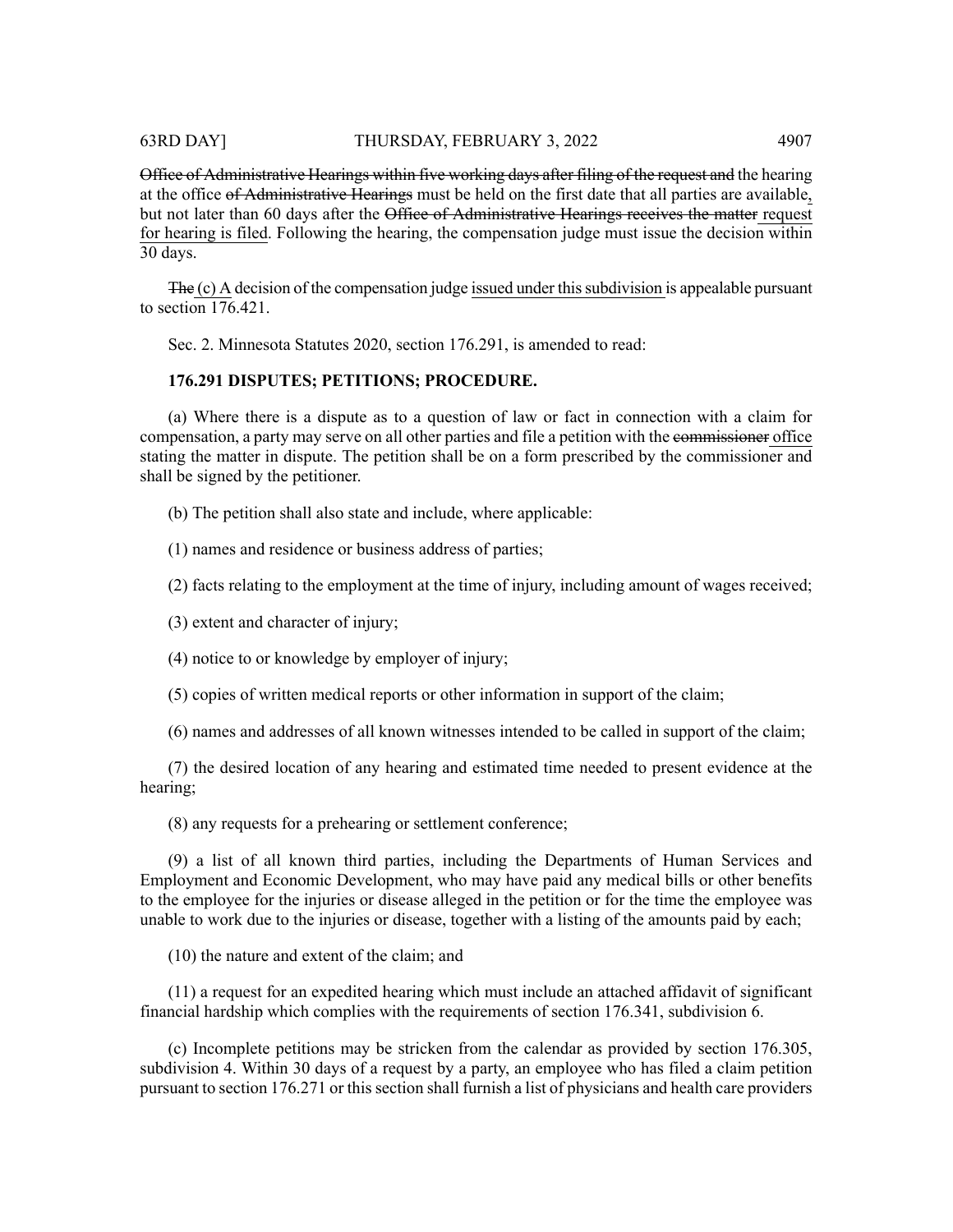from whom the employee has received treatment for the same or a similar condition as well as authorizations to release relevant information, data, and records to the requester. The petition may be stricken from the calendar upon motion of a party for failure to timely provide the required list of health care providers or authorizations.

Sec. 3. Minnesota Statutes 2020, section 176.295, subdivision 1, is amended to read:

Subdivision 1. **Affidavit of inability to obtain effectuate service.** Where an a petitioner, an employee, or an employee's dependent has filed a petition for compensation with the commissioner of the Department of Labor and Industry, and is unable to make service of the petition and other notices on the employer because the latter cannot serve a petition for compensation or other notice on an employer because the employer is a nonresident or a foreign corporation, the petitioner may file an affidavit with the commissioner of the Department of Labor and Industry chief administrative law judge stating that the petitioner is  $\frac{1}{100}$  unable to  $\frac{1}{100}$  make effectuate service.

Sec. 4. Minnesota Statutes 2020, section 176.295, subdivision 2, is amended to read:

Subd. 2. **Action in district court.** When the a petitioner has filed the an affidavit of inability to effectuate service pursuant to subdivision 1 with the commissioner of the Department of Labor and Industry chief administrative law judge, the petitioner may bring an action also file a complaint against the employer in the district court located. The complaint must be filed in the county in which the employee resided at the time of the injury or death. The action complaint shall be brought and eonducted commenced and pursued in the same manner as are other civil actions in district court. The complaint shall state that a petition for compensation has been filed with the commissioner of the Department of Labor and Industry office, and shall be accompanied by a verified copy of the affidavit of inability to effectuate service. The complaint shall also state the facts upon which the right to compensation or other relief is based.

Sec. 5. Minnesota Statutes 2020, section 176.305, subdivision 1, is amended to read:

Subdivision 1. **Hearings on petitions.** The petitioner shall serve a copy of the petition on each adverse party personally or by first class mail. A clear copy suitable for imaging shall be filed with the commissioner office, together with an appropriate affidavit of service. The commissioner shall, within ten days, refer all petitions involving issues over which the commissioner lacks jurisdiction to the office.

Sec. 6. Minnesota Statutes 2020, section 176.305, subdivision 4, is amended to read:

Subd. 4. **Striking from calendar.** A compensation judge or the commissioner, after receiving a properly served motion, may strike a case from the active trial calendar after the employee has been given 30 days to correct the deficiency if it is shown that the information on the petition or included with the petition is incomplete. Once a case is stricken, it may not be reinstated until the missing information is provided to the adverse parties and filed with the commissioner or compensation judge. If a case has been stricken from the calendar for one year or more and no corrective action has been taken, the commissioner or  $a$  compensation judge may, upon the **commissioner's or** judge's own motion or a motion of a party which is properly served on all parties, dismiss the case. The petitioner must be given at least 30 days' advance notice of the proposed dismissal before the dismissal is effective.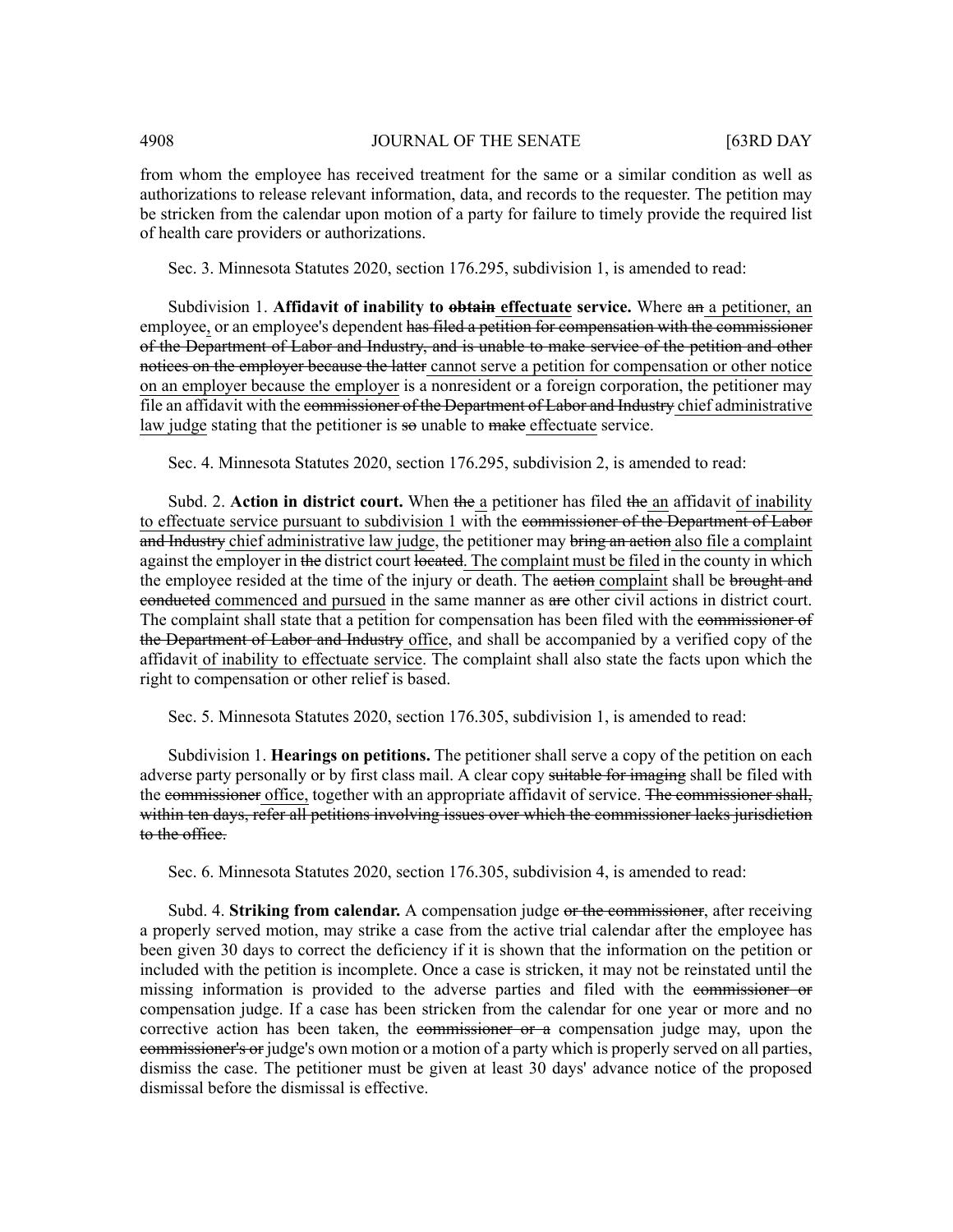Sec. 7. Minnesota Statutes 2020, section 176.321, subdivision 2, is amended to read:

Subd. 2. **Contents.** The answershall admit, deny, or affirmatively defend against the substantial averments of the petition, and shall state the contention of the adverse party with reference to the matter in dispute.

Each fact alleged by the petition or answer and not specifically denied by the answer or reply is deemed admitted, but the failure to deny such a fact does not preclude the compensation judge from requiring proof of the fact.

The answer shall include the names and addresses of all known witnesses; whether or not the employer intends to schedule an adverse examination and, if known, the date, time, and place of all adverse examinations; the desired location for a hearing; any request for a prehearing or settlement conference; the estimated time needed to present evidence at a hearing; and, if an affidavit of significant financial hardship and request for an expedited hearing are included with the petition, any objection the employer may have to that request. If the date, time, and place of all adverse examinations is unknown at the time the answer is filed, the employer must notify the commissioner office in writing of the date, time, and place of all adverse examinations within 50 days of the filing of the claim petition.

Sec. 8. Minnesota Statutes 2020, section 176.321, subdivision 3, is amended to read:

Subd. 3. **Extension of time in which to file answer.** Upon showing of cause, the commissioner office may extend the time in which to file an answer or reply for not more than 30 additional days. The time to file an answer or reply may also be extended upon agreement of the petitioner, and provided that the commissioner office must be notified in writing by the employer no later than five days beyond the time required for the filing of the answer of the fact that an agreement has been reached, including the length of the extension. Any case received by the office that does not include an answer, written extension order, or written notification of the extension agreement shall be immediately set for a hearing at the first available date under section 176.331.

Sec. 9. Minnesota Statutes 2020, section 176.331, is amended to read:

#### **176.331 PROCEEDINGS WHEN ANSWER NOT FILED.**

Except in cases involving multiple employers or multiple insurers, if an adverse party fails to file and serve an answer or obtain an extension from the commissioner office or the petitioner as required by section 176.321, subdivision 3, the commissioner office shall refer set the matter to the chief administrative law judge for an immediate hearing and prompt award or other order. The adverse party that failed to file an answer may appear at the hearing, present evidence and question witnesses, but shall not be granted a continuance except upon a showing of good cause.

If an adverse party who fails to serve and file an answer is neither insured for workers' compensation liability nor a licensed self-insured as required by section 176.181 and the special compensation fund is a party to the proceeding, the eommissioner or compensation judge may enter an order awarding benefits to the petitioning party without a hearing if so requested by the special compensation fund.

Sec. 10. Minnesota Statutes 2020, section 176.341, subdivision 1, is amended to read: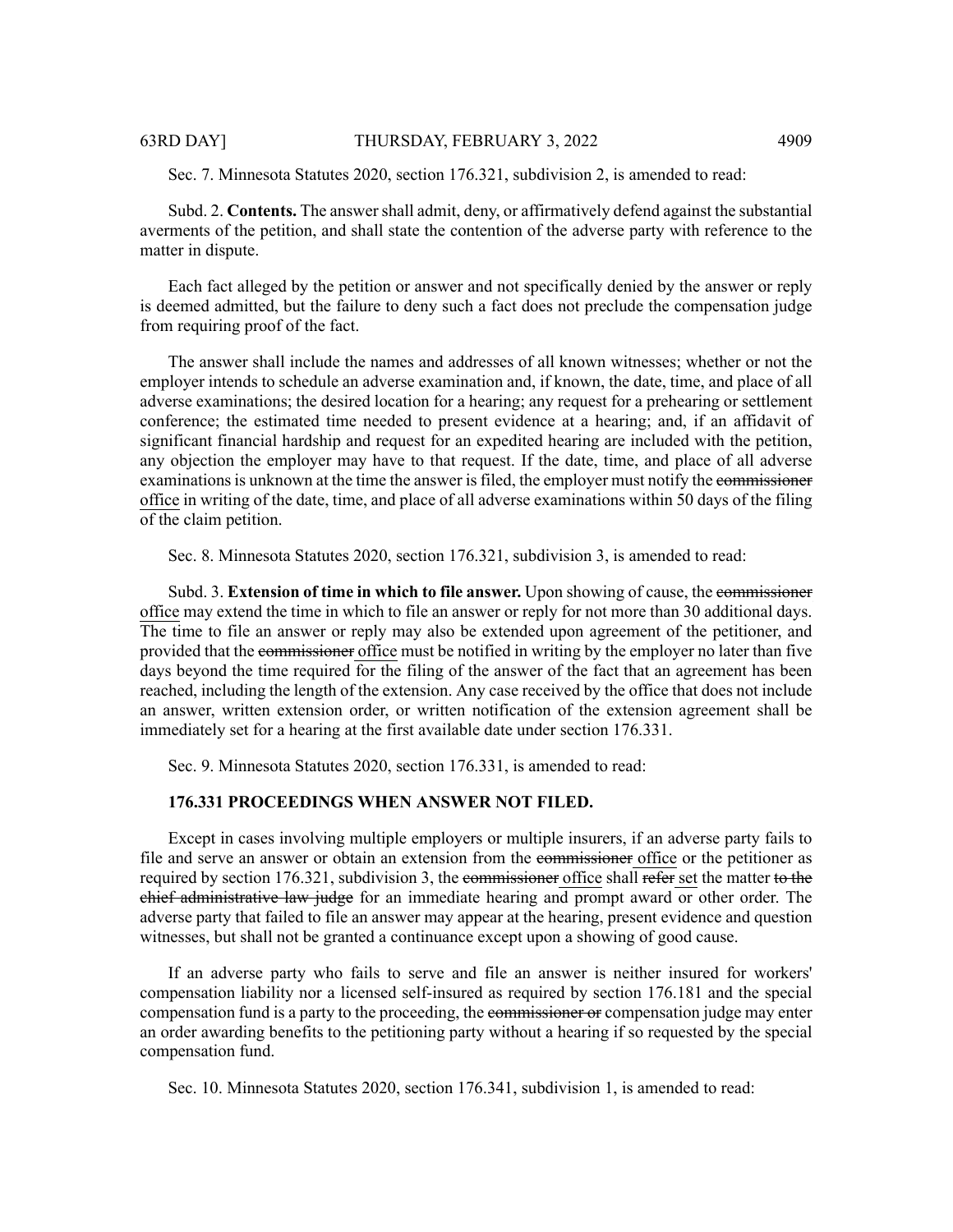Subdivision 1. **Time.** Upon receipt of a matter from the commissioner the filing of a petition, the chief administrative law judge shall fix a time and place for hearing the petition. The hearing shall be held as soon as practicable and at a time and place determined by the chief administrative law judge to be the most convenient for the parties, keeping in mind the intent of chapter 176 and the requirements of section 176.306. Except where a shorter time period is required under this chapter, all hearings must be held within 26 months after a petition has been filed, unless the chief administrative law judge issues an order for a later date for the hearing explaining why the hearing could not be held within 26 months.

Sec. 11. Minnesota Statutes 2020, section 176.391, is amended to read:

# **176.391 INVESTIGATIONS.**

Subdivision 1. **Power to make.** Before, during, or after any hearing, the commissioner or a compensation judge may make an independent investigation of the facts alleged in the petition or answer.

Subd. 2. **Appointment of physicians, surgeons, and other experts.** The compensation judge assigned to a matter, or the commissioner, may appoint one or more neutral physicians or surgeons to examine the injury of the employee and report thereon except as provided otherwise pursuant to section 176.1361. Where necessary to determine the facts, the services of other experts may also be employed.

Subd. 3. **Reports.** The report of a physician, surgeon, or other expert requested under this section shall be filed with the commissioner and the compensation judge assigned to the matter if any. The report shall be made a part of the record of the case and be open to inspection as such.

Subd. 4. **Compensation.** The commissioner or compensation judge shall fix the compensation of a physician, surgeon, or other expert whose services are employed under this enterpresection. This compensation shall be paid initially out of the funds appropriated for the maintenance of the Workers' Compensation Division, but shall be taxed as costs to either party, or both, or otherwise, as the commissioner or compensation judge directs.

Where a sum which has been taxed to a party has not been paid, it may be collected in the same manner as are costs generally.

Sec. 12. Minnesota Statutes 2020, section 176.421, subdivision 4, is amended to read:

Subd. 4. **Service and filing of notice; cost of transcript.** Within the 30-day period for taking an appeal, the appellant shall:

(1) serve a copy of the notice of appeal on each adverse party; and

(2) pursuant to section 176.285, file the original notice of appeal, with proof of service by admission or affidavit, with the chief administrative law judge and file a copy with the commissioner. Alternatively, the original may be retained by the filing party and a copy of the original filed by facsimile with the chief administrative law judge and the commissioner. Facsimile filings must be 15 pages or less in length. A facsimile appeal received after 4:30 p.m. on a state business day is considered filed on the next state business day.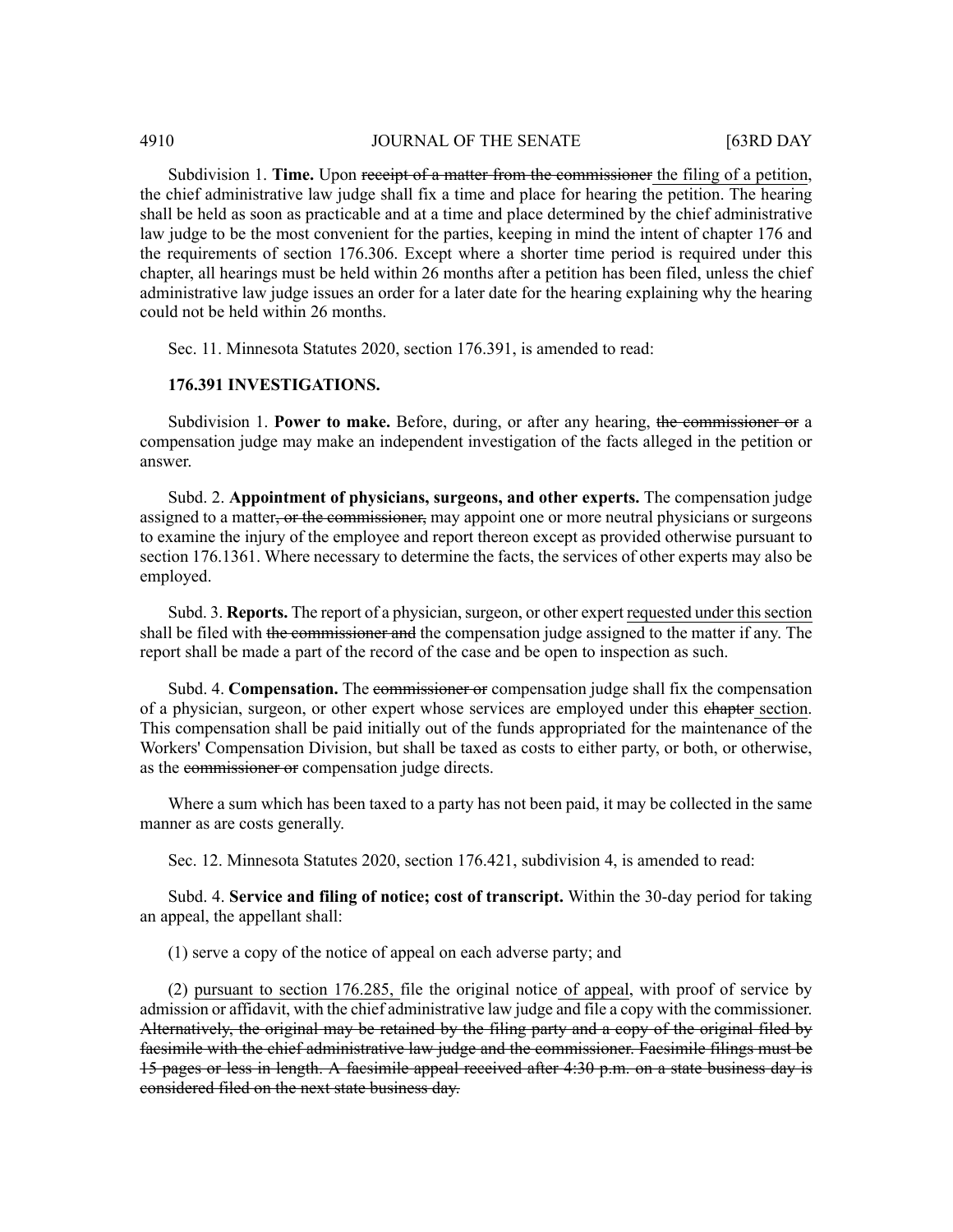In order to defray the cost of the preparation of the record of the proceedings appealed from, each appellant and cross-appellant shall pay to the commissioner of management and budget, Office of Administrative Hearings account the sum of \$25. The filing fee must be received by the Office of Administrative Hearings within ten business days after the end of the appeal period. If the filing fee is not received within ten days after the appeal period, the appeal is not timely filed.

The first party to file an appeal is liable for the original cost of preparation of the transcript. Cross-appellants or any other persons requesting a copy of the transcript are liable for the cost of the copy. The chief administrative law judge may require payment for transcription costs to be made in advance of the transcript preparation. The cost of a transcript prepared by a nongovernmental source shall be paid directly to that source and shall not exceed the cost that the source would be able to charge the state for the same service.

Upon a showing of cause, the chief administrative law judge may direct that a transcript be prepared without expense to the party requesting its preparation, in which case the cost of the transcript shall be paid by the Office of Administrative Hearings.

All fees received by the Office of Administrative Hearings for the preparation of the record for submission to the Workers' Compensation Court of Appeals or for the cost of transcripts prepared by the office shall be deposited in the Office of Administrative Hearings account in the state treasury and shall be used solely for the purpose of keeping the record of hearings conducted under this chapter and the preparation of transcripts of those hearings.

# Sec. 13. **REPEALER.**

Minnesota Statutes 2020, section 176.305, subdivision 2, is repealed.

#### **ARTICLE 3**

#### **COVID-19 PRESUMPTION**

Section 1. Laws 2020, chapter 72, section 1, the effective date, as amended by Laws 2021, chapter 12, section 12, is amended to read:

**EFFECTIVE DATE.** This section is effective for employees who contract COVID-19 on or after the day following final enactment. Paragraph (f) sunsets at 11:59 p.m. on December 31, 2021 January 13, 2023. Employees with dates of injury that occur on or after January 1, 2022, are not entitled to the presumption in section 176.011, subdivision 15, paragraph (f), but are not precluded from claiming an occupational disease as provided in other paragraphs of section 176.011, subdivision 15, or from claiming a personal injury under section 176.011, subdivision 16.

**EFFECTIVE DATE.** Minnesota Statutes, section 176.011, subdivision 15, paragraph (f) is revived and reenacted as of the day of enactment of this section. Employees with dates of injury that occur from January 1, 2022, to the day before enactment of this section, and on or after January 14, 2023, are not entitled to the presumption in section 176.011, subdivision 15, paragraph (f), but are not precluded from claiming an occupational disease as provided in other paragraphs of section 176.011, subdivision 15, or from claiming a personal injury under section 176.011, subdivision 16."

Amend the title accordingly